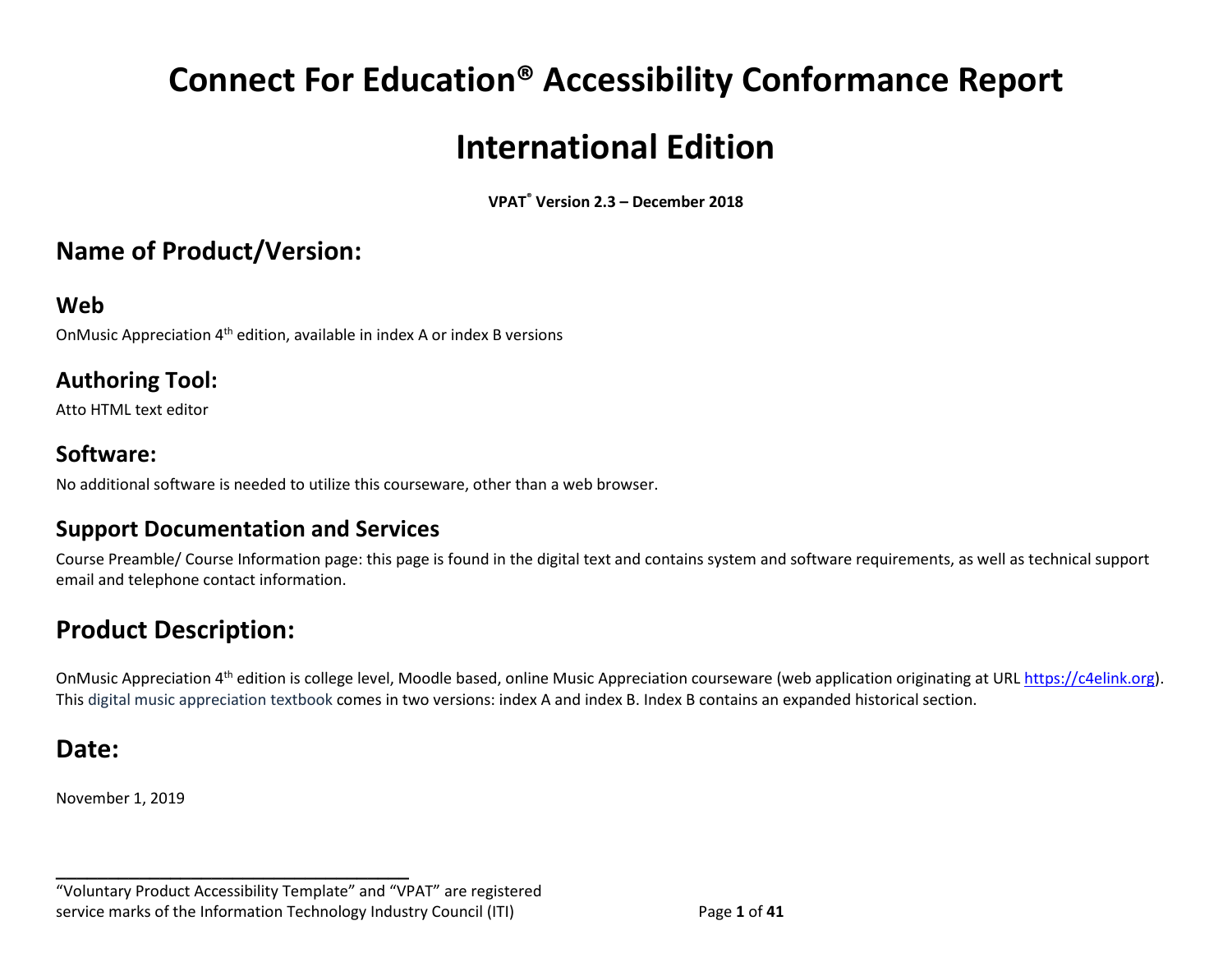## **Contact information:**

- Telephone: (703)880-1180 ext. 200
- Email: support@connect4education.com

## **Notes:**

- 1. Evaluation was completed from a student view of the texts.
- 2. Tables that were not relevant to these products have been removed from this report. Deletions have been noted in the sections where the tables were located.

## **Evaluation Methods Used:**

A sighted Web Accessibility Specialist familiar with the products conducted the following:

- **1)** The Website Accessibility Conformance Evaluation Methodology described at<https://www.w3.org/TR/WCAG-EM/>was followed to define the scope and process of the evaluation.
- **2)** The texts were explored. Key pages, content, functionalities, and processes were identified.
- **3)** A representative structured sample was selected, and random pages were selected from the structured sample. Note: general knowledge of the texts was also applied before a status of 'supports' was given for any specification.
- **4)** Successes and failures in meeting each WCAG 2.1 specification were determined. Accessibility support for the usability of webpage features was evaluated.
	- A. ANDI was used and testing methods from Trusted Tester version 5.0 were employed to obtain a 'device agnostic' assessment of each page and variation of that page.
	- B. Assistive technology and keyboard navigation testing was used to directly test each page and variation of that page:
		- (a) NVDA screen reader on Firefox browser
		- (b) NVDA screen reader on Google Chrome browser
		- (c) Keyboard only input on Chrome and Firefox browser
		- (d) Touch only input on Chrome and Firefox browser
		- (e) Magnification in the browser to 400% in Google Chrome. Magnification to 200% in Firefox.

#### 5) Accessibility testing tools were used

- A. **ANDI**, the Accessible Name and Description Inspector accessibility testing tool
- B. [Text spacing bookmarklet to test SC 1.4.12 Text Spacing by the Paciello Group](https://developer.paciellogroup.com/blog/2018/05/short-note-on-getting-spaced-out-with-sc-1-4-12-text-spacing/)
- C. Automated testing with Axe by Deque
- D. Pdf documents were evaluated with CommonLook PDF Validator ( [https://commonlook.com/accessibility-software/commonlook-pdf-validator/\)](https://commonlook.com/accessibility-software/commonlook-pdf-validator/) and the Adobe Acrobat DC accessibility testing tool.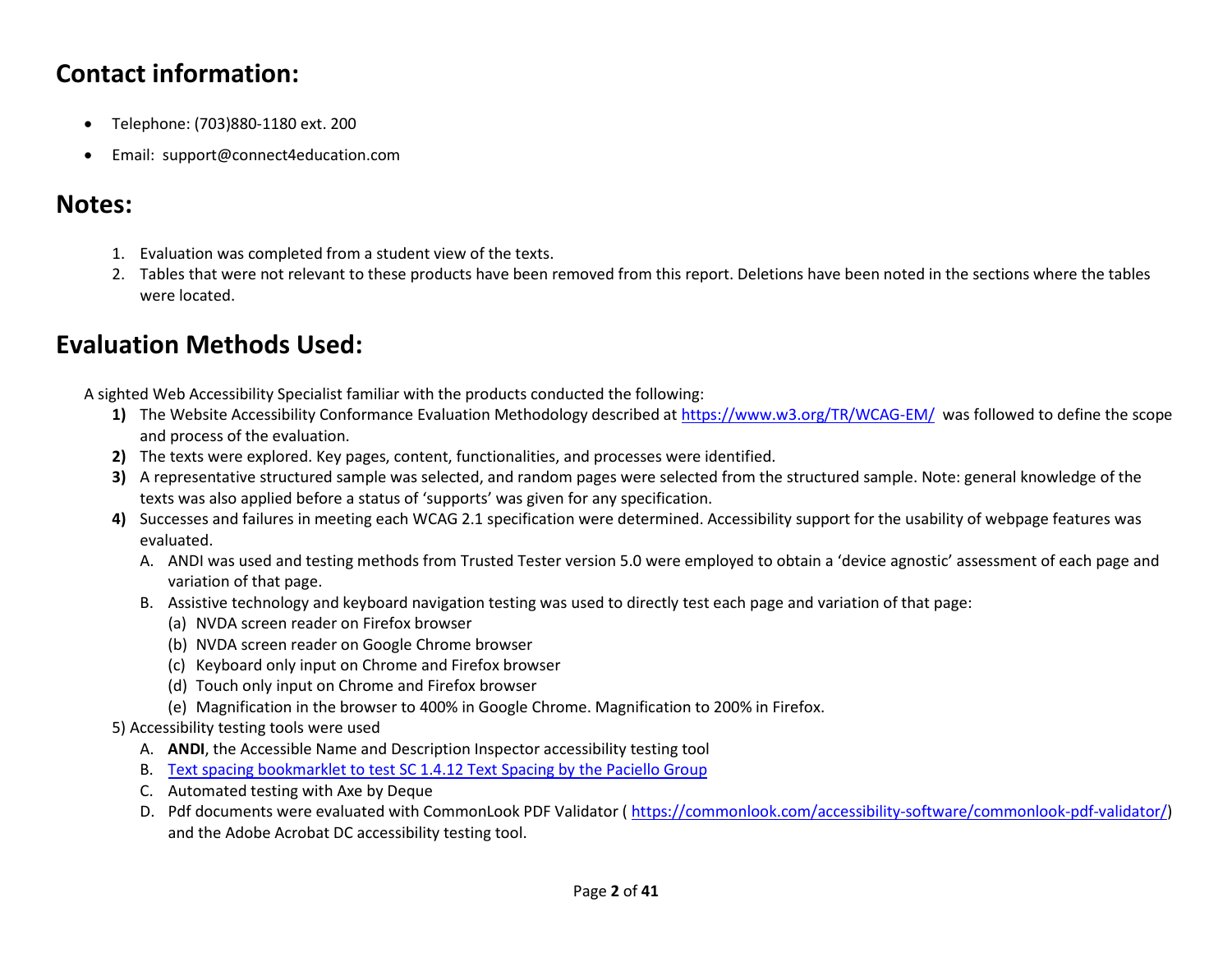## **Applicable Standards/Guidelines**

This report covers the degree of conformance for the following accessibility standard/guidelines:

| <b>Standard/Guideline</b>                                                                             | <b>Included In Report</b> |
|-------------------------------------------------------------------------------------------------------|---------------------------|
| Web Content Accessibility Guidelines 2.0, at http://www.w3.org/TR/2008/REC-WCAG20-20081211/           | Level A (Yes)             |
|                                                                                                       | Level AA (Yes)            |
|                                                                                                       | Level AAA (No)            |
| Web Content Accessibility Guidelines 2.1 at https://www.w3.org/TR/WCAG21/                             | Level A (Yes)             |
|                                                                                                       | Level AA (Yes)            |
|                                                                                                       | Level AAA (No)            |
| Revised Section 508 standards as published by the U.S. Access Board in the Federal Register on        |                           |
| January 18, 2017                                                                                      | (Yes)                     |
| Corrections to the ICT Final Rule as published by the US Access Board in the Federal Register on      |                           |
| January 22, 2018                                                                                      |                           |
| EN 301 549 Accessibility requirements suitable for public procurement of ICT products and services in |                           |
| Europe, - V2.1.2 (2018-08) at                                                                         | (Yes)                     |
| https://www.etsi.org/deliver/etsi_en//301500_301599/301549/02.01.02_60/en_301549v020102p.pdf          |                           |

### **Terms**

The terms used in the Conformance Level information are defined as follows:

- **Supports**: The functionality of the product has at least one method that meets the criterion without known defects or meets with equivalent facilitation.
- **Partially Supports**: Some functionality of the product does not meet the criterion.
- **Does Not Support**: The majority of product functionality does not meet the criterion.
- **Not Applicable**: The criterion is not relevant to the product.
- **Not Evaluated**: The product has not been evaluated against the criterion. This can be used only in WCAG 2.0 Level AAA.

## **WCAG 2.x Report**

Tables 1 and 2 also document conformance with:

• EN 301 549: Chapter 9 - Web, Chapter 10 - Non-Web documents, Section 11.2.1- Non-Web Software (excluding closed functionality), and Section 11.2.2 - Non-Web Software (closed functionality).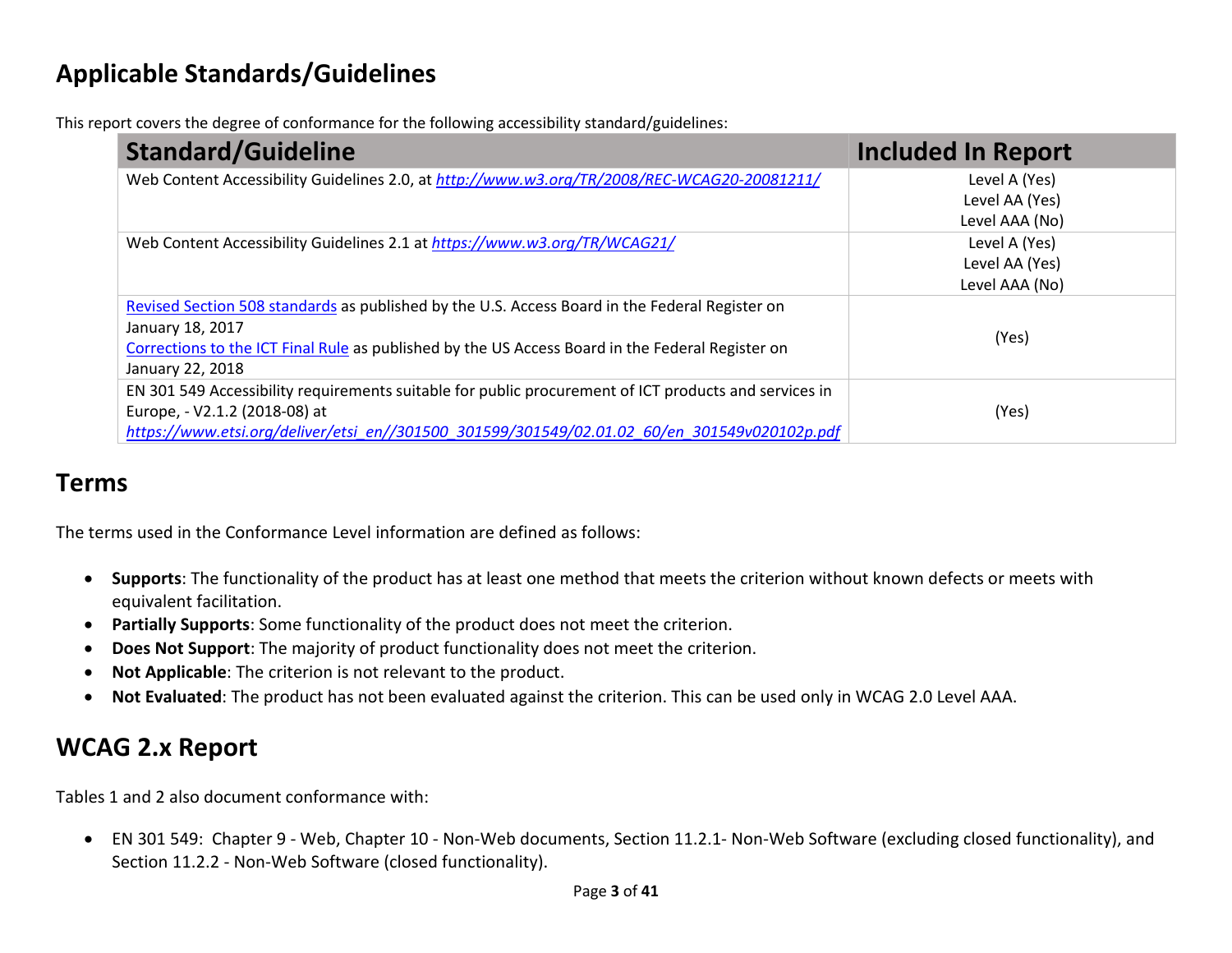• Revised Section 508: Chapter 5 – 501.1 Scope, 504.2 Content Creation or Editing, and Chapter 6 – 602.3 Electronic Support Documentation.

Note: When reporting on conformance with the WCAG 2.x Success Criteria, they are scoped for full pages, complete processes, and accessibility-supported ways of using technology as documented in the [WCAG 2.0 Conformance Requirements.](https://www.w3.org/TR/WCAG20/#conformance-reqs)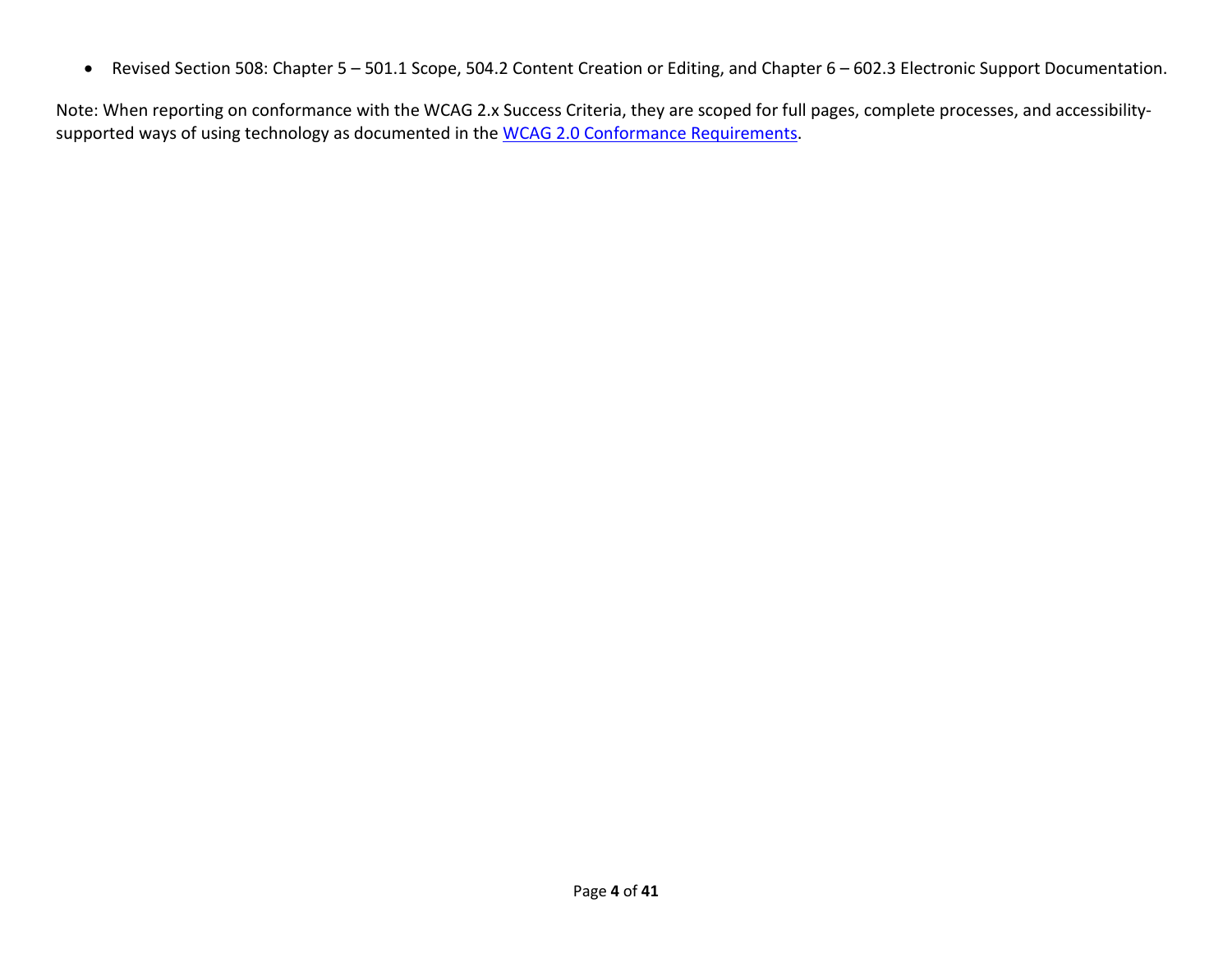## **Table 1: Success Criteria, Level A**

| <b>Criteria</b>                                                                                                                                                                                                                                                                                                                                                                                                                                               | <b>Conformance Level</b>                                                                                                                      | <b>Remarks and Explanations</b>                                                                                                                                                                                                                                                                                                                                              |
|---------------------------------------------------------------------------------------------------------------------------------------------------------------------------------------------------------------------------------------------------------------------------------------------------------------------------------------------------------------------------------------------------------------------------------------------------------------|-----------------------------------------------------------------------------------------------------------------------------------------------|------------------------------------------------------------------------------------------------------------------------------------------------------------------------------------------------------------------------------------------------------------------------------------------------------------------------------------------------------------------------------|
|                                                                                                                                                                                                                                                                                                                                                                                                                                                               |                                                                                                                                               | Web: All assessments images have descriptive and<br>equivalent alt text. Lesson page images have alt text.<br>Non-text content in general is described within the<br>lesson text itself. However, a few items were found<br>during the audit:                                                                                                                                |
|                                                                                                                                                                                                                                                                                                                                                                                                                                                               |                                                                                                                                               | • The banner image on the main course index has<br>no alt text.                                                                                                                                                                                                                                                                                                              |
|                                                                                                                                                                                                                                                                                                                                                                                                                                                               |                                                                                                                                               | In the lesson pages:                                                                                                                                                                                                                                                                                                                                                         |
| 1.1.1 Non-text Content (Level A)<br>Also applies to:<br>EN 301 549 Criteria<br>9.1.1.1 (Web)<br>$\bullet$<br>10.1.1.1 (Non-web document)<br>$\bullet$<br>11.1.1.1.1 (Open Functionality Software)<br>$\bullet$<br>11.1.1.1.2 (Closed Functionality Software)<br>11.8.2 (Authoring Tool)<br>12.1.2 (Product Docs)<br>12.2.4 (Support Docs)<br><b>Revised Section 508</b><br>501 (Web)(Software)<br>$\bullet$<br>504.2 (Authoring Tool)<br>602.3 (Support Docs) | Web: Partially supports<br><b>Electronic Docs: Supports</b><br>Software: Not applicable<br>Closed: Not applicable<br>Authoring Tool: Supports | • Two images with alt text were found in the<br>lesson pages depicting material discussed in the<br>text that needed more descriptive or equivalent<br>alt text.<br>Visual interactive activities appearing in some<br>$\bullet$<br>lesson pages do not have a clearly marked text<br>alternative. These activities depict concepts<br>described in the lesson content text. |
|                                                                                                                                                                                                                                                                                                                                                                                                                                                               |                                                                                                                                               | In supplemental content opening from the toolbar<br>(note: this content does not appear on assessments):                                                                                                                                                                                                                                                                     |
|                                                                                                                                                                                                                                                                                                                                                                                                                                                               |                                                                                                                                               | Listening Guide and the Period Map present<br>$\bullet$<br>complex visual information that needs more<br>complete alt text. These tools can be<br>suppressed from the course on request.<br>A few decorative icons have been given alt text.                                                                                                                                 |
|                                                                                                                                                                                                                                                                                                                                                                                                                                                               |                                                                                                                                               | Electronic Docs: The PDF document included in this<br>course is fully tagged and accessible. We do recommend<br>that for best accessibility, it is downloaded and viewed<br>with Adobe PDF viewer.                                                                                                                                                                           |
|                                                                                                                                                                                                                                                                                                                                                                                                                                                               |                                                                                                                                               | Software: Not applicable.                                                                                                                                                                                                                                                                                                                                                    |
|                                                                                                                                                                                                                                                                                                                                                                                                                                                               |                                                                                                                                               | Closed: Not applicable.                                                                                                                                                                                                                                                                                                                                                      |
|                                                                                                                                                                                                                                                                                                                                                                                                                                                               |                                                                                                                                               | Authoring Tool: The Atto editor supports this criterion.                                                                                                                                                                                                                                                                                                                     |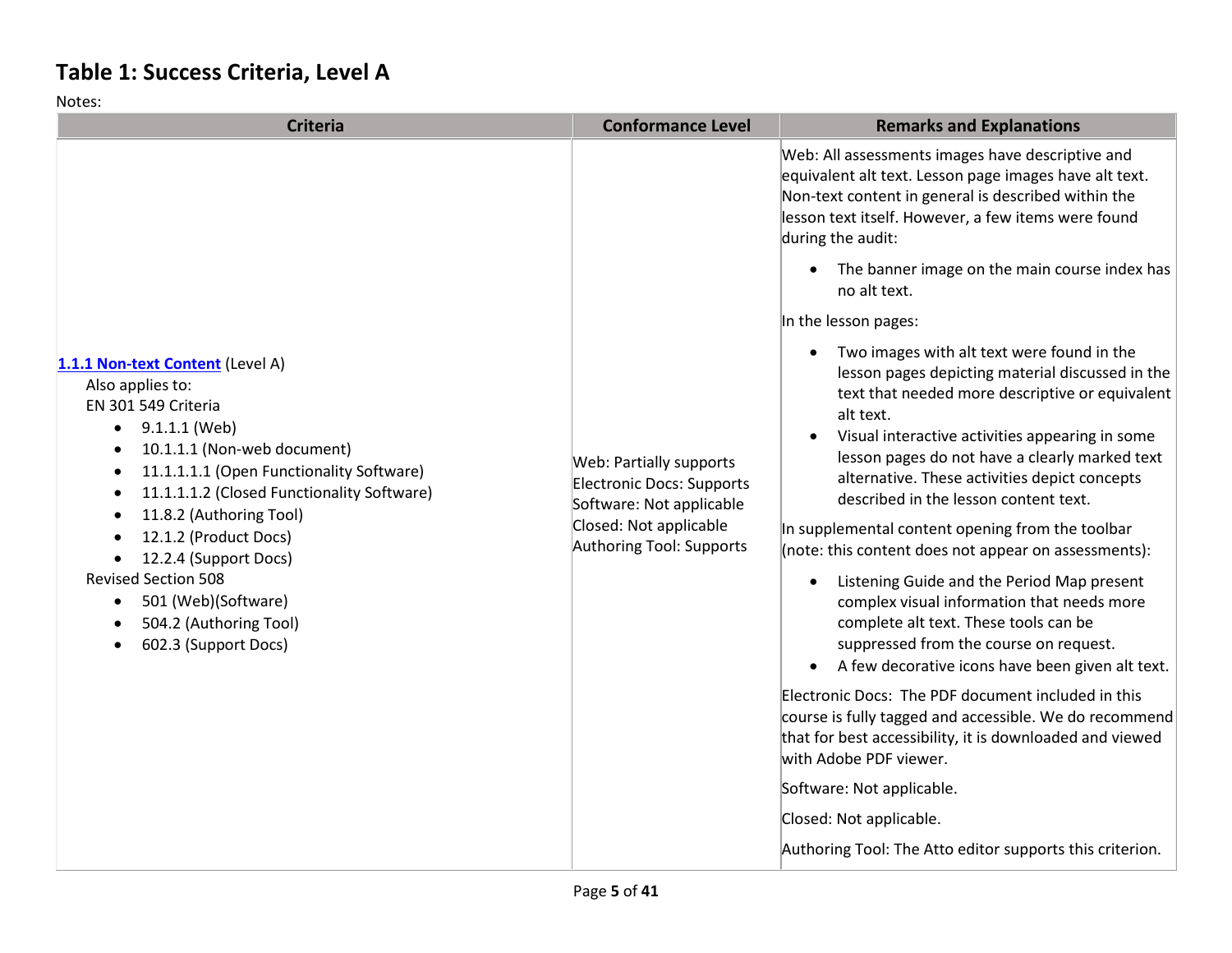| <b>Criteria</b>                                                                                                                                                                                                                                                                                                                                                                                                                                                                                                                                            | <b>Conformance Level</b>                                                                                                             | <b>Remarks and Explanations</b>                                                                                                                                                                                                                                                                                                                                                                                                                                                                                                                                                                                                                                                                                                                                                                                   |
|------------------------------------------------------------------------------------------------------------------------------------------------------------------------------------------------------------------------------------------------------------------------------------------------------------------------------------------------------------------------------------------------------------------------------------------------------------------------------------------------------------------------------------------------------------|--------------------------------------------------------------------------------------------------------------------------------------|-------------------------------------------------------------------------------------------------------------------------------------------------------------------------------------------------------------------------------------------------------------------------------------------------------------------------------------------------------------------------------------------------------------------------------------------------------------------------------------------------------------------------------------------------------------------------------------------------------------------------------------------------------------------------------------------------------------------------------------------------------------------------------------------------------------------|
| 1.2.1 Audio-only and Video-only (Prerecorded) (Level A)<br>Also applies to:<br>EN 301 549 Criteria<br>9.1.2.1 (Web)<br>$\bullet$<br>10.1.2.1 (Non-web document)<br>$\bullet$<br>11.1.2.1.1 (Open Functionality Software)<br>$\bullet$<br>11.1.2.1.2.1 and 11.1.2.1.2.2 (Closed Software)<br>$\bullet$<br>11.8.2 (Authoring Tool)<br>$\bullet$<br>12.1.2 (Product Docs)<br>$\bullet$<br>12.2.4 (Support Docs)<br>$\bullet$<br><b>Revised Section 508</b><br>501 (Web)(Software)<br>$\bullet$<br>504.2 (Authoring Tool)<br>$\bullet$<br>602.3 (Support Docs) | Web: Does not support<br>Electronic Docs: Supports<br>Software: Not applicable<br>Closed: Not applicable<br>Authoring Tool: Supports | Web: This course contains audio-only musical<br>selections. Transcripts are not provided for this audio-<br>only content. However, some selections may have lyrics,<br>which, when important to the lesson objectives are<br>included in the lesson content pages. Musical selections<br>are always labeled by song title, composer, and time<br>marks in the lesson pages.<br>NOTE: Transcripts, lyrics, song titles and composer<br>names may not be presented during the<br>assessments/assignments so that student learning can<br>be accurately assessed.<br>Electronic Docs: The PDF document included in this<br>course does not contain audio or video content.<br>Software: Not applicable.<br>Closed: Not applicable.<br>Authoring Tool: The authoring tool does not contain<br>audio or video content. |
| 1.2.2 Captions (Prerecorded) (Level A)<br>Also applies to:<br>EN 301 549 Criteria<br>9.1.2.2 (Web)<br>$\bullet$<br>10.1.2.2 (Non-web document)<br>$\bullet$<br>11.1.2.2 (Open Functionality Software)<br>$\bullet$<br>11.1.2.2 (Closed Software) - Does not apply<br>$\bullet$<br>11.8.2 (Authoring Tool)<br>$\bullet$<br>12.1.2 (Product Docs)<br>$\bullet$<br>12.2.4 (Support Docs)<br><b>Revised Section 508</b><br>501 (Web)(Software)<br>504.2 (Authoring Tool)<br>602.3 (Support Docs)                                                               | Web: Partially supports<br><b>Electronic Docs: Supports</b><br>Software: Not applicable<br>Authoring Tool: Supports                  | Web: A few videos appear in the main lesson pages that<br>contain either captions or closed captions. Assessments<br>do not utilize synchronized video.<br>Two exceptions were found:<br>Two written assignments display videos<br>featuring music audio only (no speech). These<br>videos do not have captions. If needed, these<br>assignments can be changed to ones that do not<br>included video.<br>Some supplemental Discover Video tool<br>YouTube videos do not have captions. Videos<br>displayed from the Discover Video tool are<br>supplemental and not required for assessments.<br>They can be suppressed and removed from the<br>course on request.                                                                                                                                               |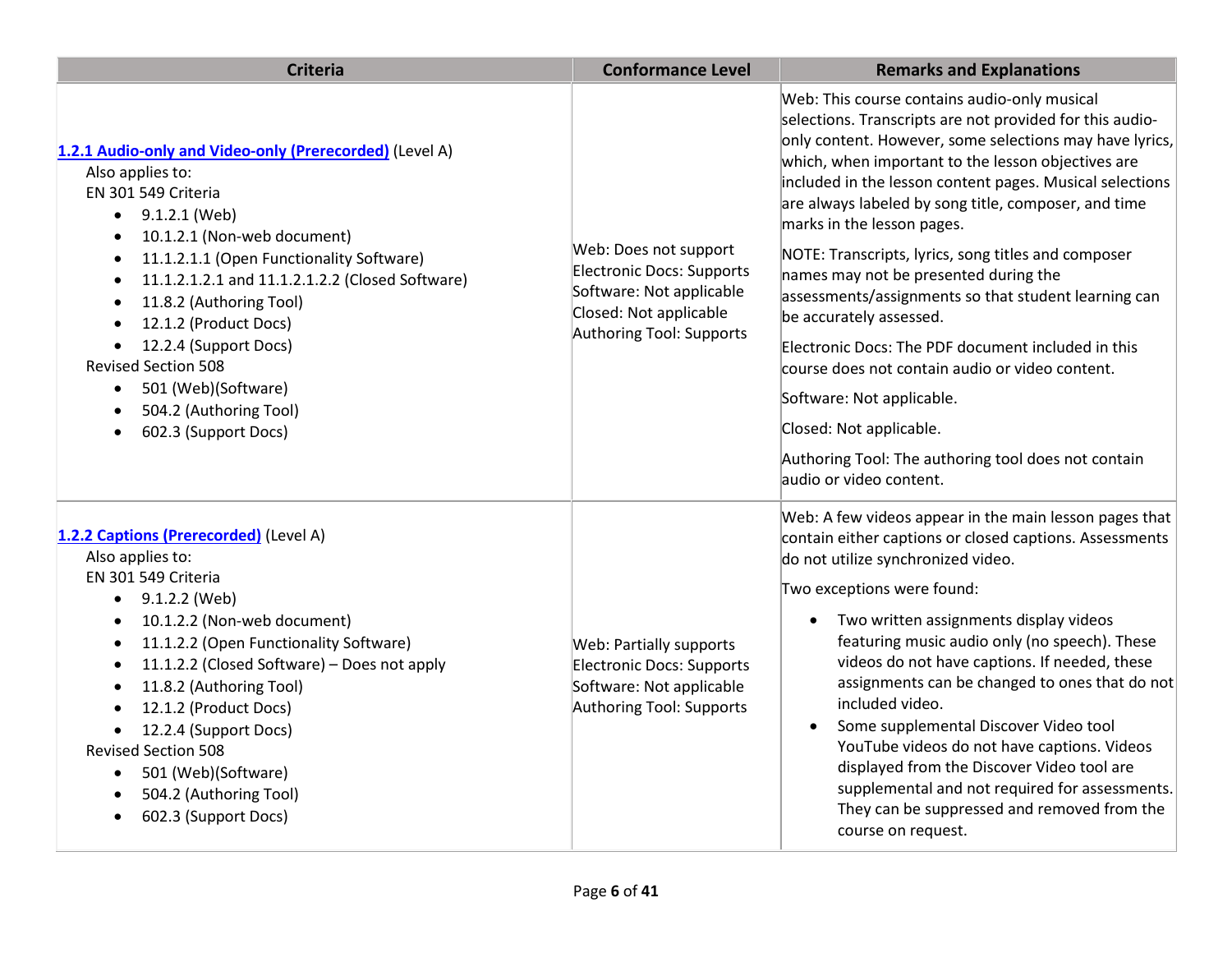| <b>Criteria</b>                                                                                                                                                                                                                                                                                                                                                                                                                                        | <b>Conformance Level</b>                                                                                                                      | <b>Remarks and Explanations</b>                                                                                                                                                                                                                                                                                                                                                                                                                                                                                                                                                                                                                                                                                                                                                                                                                                   |
|--------------------------------------------------------------------------------------------------------------------------------------------------------------------------------------------------------------------------------------------------------------------------------------------------------------------------------------------------------------------------------------------------------------------------------------------------------|-----------------------------------------------------------------------------------------------------------------------------------------------|-------------------------------------------------------------------------------------------------------------------------------------------------------------------------------------------------------------------------------------------------------------------------------------------------------------------------------------------------------------------------------------------------------------------------------------------------------------------------------------------------------------------------------------------------------------------------------------------------------------------------------------------------------------------------------------------------------------------------------------------------------------------------------------------------------------------------------------------------------------------|
|                                                                                                                                                                                                                                                                                                                                                                                                                                                        |                                                                                                                                               | Electronic Docs: The PDF document included in this<br>course does not contain audio or video content.                                                                                                                                                                                                                                                                                                                                                                                                                                                                                                                                                                                                                                                                                                                                                             |
|                                                                                                                                                                                                                                                                                                                                                                                                                                                        |                                                                                                                                               | Software: Not applicable.                                                                                                                                                                                                                                                                                                                                                                                                                                                                                                                                                                                                                                                                                                                                                                                                                                         |
|                                                                                                                                                                                                                                                                                                                                                                                                                                                        |                                                                                                                                               | Authoring Tool: The authoring tool does not contain<br>audio or video only content.                                                                                                                                                                                                                                                                                                                                                                                                                                                                                                                                                                                                                                                                                                                                                                               |
| 1.2.3 Audio Description or Media Alternative (Prerecorded) (Level A)<br>Also applies to:<br>EN 301 549 Criteria<br>9.1.2.3 (Web)<br>$\bullet$<br>10.1.2.3 (Non-web document)<br>11.1.2.3.1 (Open Functionality Software)<br>11.1.2.3.2 (Closed Software)<br>11.8.2 (Authoring Tool)<br>٠<br>12.1.2 (Product Docs)<br>12.2.4 (Support Docs)<br><b>Revised Section 508</b><br>501 (Web)(Software)<br>٠<br>504.2 (Authoring Tool)<br>602.3 (Support Docs) | Web: Does not support<br>Electronic Docs: Supports<br>Software: Not applicable<br>Closed: Not applicable<br>Authoring Tool: Supports          | Web: At this time, video players used in this course do<br>not have audio description controls, and audio<br>descriptions are not included in the video audio.<br>Transcripts are not provided for videos.<br>A few supplementary videos appear in the lesson<br>content that do not have audio descriptions or<br>media alternative.<br>Videos that feature music audio only (no speech)<br>are present in two default written assignments,<br>however, these assignments can be replaced with<br>ones that do not use video.<br>Videos in the supplementary video tool do not have<br>audio descriptions or media alternative - however<br>this tool can be removed from the course if needed.<br>Electronic Docs: The PDF document included in this<br>course does not contain audio or video content.<br>Software: Not applicable.<br>Closed: Not applicable. |
|                                                                                                                                                                                                                                                                                                                                                                                                                                                        |                                                                                                                                               | Authoring Tool: The authoring tool does not contain<br>audio or video only content.                                                                                                                                                                                                                                                                                                                                                                                                                                                                                                                                                                                                                                                                                                                                                                               |
| 1.3.1 Info and Relationships (Level A)<br>Also applies to:<br>EN 301 549 Criteria<br>9.1.3.1 (Web)<br>$\bullet$<br>10.1.3.1 (Non-web document)<br>$\bullet$<br>11.1.3.1.1 (Open Functionality Software)<br>11.1.3.1.2 (Closed Software)<br>11.8.2 (Authoring Tool)<br>٠                                                                                                                                                                                | <b>Web: Partially supports</b><br>Electronic Docs: Supports<br>Software: Not applicable<br>Closed: Not applicable<br>Authoring Tool: Supports | Web: While the visual presentation of information,<br>structure, and relationships in this course is most often<br>conveyed programmatically, several issues exist:<br>In the lesson content:<br>Two data tables were presented without<br>headers, scope, or IDs.<br>Three layout tables in lesson content were<br>$\bullet$<br>found to be appearing as data tables                                                                                                                                                                                                                                                                                                                                                                                                                                                                                             |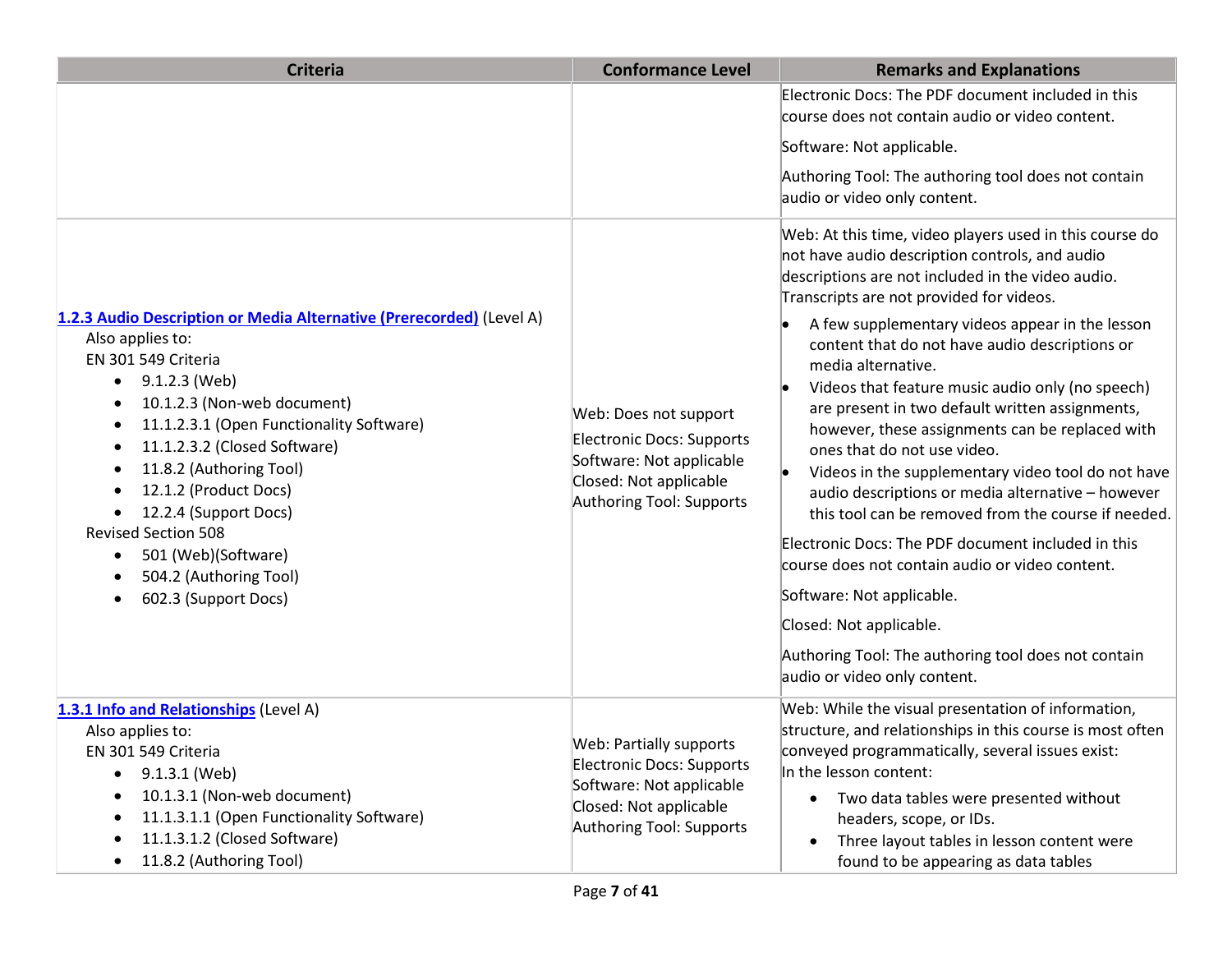| <b>Criteria</b>                                                                                              | <b>Conformance Level</b>                                                      | <b>Remarks and Explanations</b>                                                                                                                                                                                                 |
|--------------------------------------------------------------------------------------------------------------|-------------------------------------------------------------------------------|---------------------------------------------------------------------------------------------------------------------------------------------------------------------------------------------------------------------------------|
| 12.1.2 (Product Docs)<br>$\bullet$<br>12.2.4 (Support Docs)<br><b>Revised Section 508</b>                    |                                                                               | One list was found to be presented only visually.<br>$\bullet$<br>Headers were not always logically ordered on<br>$\bullet$<br>the course index 'home' page                                                                     |
| 501 (Web)(Software)<br>$\bullet$                                                                             |                                                                               | In the supplemental toolbar content:                                                                                                                                                                                            |
| 504.2 (Authoring Tool)<br>602.3 (Support Docs)                                                               |                                                                               | Radio buttons are not programmatically labeled<br>$\bullet$<br>in the "Test Yourself" tool<br>A few visual headings are not programmatic<br>$\bullet$<br>headings, and a few programmatic headings<br>were not visual headings. |
|                                                                                                              |                                                                               | Electronic Docs: Information, structure, and<br>relationships conveyed through presentation can be<br>programmatically determined or are available in the<br>text.                                                              |
|                                                                                                              |                                                                               | Software: Not applicable.                                                                                                                                                                                                       |
|                                                                                                              |                                                                               | Closed: Not applicable.                                                                                                                                                                                                         |
|                                                                                                              |                                                                               | Authoring Tool: Information, structure and relationships<br>conveyed visually are also presented programmatically.                                                                                                              |
| 1.3.2 Meaningful Sequence (Level A)<br>Also applies to:<br>EN 301 549 Criteria<br>9.1.3.2 (Web)<br>$\bullet$ |                                                                               | Web: When the sequence in which content is presented<br>affects its meaning, a correct reading sequence can be<br>programmatically determined.                                                                                  |
| 10.1.3.2 (Non-web document)<br>11.1.3.2.1 (Open Functionality Software)<br>11.1.3.2.2 (Closed Software)      | Web: Supports<br><b>Electronic Docs: Supports</b><br>Software: Not applicable | Electronic Docs: When the sequence in which content is<br>presented affects its meaning, a correct reading<br>sequence can be programmatically determined.                                                                      |
| 11.8.2 (Authoring Tool)<br>12.1.2 (Product Docs)                                                             | Closed: Not applicable                                                        | Software: Not applicable.                                                                                                                                                                                                       |
| 12.2.4 (Support Docs)                                                                                        | Authoring Tool: Supports                                                      | Closed: Not applicable.                                                                                                                                                                                                         |
| <b>Revised Section 508</b>                                                                                   |                                                                               | Authoring Tool: The correct sequence is                                                                                                                                                                                         |
| 501 (Web)(Software)<br>504.2 (Authoring Tool)<br>602.3 (Support Docs)                                        |                                                                               | programmatically determinable among the Atto editor<br>interface and components.                                                                                                                                                |
| 1.3.3 Sensory Characteristics (Level A)                                                                      | <b>Web: Partially Supports</b>                                                | Web: Listening activities are present in this music                                                                                                                                                                             |
| Also applies to:<br>EN 301 549 Criteria                                                                      | Electronic Docs: Supports<br>Software: Not applicable                         | appreciation textbook and are part of assessments and<br>written assignments. Almost exclusively instructions                                                                                                                   |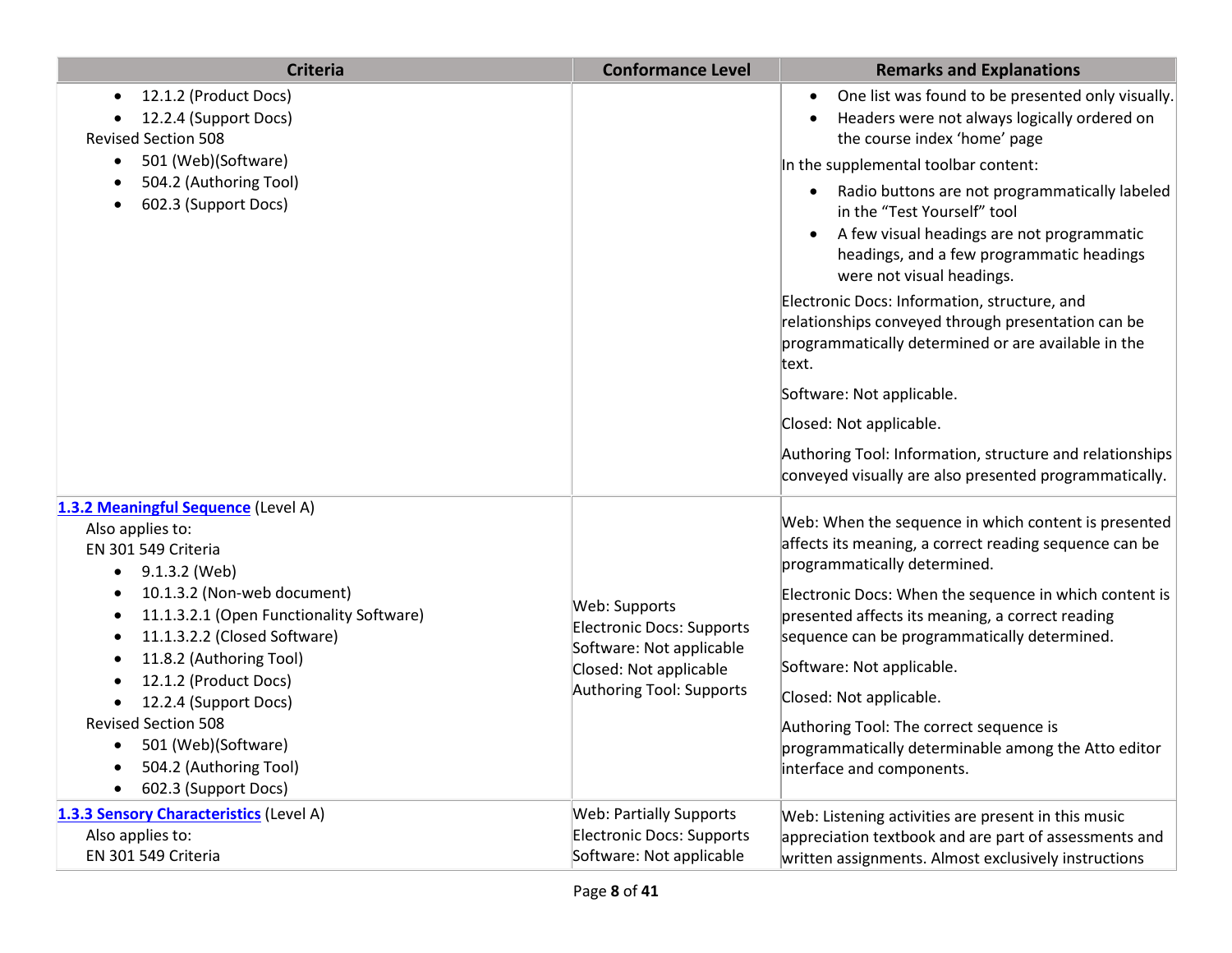| Criteria                                                                                                                                                                                                                                                                                                                                                                                                                                                                                    | <b>Conformance Level</b>                                                                                                               | <b>Remarks and Explanations</b>                                                                                                                                                                                                                                                                                                                                                                                                                                                                                                                    |
|---------------------------------------------------------------------------------------------------------------------------------------------------------------------------------------------------------------------------------------------------------------------------------------------------------------------------------------------------------------------------------------------------------------------------------------------------------------------------------------------|----------------------------------------------------------------------------------------------------------------------------------------|----------------------------------------------------------------------------------------------------------------------------------------------------------------------------------------------------------------------------------------------------------------------------------------------------------------------------------------------------------------------------------------------------------------------------------------------------------------------------------------------------------------------------------------------------|
| 9.1.3.3 (Web)<br>$\bullet$<br>10.1.3.3 (Non-web document)<br>$\bullet$<br>11.1.3.3 (Open Functionality Software)<br>$\bullet$<br>11.1.3.3 (Closed Software)<br>$\bullet$<br>11.8.2 (Authoring Tool)<br>12.1.2 (Product Docs)<br>12.2.4 (Support Docs)<br><b>Revised Section 508</b><br>501 (Web)(Software)<br>$\bullet$<br>504.2 (Authoring Tool)<br>602.3 (Support Docs)                                                                                                                   | Closed: Not applicable<br>Authoring Tool: Supports                                                                                     | provided for understanding and operating content do<br>not rely solely on sensory characteristics of components<br>such as shape, size, visual location, or orientation.<br>However, two references to visual location were found<br>in the eClipz written assignments instructions. Until this<br>is repaired, alternate written assignments can be<br>selected.<br>Electronic Docs: Sensory characteristics are not utilized<br>Software: Not applicable.<br>Closed: Not applicable.<br>Authoring Tool: Sensory characteristics are not utilized |
| 1.4.1 Use of Color (Level A)<br>Also applies to:<br>EN 301 549 Criteria<br>9.1.4.1 (Web)<br>$\bullet$<br>10.1.4.1 (Non-web document)<br>$\bullet$<br>11.1.4.1 (Open Functionality Software)<br>$\bullet$<br>11.1.4.1 (Closed Software)<br>$\bullet$<br>11.8.2 (Authoring Tool)<br>$\bullet$<br>12.1.2 (Product Docs)<br>12.2.4 (Support Docs)<br>$\bullet$<br><b>Revised Section 508</b><br>501 (Web)(Software)<br>$\bullet$<br>504.2 (Authoring Tool)<br>602.3 (Support Docs)<br>$\bullet$ | Web: Partially supports<br>Electronic Docs: Supports<br>Software: Not applicable<br>Closed: Not applicable<br>Authoring Tool: Supports | Web: In almost all cases, color is not used as the only<br>visual means of conveying information, indicating an<br>action, prompting a response, or distinguishing a visual<br>element. A few lesson pages were found with external<br>links in the lesson text that were distinguished by color<br>alone.<br>Electronic Docs: Color alone is not used to convey<br>information.<br>Software: Not applicable.<br>Closed: Not applicable.<br>Authoring Tool: Color alone is not used to convey<br>information.                                      |
| 1.4.2 Audio Control (Level A)<br>Also applies to:<br>EN 301 549 Criteria<br>$\bullet$ 9.1.4.2 (Web)<br>10.1.4.2 (Non-web document)<br>$\bullet$<br>11.1.4.2 (Open Functionality Software)<br>$\bullet$<br>11.1.4.2 (Closed Software)<br>11.8.2 (Authoring Tool)<br>12.1.2 (Product Docs)<br>$\bullet$                                                                                                                                                                                       | Web: Supports<br>Electronic Docs: Supports<br>Software: Not applicable<br>Closed: Not applicable<br>Authoring Tool: Supports           | Web: All audio is started by user input and does not<br>proceed automatically.<br>Electronic Docs: Audio is not present.<br>Software: Not applicable.<br>Closed: Not applicable.<br>Authoring Tool: Audio is not present.                                                                                                                                                                                                                                                                                                                          |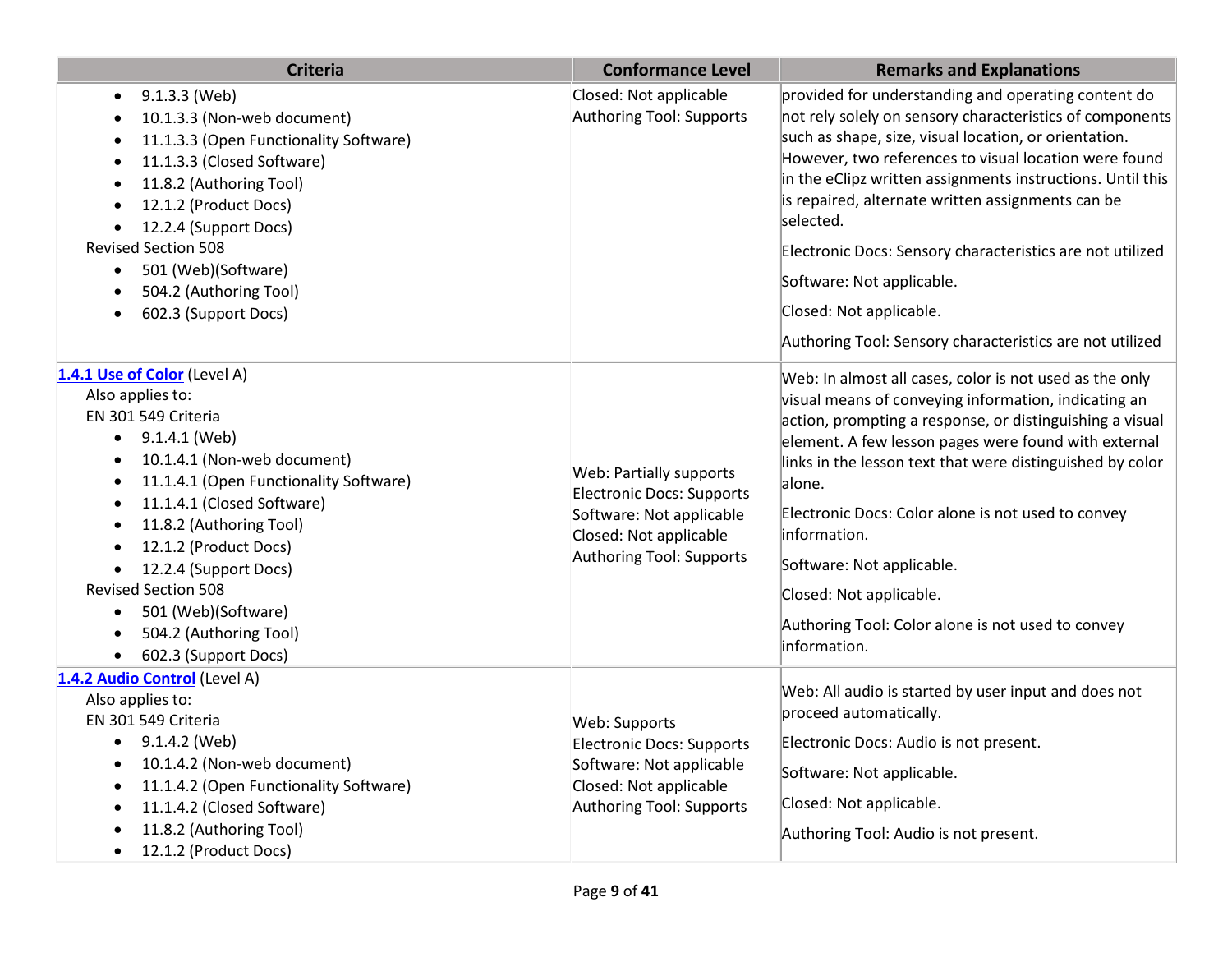| <b>Criteria</b>                                                                                                                                                                                                                                                                                                                                                                                                                                                                             | <b>Conformance Level</b>                                                                                                                                   | <b>Remarks and Explanations</b>                                                                                                                                                                                                                                                                                                                                                                                                                                                                                                                                                                                                                                                                                                                                                                                                                                                                                                                                                                                                                                                                                                                                                                                                                                                                                      |
|---------------------------------------------------------------------------------------------------------------------------------------------------------------------------------------------------------------------------------------------------------------------------------------------------------------------------------------------------------------------------------------------------------------------------------------------------------------------------------------------|------------------------------------------------------------------------------------------------------------------------------------------------------------|----------------------------------------------------------------------------------------------------------------------------------------------------------------------------------------------------------------------------------------------------------------------------------------------------------------------------------------------------------------------------------------------------------------------------------------------------------------------------------------------------------------------------------------------------------------------------------------------------------------------------------------------------------------------------------------------------------------------------------------------------------------------------------------------------------------------------------------------------------------------------------------------------------------------------------------------------------------------------------------------------------------------------------------------------------------------------------------------------------------------------------------------------------------------------------------------------------------------------------------------------------------------------------------------------------------------|
| 12.2.4 (Support Docs)<br>$\bullet$<br><b>Revised Section 508</b><br>501 (Web)(Software)<br>$\bullet$<br>504.2 (Authoring Tool)<br>$\bullet$<br>602.3 (Support Docs)                                                                                                                                                                                                                                                                                                                         |                                                                                                                                                            | Web: Most functionality is available through the<br>keyboard; however, some issues exist. Please note that                                                                                                                                                                                                                                                                                                                                                                                                                                                                                                                                                                                                                                                                                                                                                                                                                                                                                                                                                                                                                                                                                                                                                                                                           |
| 2.1.1 Keyboard (Level A)<br>Also applies to:<br>EN 301 549 Criteria<br>9.2.1.1 (Web)<br>$\bullet$<br>10.2.1.1 (Non-web document)<br>$\bullet$<br>11.2.1.1.1 (Open Functionality Software)<br>$\bullet$<br>11.2.1.1.2 (Closed Software)<br>$\bullet$<br>11.8.2 (Authoring Tool)<br>$\bullet$<br>12.1.2 (Product Docs)<br>12.2.4 (Support Docs)<br>$\bullet$<br><b>Revised Section 508</b><br>501 (Web)(Software)<br>$\bullet$<br>504.2 (Authoring Tool)<br>$\bullet$<br>602.3 (Support Docs) | Web: Partially supports<br><b>Electronic Docs: Partially</b><br>supports<br>Software: Not applicable<br>Closed: Not applicable<br>Authoring Tool: Supports | for students having trouble navigating the content, an<br>accessible PDF of the lesson lecture content is available<br>at the request of the instructor.<br>Lesson content:<br>Buttons to enlarge select lesson images are not<br>$\bullet$<br>keyboard accessible.<br>Some interactive activities were found in lesson<br>$\bullet$<br>pages that could not be operated with the<br>keyboard alone.<br>While course music can be initiated with the<br>$\bullet$<br>Discover Music Player using the keyboard, the<br>player cannot be fully operated with the<br>keyboard alone. Using a screen reader does<br>help to provide greater (but not total) access to<br>music player controls.<br>Module header links and the 'Open all' and<br>$\bullet$<br>'Close all' links for the lesson modules could not<br>be operated with the keyboard.<br>Assessments and written assignments:<br>Music can be initiated via play buttons and links,<br>$\bullet$<br>but The Discover Music Player controls cannot<br>be controlled via the keyboard.<br>Supplemental toolbar content:<br>The 'Discover Video' tool has thumbnail images<br>$\bullet$<br>to select videos in queue that are not focusable<br>by the keyboard. Note that this content is<br>supplemental and can be suppressed from the<br>course if desired. |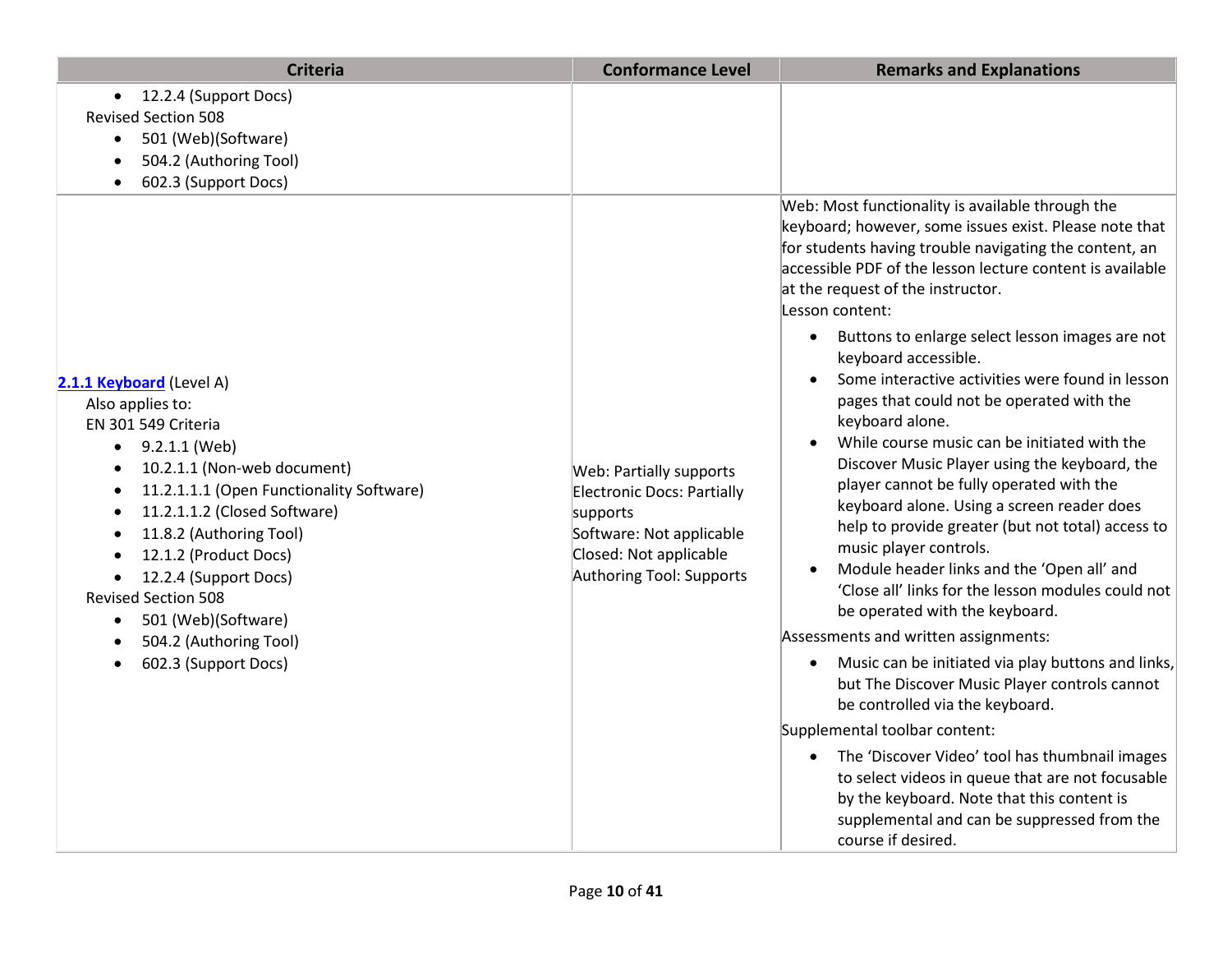| <b>Criteria</b>                                                             | <b>Conformance Level</b>                                                         | <b>Remarks and Explanations</b>                                                                                                                                                                                                                                                                                                                                                                                                                                                                                                                                                                                                                                                                                                                                                                                                                                                                                                                                                                                                                                                                                                                                                                                                                                                                                                                                                                        |
|-----------------------------------------------------------------------------|----------------------------------------------------------------------------------|--------------------------------------------------------------------------------------------------------------------------------------------------------------------------------------------------------------------------------------------------------------------------------------------------------------------------------------------------------------------------------------------------------------------------------------------------------------------------------------------------------------------------------------------------------------------------------------------------------------------------------------------------------------------------------------------------------------------------------------------------------------------------------------------------------------------------------------------------------------------------------------------------------------------------------------------------------------------------------------------------------------------------------------------------------------------------------------------------------------------------------------------------------------------------------------------------------------------------------------------------------------------------------------------------------------------------------------------------------------------------------------------------------|
|                                                                             |                                                                                  | The 'Discover Music' tool link in the toolbar<br>$\bullet$<br>does not receive tab key focus so that tool<br>cannot be opened via the keyboard.<br>The 'Outlines and Objectives' tool interactive<br>$\bullet$<br>content is not accessible to keyboard only users.<br>Once the window is opened, the outline list and<br>objectives cannot be fully accessed via the<br>keyboard.<br>In the Test Yourself tool, keyboard only users<br>$\bullet$<br>cannot control the selection of answers, play<br>the music, or advance to the next question.<br>The 'Listening Guides' tool cannot be operated<br>$\bullet$<br>via keyboard.<br>The 'Music Audio' side of the 'Download Center'<br>$\bullet$<br>tool cannot be operated with the keyboard<br>alone. That tab does not receive focus and<br>cannot be activated.<br>The 'Period Map' opening from the toolbar<br>$\bullet$<br>cannot be controlled closed or manipulated<br>using the keyboard alone. The 'Composer<br>Profile' pop up from within the Period Map<br>cannot be accessed via keyboard either.<br>Electronic Docs: The embedded PDF in this course<br>cannot draw keyboard focus. If it is downloaded and<br>opened in a PDF viewer, interactive content can be<br>focused.<br>Software: Not applicable.<br>Closed: Not applicable.<br>Authoring Tool: All functionality of the content is<br>operable through a keyboard interface. |
| 2.1.2 No Keyboard Trap (Level A)<br>Also applies to:<br>EN 301 549 Criteria | Web: Partially supports<br>Electronic Docs: Supports<br>Software: Not applicable | Web: The open Discover Music Player has an issue with<br>trapped focus when playing course audio. This issue is<br>actively being addressed by development. In the                                                                                                                                                                                                                                                                                                                                                                                                                                                                                                                                                                                                                                                                                                                                                                                                                                                                                                                                                                                                                                                                                                                                                                                                                                     |
| 9.2.1.2 (Web)                                                               | Closed: Not applicable<br>Authoring Tool: Supports                               | meantime, students having trouble navigating the                                                                                                                                                                                                                                                                                                                                                                                                                                                                                                                                                                                                                                                                                                                                                                                                                                                                                                                                                                                                                                                                                                                                                                                                                                                                                                                                                       |
| 10.2.1.2 (Non-web document)                                                 |                                                                                  | content can obtain all or any combination of the                                                                                                                                                                                                                                                                                                                                                                                                                                                                                                                                                                                                                                                                                                                                                                                                                                                                                                                                                                                                                                                                                                                                                                                                                                                                                                                                                       |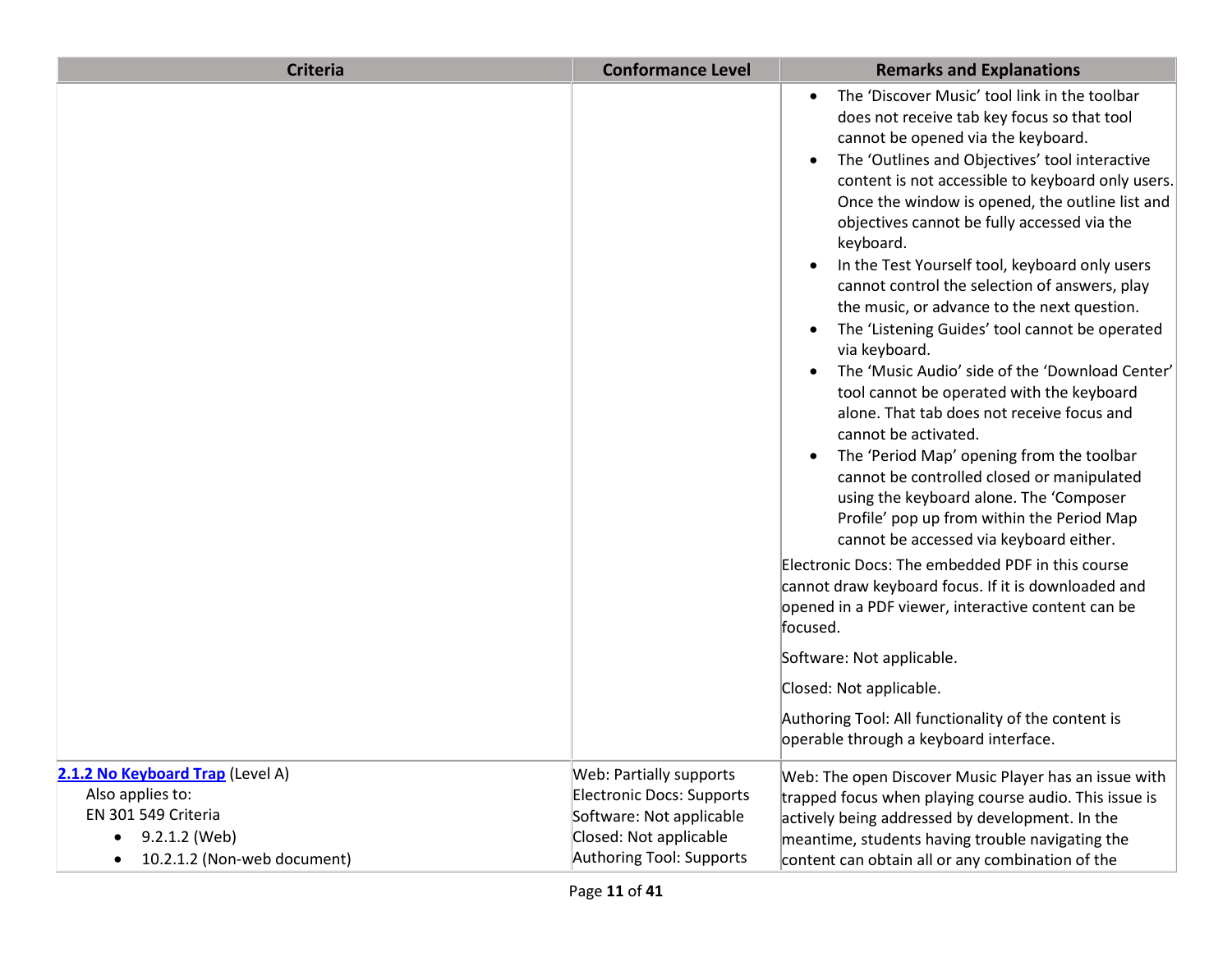| <b>Criteria</b>                                                                                                                                                                                                                                                                                                                                                                                                    | <b>Conformance Level</b>                                                                                                     | <b>Remarks and Explanations</b>                                                                                                                                                                                                                                                                                                                                                                                                                                               |
|--------------------------------------------------------------------------------------------------------------------------------------------------------------------------------------------------------------------------------------------------------------------------------------------------------------------------------------------------------------------------------------------------------------------|------------------------------------------------------------------------------------------------------------------------------|-------------------------------------------------------------------------------------------------------------------------------------------------------------------------------------------------------------------------------------------------------------------------------------------------------------------------------------------------------------------------------------------------------------------------------------------------------------------------------|
| 11.2.1.2 (Open Functionality Software)<br>11.2.1.2 (Closed Software)<br>11.8.2 (Authoring Tool)<br>12.1.2 (Product Docs)<br>12.2.4 (Support Docs)<br><b>Revised Section 508</b><br>501 (Web)(Software)<br>$\bullet$<br>504.2 (Authoring Tool)<br>602.3 (Support Docs)                                                                                                                                              |                                                                                                                              | following: accessible PDF of the lesson lecture content,<br>course audio files in MP3 format, course audio lecture<br>files in MP3 format. All are available on request of the<br>instructor.<br>Electronic Docs: No keyboard traps are present.<br>Software: Not applicable.<br>Closed: Not applicable.<br>Authoring Tool: No keyboard traps are present.                                                                                                                    |
| 2.1.4 Character Key Shortcuts (Level A 2.1 only)<br>Also applies to:<br>EN 301 549 Criteria<br>9.2.1.4 (Web)<br>$\bullet$<br>10.2.1.4 (Non-web document)<br>11.2.1.4.1 (Open Functionality Software)<br>$\bullet$<br>11.2.1.4.2 (Closed Software)<br>$\bullet$<br>11.8.2 (Authoring Tool)<br>12.1.2 (Product Docs)<br>12.2.4 (Support Docs)<br>Revised Section 508 - Does not apply                                | Web: Supports<br>Electronic Docs: Supports<br>Software: Not applicable<br>Closed: Not applicable<br>Authoring Tool: Supports | Web: No character key shortcuts are used in this text.<br>Electronic Docs: No character key shortcuts were found.<br>Software: Not applicable.<br>Closed: Not applicable.<br>Authoring Tool: No character key shortcuts were found.                                                                                                                                                                                                                                           |
| 2.2.1 Timing Adjustable (Level A)<br>Also applies to:<br>EN 301 549 Criteria<br>9.2.2.1 (Web)<br>10.2.2.1 (Non-web document)<br>11.2.2.1 (Open Functionality Software)<br>11.2.2.1 (Closed Software)<br>11.8.2 (Authoring Tool)<br>12.1.2 (Product Docs)<br>12.2.4 (Support Docs)<br><b>Revised Section 508</b><br>501 (Web)(Software)<br>$\bullet$<br>504.2 (Authoring Tool)<br>602.3 (Support Docs)<br>$\bullet$ | Web: Supports<br>Electronic Docs: Supports<br>Software: Not applicable<br>Closed: Not applicable<br>Authoring Tool: Supports | Web: Time limits are present only in assessments.<br>Assessments are an 'Essential Exception' as allowing<br>users to extend the time limit would invalidate the<br>activity. If any student requires additional time<br>accommodations for quizzes and exams for accessibility<br>reasons, our system can provide it.<br>Electronic Docs: No time limits are present.<br>Software: Not applicable.<br>Closed: Not applicable.<br>Authoring Tool: No time limits are present. |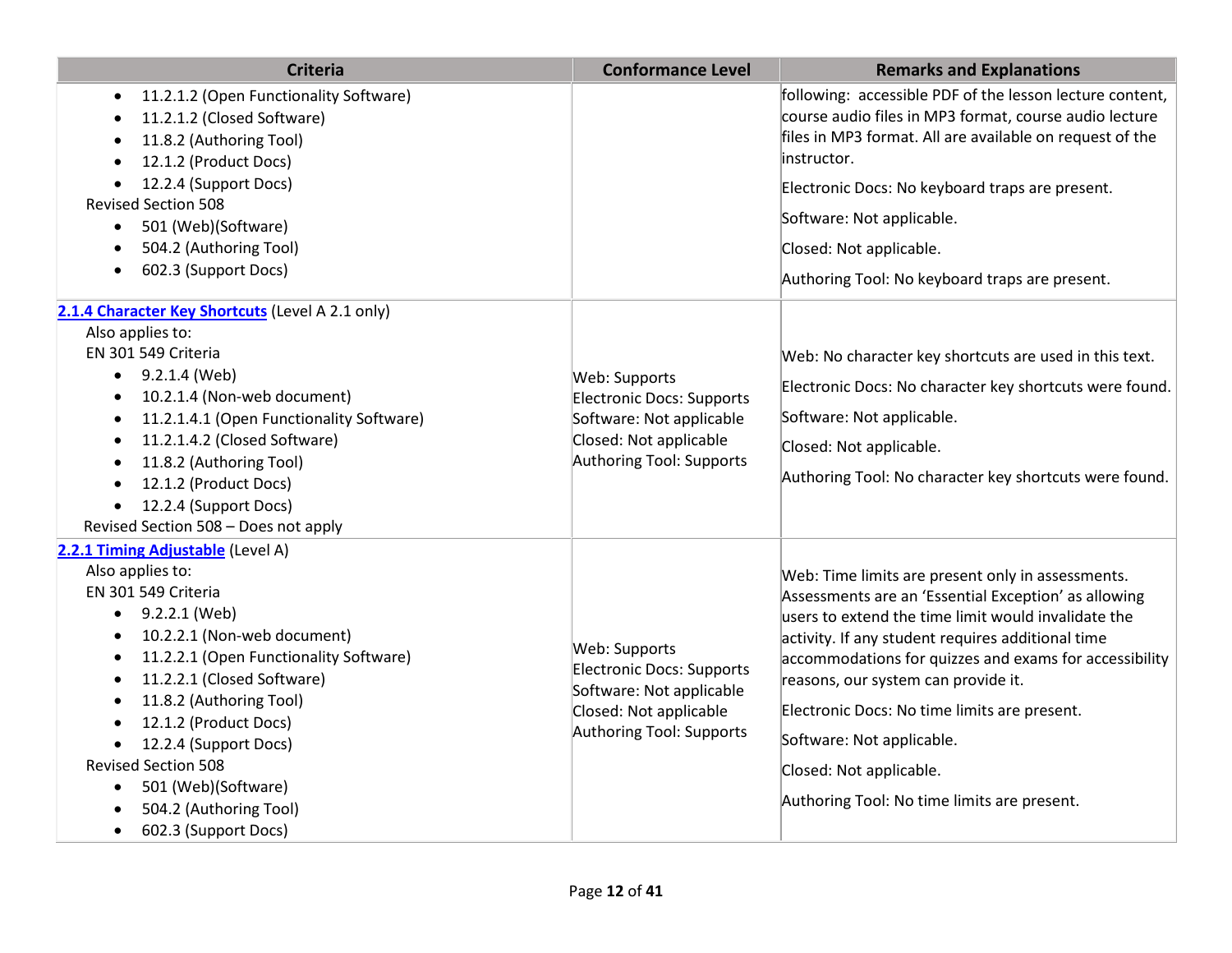| <b>Criteria</b>                                                                                                                                                                                                                                                                                                                                                                                                                                                                               | <b>Conformance Level</b>                                                                                                            | <b>Remarks and Explanations</b>                                                                                                                                                                                                                                                                                                              |
|-----------------------------------------------------------------------------------------------------------------------------------------------------------------------------------------------------------------------------------------------------------------------------------------------------------------------------------------------------------------------------------------------------------------------------------------------------------------------------------------------|-------------------------------------------------------------------------------------------------------------------------------------|----------------------------------------------------------------------------------------------------------------------------------------------------------------------------------------------------------------------------------------------------------------------------------------------------------------------------------------------|
| 2.2.2 Pause, Stop, Hide (Level A)<br>Also applies to:<br>EN 301 549 Criteria<br>$\bullet$ 9.2.2.2 (Web)<br>10.2.2.2 (Non-web document)<br>11.2.2.2 (Open Functionality Software)<br>$\bullet$<br>11.2.2.2 (Closed Software)<br>$\bullet$<br>11.8.2 (Authoring Tool)<br>$\bullet$<br>12.1.2 (Product Docs)<br>12.2.4 (Support Docs)<br>$\bullet$<br><b>Revised Section 508</b><br>501 (Web)(Software)<br>$\bullet$<br>504.2 (Authoring Tool)<br>$\bullet$<br>602.3 (Support Docs)<br>$\bullet$ | Web: Supports<br>Electronic Docs: Supports<br>Software: Not applicable<br>Closed: Not applicable<br>Authoring Tool: Supports        | Web: Moving, blinking, scrolling, or auto-updating<br>information is not present.<br>Electronic Docs: Moving, blinking, scrolling, or auto-<br>updating information is not present.<br>Software: Not applicable.<br>Closed: Not applicable.<br>Authoring Tool: Moving, blinking, scrolling, or auto-<br>updating information is not present. |
| 2.3.1 Three Flashes or Below Threshold (Level A)<br>Also applies to:<br>EN 301 549 Criteria<br>$\bullet$ 9.2.3.1 (Web)<br>10.2.3.1 (Non-web document)<br>$\bullet$<br>11.2.3.1 (Open Functionality Software)<br>$\bullet$<br>11.2.3.1(Closed Software)<br>11.8.2 (Authoring Tool)<br>12.1.2 (Product Docs)<br>12.2.4 (Support Docs)<br><b>Revised Section 508</b><br>501 (Web)(Software)<br>$\bullet$<br>504.2 (Authoring Tool)<br>602.3 (Support Docs)                                       | Web: Supports<br><b>Electronic Docs: Supports</b><br>Software: Not applicable<br>Closed: Not applicable<br>Authoring Tool: Supports | Web: Flashing content is not present.<br>Electronic Docs: Flashing content is not present.<br>Software: Not applicable.<br>Closed: Not applicable.<br>Authoring Tool: Flashing content is not present.                                                                                                                                       |
| 2.4.1 Bypass Blocks (Level A)<br>Also applies to:<br>EN 301 549 Criteria<br>9.2.4.1 (Web)<br>$\bullet$<br>10.2.4.1 (Non-web document) - Does not apply<br>11.2.4.1 (Open Functionality Software) - Does not apply<br>11.2.4.1 (Closed Software) - Does not apply<br>11.8.2 (Authoring Tool)                                                                                                                                                                                                   | Web: Supports<br>Electronic Docs: Supports<br>Authoring Tool: Supports                                                              | Web: A skip link to the main content is provided on each<br>page for keyboard only users. For other assistive<br>technology users, headings and landmarks are present<br>in the text to help skip content.<br>Electronic Docs: Bookmark are present to provide access<br>to content across the document.                                     |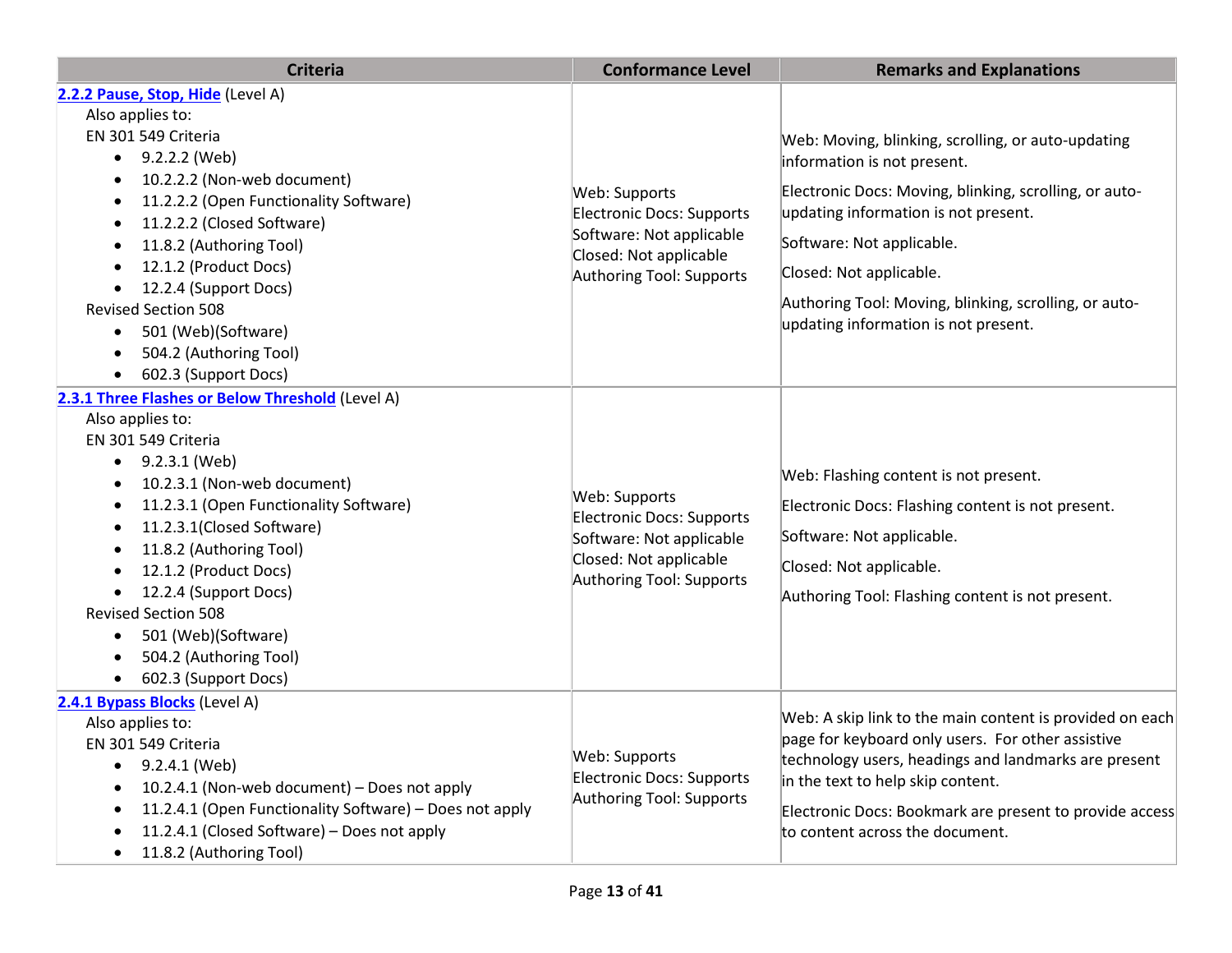| <b>Criteria</b>                                                                                                                                                                                                                                                                                                                                                                                                                                                                                                         | <b>Conformance Level</b>                                                                                                                      | <b>Remarks and Explanations</b>                                                                                                                                                                                                                                                                                                                                                                                                                                                                                                                                                                                                                                                                                                                                           |
|-------------------------------------------------------------------------------------------------------------------------------------------------------------------------------------------------------------------------------------------------------------------------------------------------------------------------------------------------------------------------------------------------------------------------------------------------------------------------------------------------------------------------|-----------------------------------------------------------------------------------------------------------------------------------------------|---------------------------------------------------------------------------------------------------------------------------------------------------------------------------------------------------------------------------------------------------------------------------------------------------------------------------------------------------------------------------------------------------------------------------------------------------------------------------------------------------------------------------------------------------------------------------------------------------------------------------------------------------------------------------------------------------------------------------------------------------------------------------|
| 12.1.2 (Product Docs)<br>$\bullet$<br>12.2.4 (Support Docs)<br><b>Revised Section 508</b><br>501 (Web)(Software) - Does not apply to non-web software<br>$\bullet$<br>504.2 (Authoring Tool)<br>$\bullet$<br>602.3 (Support Docs) - Does not apply to non-web docs                                                                                                                                                                                                                                                      |                                                                                                                                               | Authoring Tool: The toolbar interface of the editor can<br>be tabbed over with one-tab key press, when desired.<br>The toolbar interface utilizes arrow navigation.                                                                                                                                                                                                                                                                                                                                                                                                                                                                                                                                                                                                       |
| 2.4.2 Page Titled (Level A)                                                                                                                                                                                                                                                                                                                                                                                                                                                                                             |                                                                                                                                               |                                                                                                                                                                                                                                                                                                                                                                                                                                                                                                                                                                                                                                                                                                                                                                           |
| Also applies to:<br>EN 301 549 Criteria<br>9.2.4.2 (Web)<br>$\bullet$<br>10.2.4.2 (Non-web document)<br>$\bullet$<br>11.2.4.2 (Open Functionality Software) - Does not apply<br>$\bullet$<br>11.2.4.2 (Closed Software) - Does not apply<br>$\bullet$<br>11.8.2 (Authoring Tool)<br>$\bullet$<br>12.1.2 (Product Docs)<br>$\bullet$<br>12.2.4 (Support Docs)<br>$\bullet$<br><b>Revised Section 508</b><br>501 (Web)(Software)<br>$\bullet$<br>504.2 (Authoring Tool)<br>$\bullet$<br>602.3 (Support Docs)<br>$\bullet$ | Web: Supports<br>Electronic Docs: Supports<br>Software: Not applicable<br>Authoring Tool: Supports                                            | Web: Pages have titles.<br>Electronic Docs: Documents have a title.<br>Software: Not applicable.<br>Authoring Tool: The tool is embedded in another page,<br>and so utilizes the parent page name.                                                                                                                                                                                                                                                                                                                                                                                                                                                                                                                                                                        |
| 2.4.3 Focus Order (Level A)<br>Also applies to:<br>EN 301 549 Criteria<br>9.2.4.3 (Web)<br>$\bullet$<br>10.2.4.3 (Non-web document)<br>$\bullet$<br>11.2.4.3 (Open Functionality Software)<br>$\bullet$<br>11.2.4.3 (Closed Software)<br>٠<br>11.8.2 (Authoring Tool)<br>$\bullet$<br>12.1.2 (Product Docs)<br>$\bullet$<br>12.2.4 (Support Docs)<br><b>Revised Section 508</b><br>501 (Web)(Software)<br>$\bullet$<br>504.2 (Authoring Tool)<br>$\bullet$<br>602.3 (Support Docs)                                      | <b>Web: Partially supports</b><br>Electronic Docs: Supports<br>Software: Not applicable<br>Closed: Not applicable<br>Authoring Tool: Supports | Web: The supplemental tool bar pop-up windows do<br>not always maintain the focus order by keeping the<br>focus in their pop-up dialog window when using the<br>screen reader and Firefox caret browsing. Also, in two<br>pop-up tools, content revealed through user interaction<br>does not receive focus. In the lesson pages, the<br>Discover Music Player does not maintain focus in the<br>lesson content by returning focus to the link that<br>opened it when it is dismissed. In the written<br>assignments, focus is not sent to the player when it is<br>opened and focus is lost when clicking the 'save<br>changes' button.<br>Electronic Docs: Components receive focus in an order<br>that preserves meaning and operability.<br>Software: Not applicable. |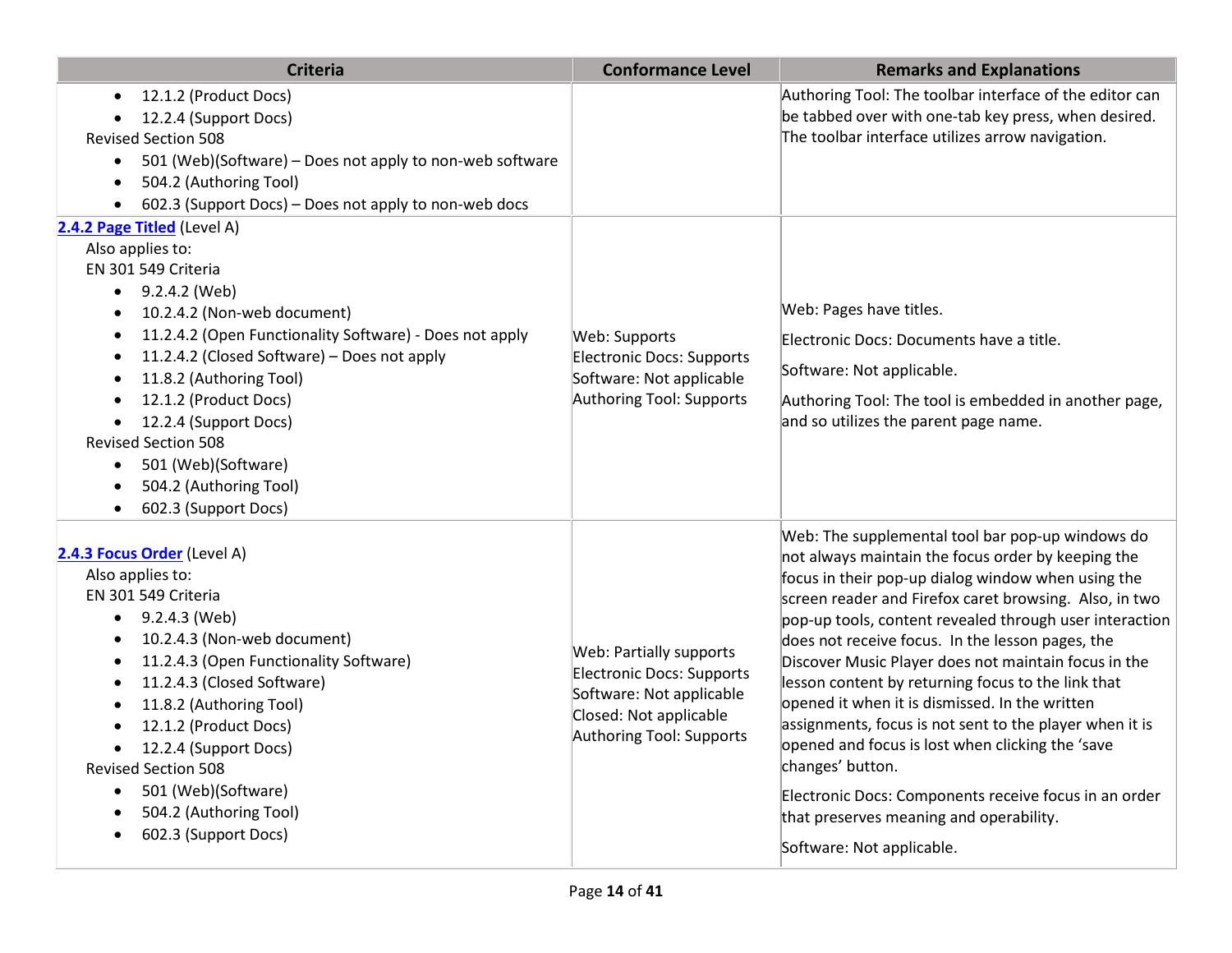| <b>Criteria</b>                                                                                                                                                                                                                                                                                                                                                                                                                                               | <b>Conformance Level</b>                                                                                                                      | <b>Remarks and Explanations</b>                                                                                                                                                                                                                                                                                                                                                                                                                                                                                                                                                                                                                                                                                                                                                                                                                                  |
|---------------------------------------------------------------------------------------------------------------------------------------------------------------------------------------------------------------------------------------------------------------------------------------------------------------------------------------------------------------------------------------------------------------------------------------------------------------|-----------------------------------------------------------------------------------------------------------------------------------------------|------------------------------------------------------------------------------------------------------------------------------------------------------------------------------------------------------------------------------------------------------------------------------------------------------------------------------------------------------------------------------------------------------------------------------------------------------------------------------------------------------------------------------------------------------------------------------------------------------------------------------------------------------------------------------------------------------------------------------------------------------------------------------------------------------------------------------------------------------------------|
|                                                                                                                                                                                                                                                                                                                                                                                                                                                               |                                                                                                                                               | Closed: Not applicable.<br>Authoring Tool: Components receive focus in an order<br>that preserves meaning and operability.                                                                                                                                                                                                                                                                                                                                                                                                                                                                                                                                                                                                                                                                                                                                       |
| 2.4.4 Link Purpose (In Context) (Level A)<br>Also applies to:<br>EN 301 549 Criteria<br>$\bullet$ 9.2.4.4 (Web)<br>10.2.4.4 (Non-web document)<br>$\bullet$<br>11.2.4.4 (Open Functionality Software)<br>$\bullet$<br>11.2.4.4 (Closed Software<br>$\bullet$<br>11.8.2 (Authoring Tool)<br>12.1.2 (Product Docs)<br>12.2.4 (Support Docs)<br><b>Revised Section 508</b><br>501 (Web)(Software)<br>$\bullet$<br>504.2 (Authoring Tool)<br>602.3 (Support Docs) | Web: Partially supports<br><b>Electronic Docs: Supports</b><br>Software: Not applicable<br>Closed: Not applicable<br>Authoring Tool: Supports | Web: In almost every case, the purpose of each link can<br>be determined from the link text alone or from the link<br>text together with its programmatically determined link<br>context. However,<br>in all supplemental toolbar pop-up windows, an<br>unlabeled link is found that redirects keyboard<br>focus back to the modal dialog window close<br>button.<br>On the main course index home page, some<br>$\bullet$<br>links in different historical sections go to<br>different pages but have the same name.<br>An aria label on a link to a musical selection was<br>detected in the lesson pages that did not<br>provide the correct title to the selection.<br>Electronic Docs: Links are clearly labeled for purpose.<br>Software: Not applicable.<br>Closed: Not applicable.<br>Authoring Tool: All components are clearly labeled for<br>purpose. |
| 2.5.1 Pointer Gestures (Level A 2.1 only)<br>Also applies to:<br>EN 301 549 Criteria<br>9.2.5.1 (Web)<br>$\bullet$<br>10.2.5.1 (Non-web document)<br>11.2.5.1 (Open Functionality Software)<br>11.2.5.1 (Closed Software)<br>11.8.2 (Authoring Tool)<br>12.1.2 (Product Docs)<br>12.2.4 (Support Docs)<br>Revised Section 508 - Does not apply                                                                                                                | Web: Supports<br><b>Electronic Docs: Supports</b><br>Software: Not applicable<br>Closed: Not applicable<br>Authoring Tool: Supports           | Web: This text does not use path dependent gestures.<br>Electronic Docs: Path dependent gestures are not found.<br>Software: Not applicable.<br>Closed: Not applicable.<br>Authoring Tool: Path dependent gestures are not found.                                                                                                                                                                                                                                                                                                                                                                                                                                                                                                                                                                                                                                |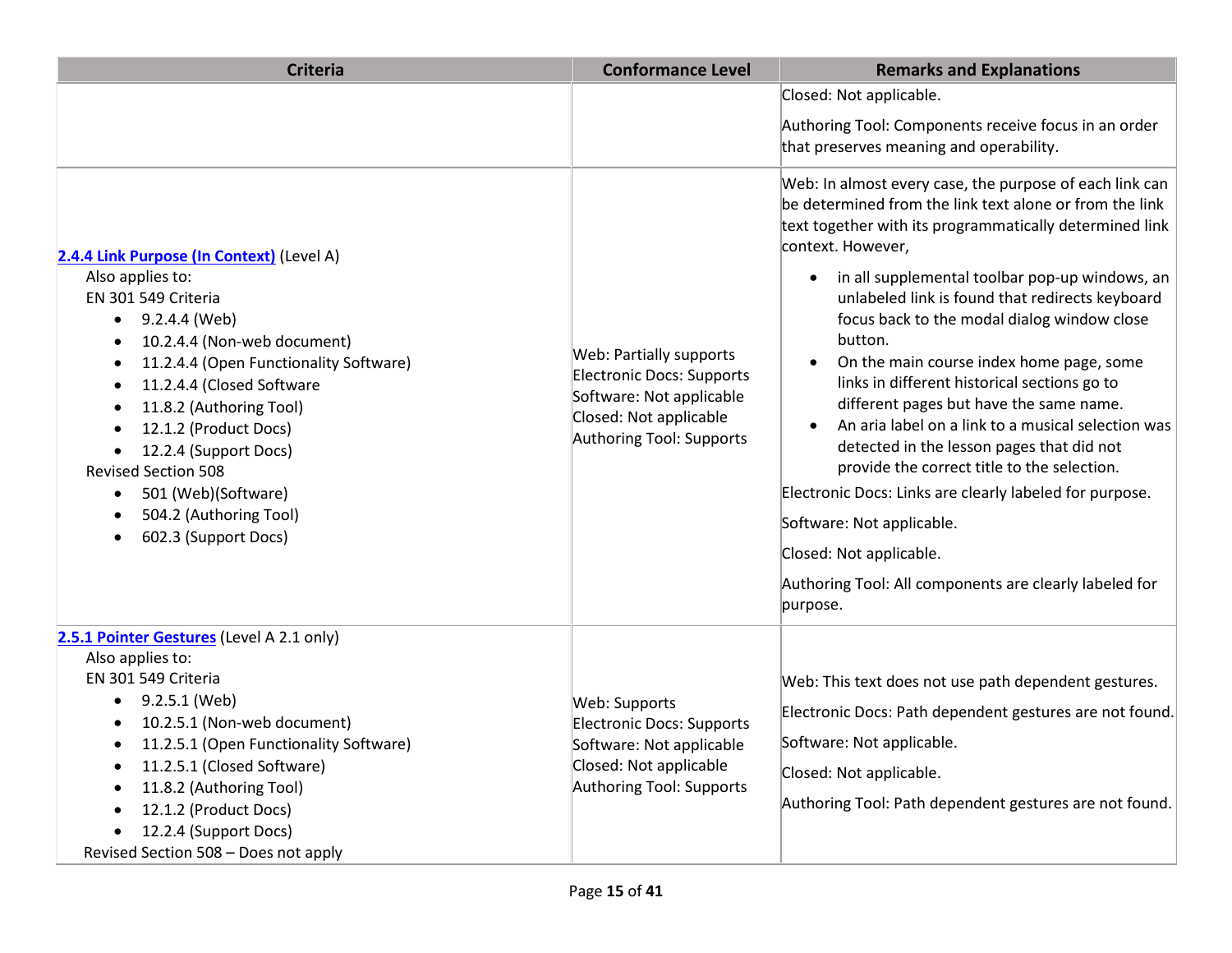| <b>Criteria</b>                                                                                                                                                                                                                                                                                                                             | <b>Conformance Level</b>                                                                                                            | <b>Remarks and Explanations</b>                                                                                                                                                                                                                                                                                                                                                                                                                                                                                                                                                                                                                                     |
|---------------------------------------------------------------------------------------------------------------------------------------------------------------------------------------------------------------------------------------------------------------------------------------------------------------------------------------------|-------------------------------------------------------------------------------------------------------------------------------------|---------------------------------------------------------------------------------------------------------------------------------------------------------------------------------------------------------------------------------------------------------------------------------------------------------------------------------------------------------------------------------------------------------------------------------------------------------------------------------------------------------------------------------------------------------------------------------------------------------------------------------------------------------------------|
| 2.5.2 Pointer Cancellation (Level A 2.1 only)<br>Also applies to:<br>EN 301 549 Criteria<br>9.2.5.2 (Web)<br>10.2.5.2 (Non-web document)                                                                                                                                                                                                    | Web: Supports<br><b>Electronic Docs: Supports</b><br>Software: Not applicable<br>Closed: Not applicable<br>Authoring Tool: Supports | Web: In all pages audited, users can cancel the action<br>initiated by moving their pointer or finger away from<br>the target before releasing. Completions of functions<br>are on the up event.<br>Electronic Docs: supports.                                                                                                                                                                                                                                                                                                                                                                                                                                      |
| 11.2.5.2 (Open Functionality Software)<br>$\bullet$<br>11.2.5.2 (Closed Software)<br>11.8.2 (Authoring Tool)<br>12.1.2 (Product Docs)<br>12.2.4 (Support Docs)<br>Revised Section 508 - Does not apply                                                                                                                                      |                                                                                                                                     | Software: Not applicable.<br>Closed: Not applicable.<br>Authoring Tool: In this interface, users can cancel the<br>action initiated by moving their pointer or finger away<br>from the target before releasing.                                                                                                                                                                                                                                                                                                                                                                                                                                                     |
| 2.5.3 Label in Name (Level A 2.1 only)<br>Also applies to:<br>EN 301 549 Criteria<br>9.2.5.3 (Web)<br>10.2.5.3 (Non-web document)<br>11.2.5.3 (Open Functionality Software)<br>11.2.5.3 (Closed Software)<br>$\bullet$<br>11.8.2 (Authoring Tool)<br>12.1.2 (Product Docs)<br>12.2.4 (Support Docs)<br>Revised Section 508 - Does not apply | Web: Supports<br><b>Electronic Docs: Supports</b><br>Software: Not applicable<br>Closed: Not applicable<br>Authoring Tool: Supports | Web: For user interface components with labels that<br>include text or images of text, the name contains the<br>text that is presented visually.<br>Electronic Docs: For user interface components with<br>labels that include text or images of text, the name<br>contains the text that is presented visually.<br>Software: Not applicable.<br>Closed: Not applicable.<br>Authoring Tool: In the symbolic images of text on the<br>interface of the Atto editor, for example "B" for bold,<br>and "I" for italic, where they are meant to symbolize the<br>functions for Bold and Italics, respectively; the<br>accessible name is the function the button serves |
| 2.5.4 Motion Actuation (Level A 2.1 only)<br>Also applies to:<br>EN 301 549 Criteria<br>9.2.5.4 (Web)<br>$\bullet$<br>10.2.5.4 (Non-web document)<br>11.2.5.4 (Open Functionality Software)<br>11.2.5.4 (Closed Software<br>11.8.2 (Authoring Tool)                                                                                         | Web: Supports<br><b>Electronic Docs: Supports</b><br>Software: Not applicable<br>Closed: Not applicable<br>Authoring Tool: Supports | Web: This text does not use device or user motion for<br>any operation.<br>Electronic Docs: Device or user motion is not used for<br>any operation.<br>Software: Not applicable.<br>Closed: Not applicable.                                                                                                                                                                                                                                                                                                                                                                                                                                                         |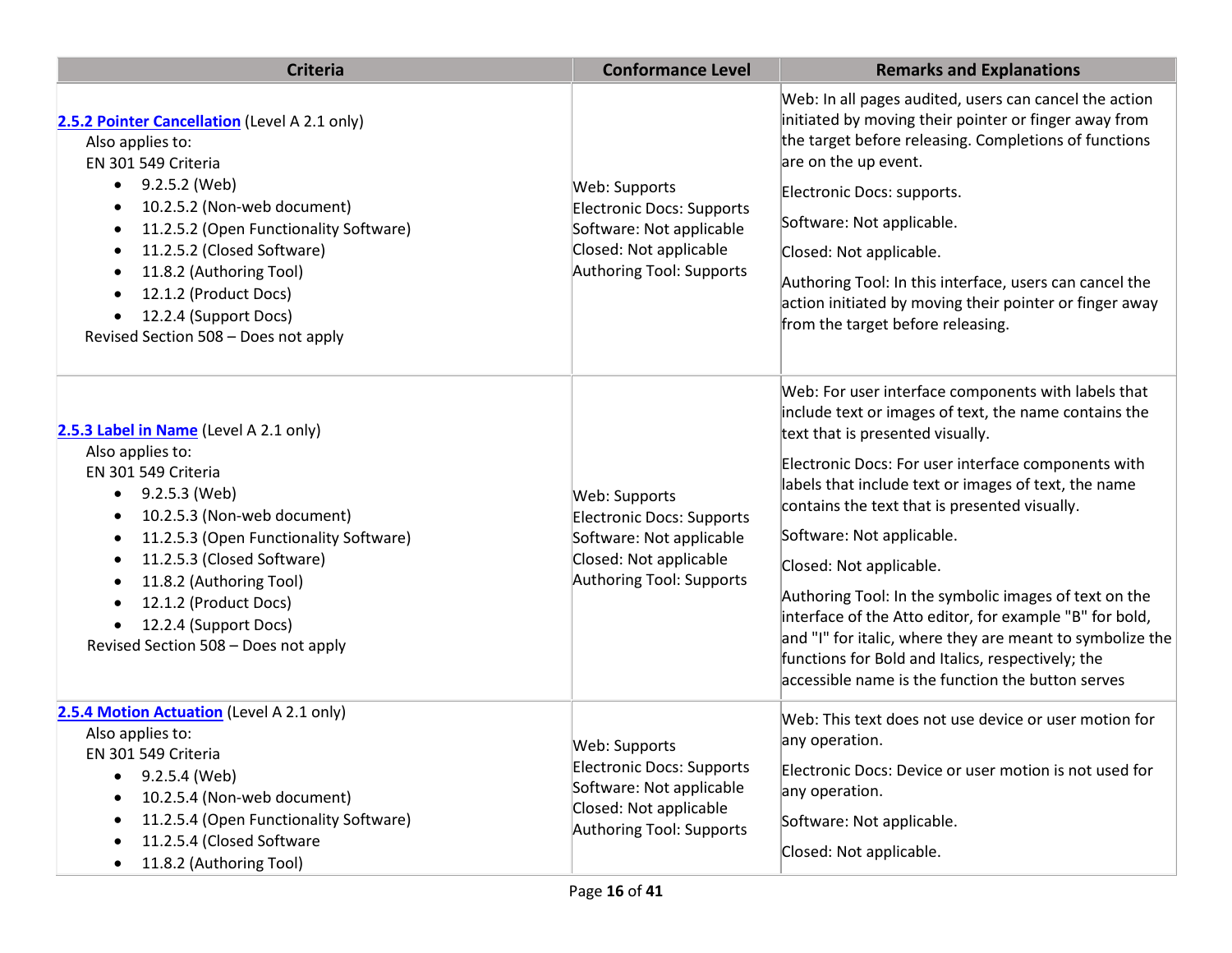| <b>Criteria</b>                                                                                                                                                                                                                                                                                                                                                                                                | <b>Conformance Level</b>                                                                                                                             | <b>Remarks and Explanations</b>                                                                                                                                                                                                                                                                                                                                                                                                                                                                                                                                                                                                                                                                                                                                                                                              |
|----------------------------------------------------------------------------------------------------------------------------------------------------------------------------------------------------------------------------------------------------------------------------------------------------------------------------------------------------------------------------------------------------------------|------------------------------------------------------------------------------------------------------------------------------------------------------|------------------------------------------------------------------------------------------------------------------------------------------------------------------------------------------------------------------------------------------------------------------------------------------------------------------------------------------------------------------------------------------------------------------------------------------------------------------------------------------------------------------------------------------------------------------------------------------------------------------------------------------------------------------------------------------------------------------------------------------------------------------------------------------------------------------------------|
| 12.1.2 (Product Docs)<br>12.2.4 (Support Docs)<br>Revised Section 508 - Does not apply                                                                                                                                                                                                                                                                                                                         |                                                                                                                                                      | Authoring Tool: Device or user motion is not used for<br>any operation.                                                                                                                                                                                                                                                                                                                                                                                                                                                                                                                                                                                                                                                                                                                                                      |
| 3.1.1 Language of Page (Level A)<br>Also applies to:<br>EN 301 549 Criteria<br>9.3.1.1 (Web)<br>$\bullet$<br>10.3.1.1 (Non-web document)<br>11.3.1.1.1 (Open Functionality Software)<br>11.3.1.1.2 (Closed Software)<br>11.8.2 (Authoring Tool)<br>12.1.2 (Product Docs)<br>12.2.4 (Support Docs)<br><b>Revised Section 508</b><br>501 (Web)(Software)<br>504.2 (Authoring Tool)<br>602.3 (Support Docs)       | Web: Partially supports<br><b>Electronic Docs: Supports</b><br>Software: Not applicable<br>Closed: Not applicable<br><b>Authoring Tool: Supports</b> | Web: All parent pages in this text were found to have a<br>language attribute. However, some nested pages shown<br>in iframes were found that do not have a language<br>attribute.<br>Electronic Docs: Documents have a language property.<br>Software: Not applicable.<br>Closed: Not applicable.<br>Authoring Tool: The authoring tool is embedded in<br>pages with a language attribute.                                                                                                                                                                                                                                                                                                                                                                                                                                  |
| 3.2.1 On Focus (Level A)<br>Also applies to:<br>EN 301 549 Criteria<br>9.3.2.1 (Web)<br>$\bullet$<br>10.3.2.1 (Non-web document)<br>$\bullet$<br>11.3.2.1 (Open Functionality Software)<br>11.3.2.1 (Closed Software)<br>11.8.2 (Authoring Tool)<br>٠<br>12.1.2 (Product Docs)<br>12.2.4 (Support Docs)<br><b>Revised Section 508</b><br>501 (Web)(Software)<br>504.2 (Authoring Tool)<br>602.3 (Support Docs) | Web: Partially supports<br>Electronic Docs: Supports<br>Software: Not applicable<br>Closed: Not applicable<br>Authoring Tool: Supports               | Web: Two exceptions for this criterion were found in<br>this text:<br>On most pages, a dropdown list-box exists of<br>links to all pages in this text. If this list-box<br>dropdown is opened, and any new page link is<br>focused, upon closure of the box or upon<br>pressing the escape key, the list-box initiates<br>change of context by opening a new page.<br>*Note: tabbing over this list box does not<br>initiate a change of context.<br>In the test yourself supplemental tool opening<br>$\bullet$<br>from the toolbar, the practice questions will<br>automatically submit and return feedback on<br>focus-out of the radio button and on-focus of<br>the next radio button.<br>Electronic Docs: When any component receives focus, it<br>will not initiate a change of context.<br>Software: Not applicable. |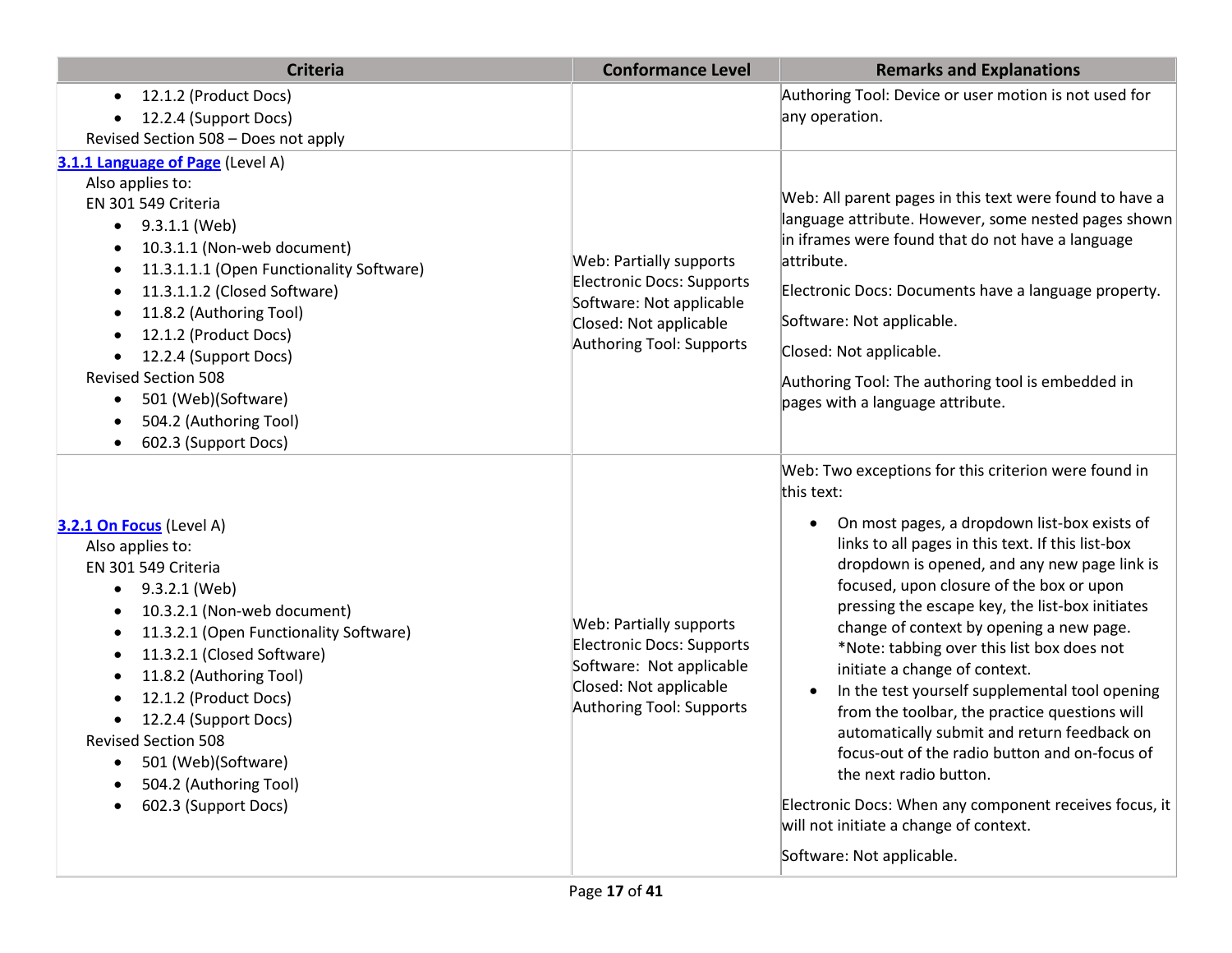| <b>Criteria</b>                                                                                                                                                                                                                                                                                                                                                                                                                                                      | <b>Conformance Level</b>                                                                                                                   | <b>Remarks and Explanations</b>                                                                                                                                                                                                                                                                                                                                                                                                                                                                                                                                                                                                                                                                                                                                                                                                                                                                                                                  |
|----------------------------------------------------------------------------------------------------------------------------------------------------------------------------------------------------------------------------------------------------------------------------------------------------------------------------------------------------------------------------------------------------------------------------------------------------------------------|--------------------------------------------------------------------------------------------------------------------------------------------|--------------------------------------------------------------------------------------------------------------------------------------------------------------------------------------------------------------------------------------------------------------------------------------------------------------------------------------------------------------------------------------------------------------------------------------------------------------------------------------------------------------------------------------------------------------------------------------------------------------------------------------------------------------------------------------------------------------------------------------------------------------------------------------------------------------------------------------------------------------------------------------------------------------------------------------------------|
|                                                                                                                                                                                                                                                                                                                                                                                                                                                                      |                                                                                                                                            | Closed: Not applicable.                                                                                                                                                                                                                                                                                                                                                                                                                                                                                                                                                                                                                                                                                                                                                                                                                                                                                                                          |
|                                                                                                                                                                                                                                                                                                                                                                                                                                                                      |                                                                                                                                            | Authoring Tool: When any component receives focus, it<br>will not initiate a change of context.                                                                                                                                                                                                                                                                                                                                                                                                                                                                                                                                                                                                                                                                                                                                                                                                                                                  |
| 3.2.2 On Input (Level A)<br>Also applies to:<br>EN 301 549 Criteria<br>9.3.2.2 (Web)<br>$\bullet$<br>10.3.2.2 (Non-web document)<br>$\bullet$<br>11.3.2.2 (Open Functionality Software)<br>$\bullet$<br>11.3.2.2 (Closed Software)<br>٠<br>11.8.2 (Authoring Tool)<br>$\bullet$<br>12.1.2 (Product Docs)<br>12.2.4 (Support Docs)<br><b>Revised Section 508</b><br>501 (Web)(Software)<br>$\bullet$<br>504.2 (Authoring Tool)<br>602.3 (Support Docs)<br>$\bullet$   | Web: Supports<br><b>Electronic Docs: Supports</b><br>Software: Not applicable<br>Closed: Not applicable<br><b>Authoring Tool: Supports</b> | Web: Changing the setting of any user interface<br>component does not automatically cause a change of<br>context unless the user has been advised of the<br>behavior before using the component.<br>Electronic Docs: No unannounced changes of context<br>were found.<br>Software: Not applicable.<br>Closed: Not applicable.<br>Authoring Tool: No unannounced changes of context<br>were found.                                                                                                                                                                                                                                                                                                                                                                                                                                                                                                                                                |
| <b>3.3.1 Error Identification</b> (Level A)<br>Also applies to:<br>EN 301 549 Criteria<br>9.3.3.1 (Web)<br>$\bullet$<br>10.3.3.1 (Non-web document)<br>$\bullet$<br>11.3.3.1.1 (Open Functionality Software)<br>$\bullet$<br>11.3.3.1.2 (Closed Software)<br>٠<br>11.8.2 (Authoring Tool)<br>٠<br>12.1.2 (Product Docs)<br>12.2.4 (Support Docs)<br><b>Revised Section 508</b><br>501 (Web)(Software)<br>504.2 (Authoring Tool)<br>602.3 (Support Docs)<br>$\bullet$ | Web: Supports<br><b>Electronic Docs: Supports</b><br>Software: Not applicable<br>Closed: Not applicable<br>Authoring Tool: Supports        | Web: In assessments, specific errors are provided when<br>blank answers are submitted or when other steps in the<br>assessment procedure are violated. However,<br>assessments in this text do not offer error identification<br>for user input BEFORE the assessment question is<br>submitted, to maintain the integrity of the assessment<br>results. After questions are submitted, feedback can be<br>provided for user input, depending on the settings<br>instructors choose to enable.<br>Electronic Docs: No user input is required.<br>Software: Not applicable.<br>Closed: Not applicable.<br>Authoring Tool: This tool will automatically detect<br>spelling errors in the user input and underline them<br>with a squiggly red underline. These spelling error<br>warnings are visually accessible and programmatically<br>available to assistive technology. Atto also has the<br>capability to detect common accessibility errors. |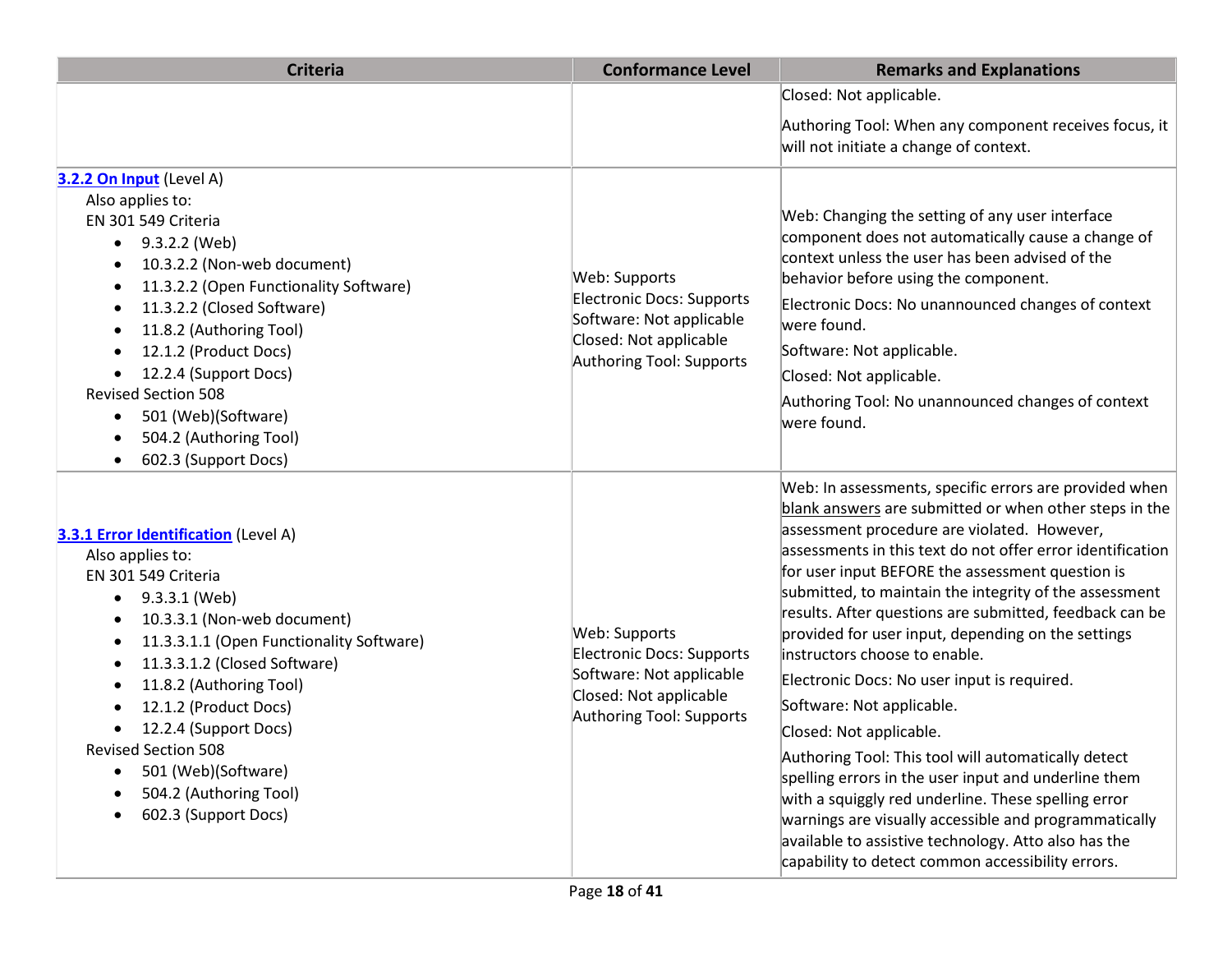| <b>Criteria</b>                                                                                                                                                                                                                                                                                                                                                                                                                                                                                                                        | <b>Conformance Level</b>                                                                                                                      | <b>Remarks and Explanations</b>                                                                                                                                                                                                                                                                                                                                                                                                                                                                                                                                                                                                                                                                                                                                                                                                                                                                                                                                                                                                                                                                   |
|----------------------------------------------------------------------------------------------------------------------------------------------------------------------------------------------------------------------------------------------------------------------------------------------------------------------------------------------------------------------------------------------------------------------------------------------------------------------------------------------------------------------------------------|-----------------------------------------------------------------------------------------------------------------------------------------------|---------------------------------------------------------------------------------------------------------------------------------------------------------------------------------------------------------------------------------------------------------------------------------------------------------------------------------------------------------------------------------------------------------------------------------------------------------------------------------------------------------------------------------------------------------------------------------------------------------------------------------------------------------------------------------------------------------------------------------------------------------------------------------------------------------------------------------------------------------------------------------------------------------------------------------------------------------------------------------------------------------------------------------------------------------------------------------------------------|
| <b>3.3.2 Labels or Instructions (Level A)</b><br>Also applies to:<br>EN 301 549 Criteria<br>9.3.3.2 (Web)<br>$\bullet$<br>10.3.3.2 (Non-web document)<br>$\bullet$<br>11.3.3.2 (Open Functionality Software)<br>$\bullet$<br>11.3.3.2 (Closed Software)<br>$\bullet$<br>11.8.2 (Authoring Tool)<br>$\bullet$<br>12.1.2 (Product Docs)<br>$\bullet$<br>12.2.4 (Support Docs)<br>$\bullet$<br><b>Revised Section 508</b><br>501 (Web)(Software)<br>$\bullet$<br>504.2 (Authoring Tool)<br>$\bullet$<br>602.3 (Support Docs)<br>$\bullet$ | <b>Web: Partially supports</b><br>Electronic Docs: Supports<br>Software: Not applicable<br>Closed: Not applicable<br>Authoring Tool: Supports | Web: Most of the audited content supported this<br>criterion. However, three issues were found:<br>In the eClipz written assignments, the post a<br>$\bullet$<br>comment box is an unlabeled form element.<br>(Alternative written assignments are available<br>while this issue is being repaired).<br>In the eClipz written assignments, the checkbox<br>$\bullet$<br>'Link comment to current time' is an unlabeled<br>form element. The label is only visually<br>associated with the input. (Alternative written<br>assignments are available while this issue is<br>being repaired).<br>In the supplemental toolbar, unlabeled form<br>elements (Radio buttons) exist.<br>Electronic Docs: Sufficient labels, cues, and instructions<br>are present for interactive elements and provided via<br>instructions, examples, properly positioned form labels,<br>and/or fieldsets/legends.<br>Software: Not applicable<br>Closed: Not applicable<br>Authoring Tool: Interactive elements, other than a link,<br>are not present. This link correctly derives its purpose<br>from the link text. |
| 4.1.1 Parsing (Level A)<br>Also applies to:<br>EN 301 549 Criteria<br>9.4.1.1 (Web)<br>$\bullet$<br>10.4.1.1 (Non-web document)<br>$\bullet$<br>11.4.1.1.1 (Open Functionality Software)<br>$\bullet$<br>11.4.1.1.2 (Closed Software)<br>$\bullet$<br>11.8.2 (Authoring Tool)<br>$\bullet$<br>12.1.2 (Product Docs)<br>$\bullet$<br>12.2.4 (Support Docs)<br>$\bullet$<br><b>Revised Section 508</b><br>501 (Web)(Software)<br>$\bullet$                                                                                               | <b>Web: Partially supports</b><br>Electronic Docs: Supports<br>Software: Not applicable<br>Closed: Not applicable<br>Authoring Tool: Supports | Web: Every page reviewed had at least one multiple ID<br>attribute for static elements, which is a minor parsing<br>error. However, some pages had multiple ID attributes<br>for active elements. One page was found to have a list<br>with improper child elements.<br>Electronic Docs: Supports, no errors in document<br>structure found.<br>Software: Not applicable<br>Closed: Not applicable<br>Authoring Tool: Supports, no parsing errors found.                                                                                                                                                                                                                                                                                                                                                                                                                                                                                                                                                                                                                                          |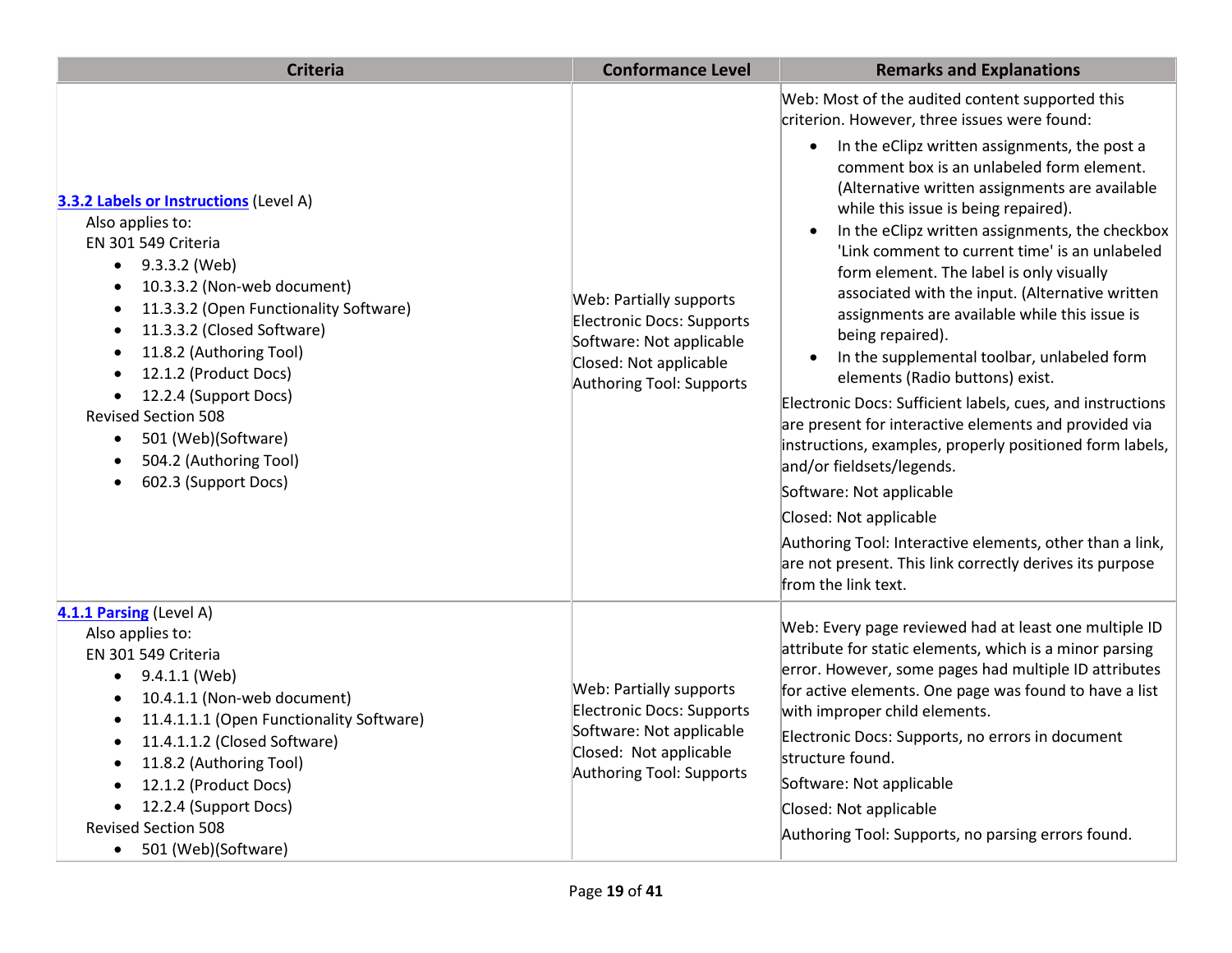| <b>Criteria</b>                                                                                                                                                                                                                                                                                                                                                                                                        | <b>Conformance Level</b>                                                                                                                      | <b>Remarks and Explanations</b>                                                                                                                                                                                                                                                                                                                                                                                                                                                                                                                                                                                                                                                                                                                                                                                                                                                                                                                                                                                                                                                                                                                                                                                                                                 |
|------------------------------------------------------------------------------------------------------------------------------------------------------------------------------------------------------------------------------------------------------------------------------------------------------------------------------------------------------------------------------------------------------------------------|-----------------------------------------------------------------------------------------------------------------------------------------------|-----------------------------------------------------------------------------------------------------------------------------------------------------------------------------------------------------------------------------------------------------------------------------------------------------------------------------------------------------------------------------------------------------------------------------------------------------------------------------------------------------------------------------------------------------------------------------------------------------------------------------------------------------------------------------------------------------------------------------------------------------------------------------------------------------------------------------------------------------------------------------------------------------------------------------------------------------------------------------------------------------------------------------------------------------------------------------------------------------------------------------------------------------------------------------------------------------------------------------------------------------------------|
| 504.2 (Authoring Tool)<br>602.3 (Support Docs)                                                                                                                                                                                                                                                                                                                                                                         |                                                                                                                                               |                                                                                                                                                                                                                                                                                                                                                                                                                                                                                                                                                                                                                                                                                                                                                                                                                                                                                                                                                                                                                                                                                                                                                                                                                                                                 |
| 4.1.2 Name, Role, Value (Level A)<br>Also applies to:<br>EN 301 549 Criteria<br>9.4.1.2 (Web)<br>$\bullet$<br>10.4.1.2 (Non-web document)<br>11.4.1.2.1 (Open Functionality Software)<br>11.4.1.2.2 (Closed Software)<br>11.8.2 (Authoring Tool)<br>12.1.2 (Product Docs)<br>12.2.4 (Support Docs)<br><b>Revised Section 508</b><br>501 (Web)(Software)<br>$\bullet$<br>504.2 (Authoring Tool)<br>602.3 (Support Docs) | <b>Web: Partially supports</b><br>Electronic Docs: Supports<br>Software: Not applicable<br>Closed: Not applicable<br>Authoring Tool: Supports | Web: The following issues were detected during the<br>audit:<br>General:<br>The Discover Music Audio Player has two<br>$\bullet$<br>missing roles.<br>The toggle for player does not have an<br>accessible name.<br>The main menu bar is currently missing required<br>parent and children aria roles for menu widgets<br>Lesson pages:<br>The caret to click to open the 'Learning<br>$\bullet$<br>Objectives' panel has no accessible name for<br>assistive technology, although the<br>encompassing parent elements should provide<br>AT users with an understanding of this link's<br>name and purpose.<br>The 'listen to lecture player' progress slider in<br>the toolbar has no accessible name.<br>Supplemental toolbar:<br>From the Composer Profile pop up panel that<br>opens from the Period Map tool, multiple<br>elements are referenced with ARIA with the<br>same id attribute.<br>The Discover Video tool thumbnail image links<br>in the queue of this tool are inputs with no<br>accessible name.<br>Written assignments:<br>The eClipz commenting tool comment button is<br>not labeled in the video player interface.<br>Assessments:<br>When a user submits a blank form and gives no<br>answer to a question, the error status, while in |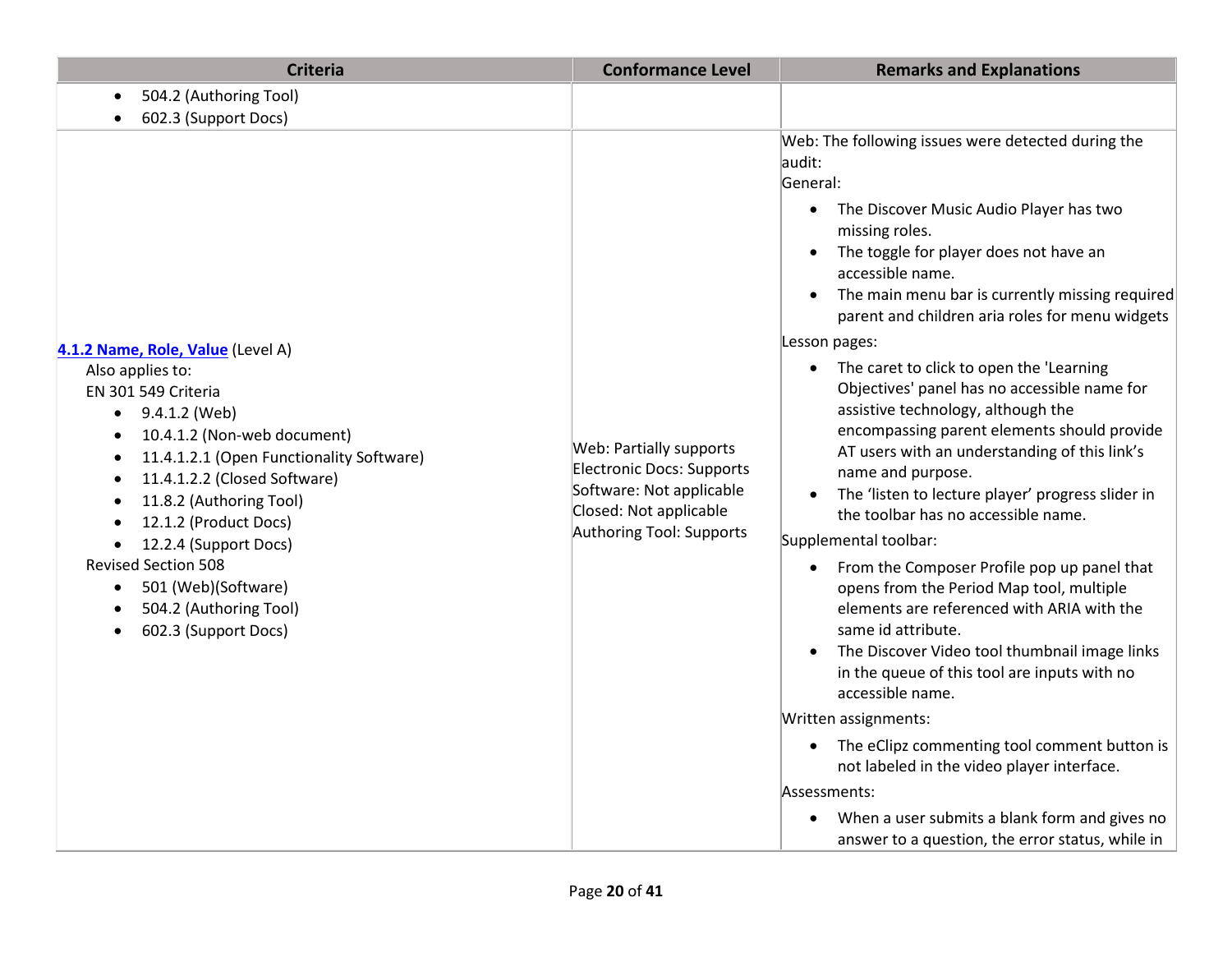| <b>Criteria</b> | <b>Conformance Level</b> | <b>Remarks and Explanations</b>                                                                                                                                                                                                                                                                                            |
|-----------------|--------------------------|----------------------------------------------------------------------------------------------------------------------------------------------------------------------------------------------------------------------------------------------------------------------------------------------------------------------------|
|                 |                          | text form, is not in an aria-live region and not<br>announced to AT.                                                                                                                                                                                                                                                       |
|                 |                          | Electronic Docs: For any user interface components: the<br>name and role can be programmatically determined;<br>states, properties, and values that can be set by the user<br>can be programmatically set; and notification of<br>changes to these items is available to user agents,<br>including assistive technologies. |
|                 |                          | Software: Not applicable Not applicable                                                                                                                                                                                                                                                                                    |
|                 |                          | Closed: Not applicable                                                                                                                                                                                                                                                                                                     |
|                 |                          | Authoring Tool: For any user interface components: the<br>name and role can be programmatically determined;<br>states, properties, and values that can be set by the user<br>can be programmatically set; and notification of<br>changes to these items is available to user agents,<br>including assistive technologies.  |

## **Table 2: Success Criteria, Level AA**

| <b>Criteria</b>                                                                                                                                                                                                                                                                                                                                                                                                                             | <b>Conformance Level</b>                                                                                                     | <b>Remarks and Explanations</b>                                                                                                                                                                                              |
|---------------------------------------------------------------------------------------------------------------------------------------------------------------------------------------------------------------------------------------------------------------------------------------------------------------------------------------------------------------------------------------------------------------------------------------------|------------------------------------------------------------------------------------------------------------------------------|------------------------------------------------------------------------------------------------------------------------------------------------------------------------------------------------------------------------------|
| 1.2.4 Captions (Live) (Level AA)<br>Also applies to:<br>EN 301 549 Criteria<br>9.1.2.4 (Web)<br>$\bullet$<br>10.1.2.4 (Non-web document)<br>11.1.2.4 (Open Functionality Software)<br>$\bullet$<br>11.1.2.4 (Closed Software)<br>$\bullet$<br>11.8.2 (Authoring Tool)<br>$\bullet$<br>12.1.2 (Product Docs)<br>12.2.4 (Support Docs)<br><b>Revised Section 508</b><br>501 (Web)(Software)<br>504.2 (Authoring Tool)<br>602.3 (Support Docs) | Web: Supports<br>Electronic Docs: Supports<br>Software: Not applicable<br>Closed: Not applicable<br>Authoring Tool: Supports | Web: This text does not contain streaming live media.<br>Electronic Docs: Streaming live media is not present.<br>Software: Not applicable<br>Closed: Not applicable<br>Authoring Tool: Streaming live media is not present. |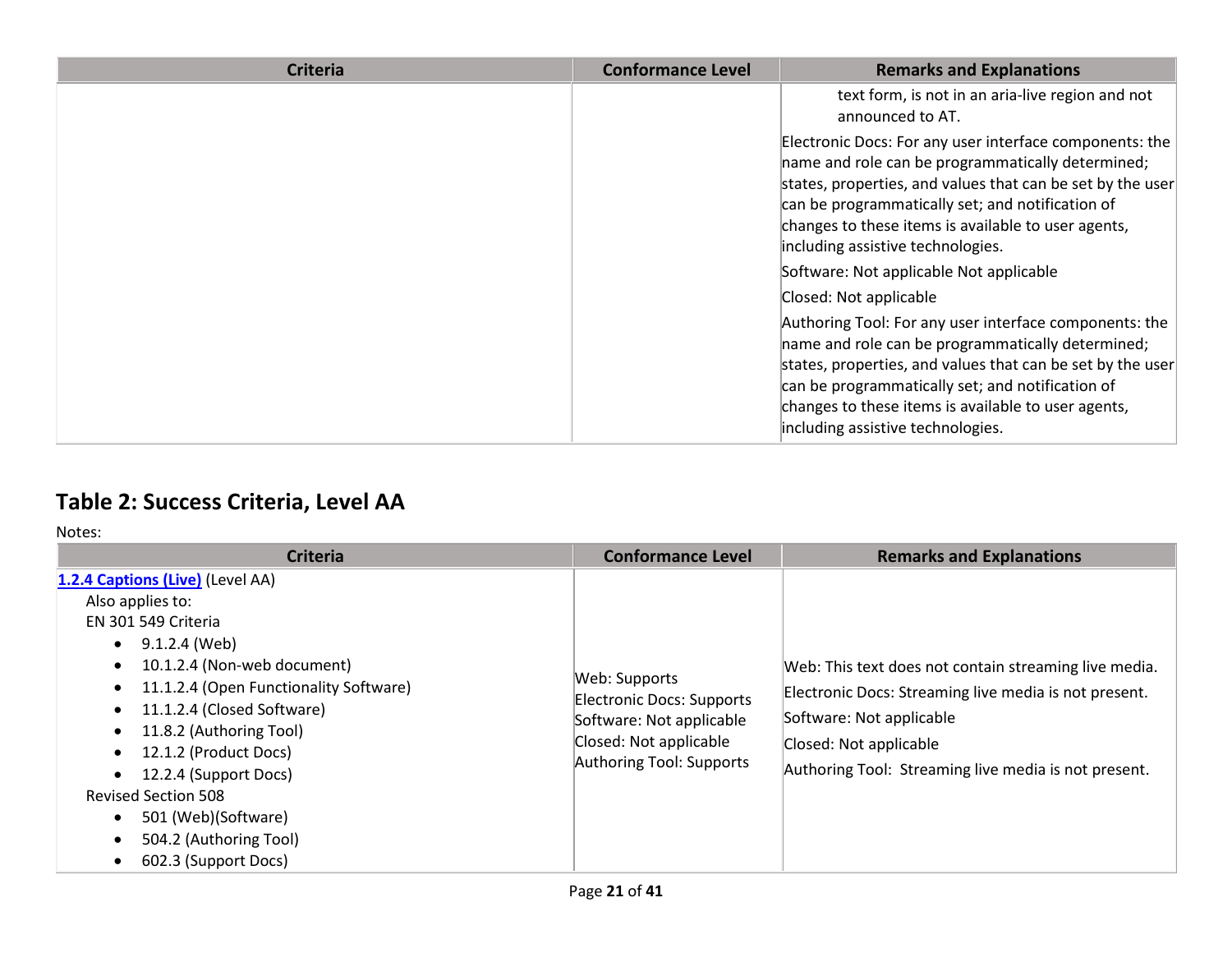| <b>Criteria</b>                                                                                                                                                                                                                                                                                                                                                                                                                                                                              | <b>Conformance Level</b>                                                                                                                                                                 | <b>Remarks and Explanations</b>                                                                                                                                                                                                                                                                                                                                                                                                                                                                                                                                                                                                                                                                                                                                                                                         |
|----------------------------------------------------------------------------------------------------------------------------------------------------------------------------------------------------------------------------------------------------------------------------------------------------------------------------------------------------------------------------------------------------------------------------------------------------------------------------------------------|------------------------------------------------------------------------------------------------------------------------------------------------------------------------------------------|-------------------------------------------------------------------------------------------------------------------------------------------------------------------------------------------------------------------------------------------------------------------------------------------------------------------------------------------------------------------------------------------------------------------------------------------------------------------------------------------------------------------------------------------------------------------------------------------------------------------------------------------------------------------------------------------------------------------------------------------------------------------------------------------------------------------------|
| 1.2.5 Audio Description (Prerecorded) (Level AA)<br>Also applies to:<br>EN 301 549 Criteria<br>9.1.2.5 (Web)<br>$\bullet$<br>10.1.2.5 (Non-web document)<br>٠<br>11.1.2.5 (Open Functionality Software)<br>$\bullet$<br>11.1.2.5 (Closed Software)<br>٠<br>11.8.2 (Authoring Tool)<br>٠<br>12.1.2 (Product Docs)<br>٠<br>12.2.4 (Support Docs)<br><b>Revised Section 508</b><br>501 (Web)(Software)<br>$\bullet$<br>504.2 (Authoring Tool)<br>$\bullet$<br>602.3 (Support Docs)<br>$\bullet$ | Web: Does not support<br>Electronic Docs: Supports<br>Software: Not applicable<br>Closed: Not applicable<br>Authoring Tool: Supports                                                     | Web: At this time, video players used in this course do<br>not have audio description controls, and audio<br>descriptions are not included in the video audio track.<br>A few supplementary videos appear in lesson<br>$\bullet$<br>pages<br>Two videos shown within the written<br>assignments present a music-only audio track<br>that students must analyze musically. On<br>request, alternate / equivalent written<br>assignments can be selected that do not utilize<br>videos.<br>Supplementary YouTube videos appear in the<br>Discover Video tool. These videos can be<br>removed from the course on request.<br>Electronic Docs: Video content is not present.<br>Software: Not applicable<br>Closed: Not applicable<br>Authoring Tool: Video content is not present in the<br>authoring tool user interface. |
| 1.3.4 Orientation (Level AA 2.1 only)<br>Also applies to:<br>EN 301 549 Criteria<br>9.1.3.4 (Web)<br>$\bullet$<br>10.1.3.4 (Non-web document)<br>$\bullet$<br>11.1.3.4 (Open Functionality Software)<br>$\bullet$<br>11.1.3.4 (Closed Software)<br>٠<br>11.8.2 (Authoring Tool)<br>٠<br>12.1.2 (Product Docs)<br>12.2.4 (Support Docs)<br>Revised Section 508 - Does not apply<br>1.3.5 Identify Input Purpose (Level AA 2.1 only)<br>Also applies to:                                       | Web: Supports<br><b>Electronic Docs: Supports</b><br>Software: Not applicable<br>Closed: Not applicable<br>Authoring Tool: Supports<br>Web: Supports<br><b>Electronic Docs: Supports</b> | Web: Content in OnMusic Appreciation 4 <sup>th</sup> edition does<br>not restrict orientation of viewport.<br>Electronic Docs: Orientation of the viewport is not<br>restricted.<br>Software: Not applicable<br>Closed: Not applicable<br>Authoring Tool: Orientation of the viewport is not<br>restricted.<br>Web: The content does not contain input fields<br>collecting this type of information.                                                                                                                                                                                                                                                                                                                                                                                                                   |
| EN 301 549 Criteria<br>9.1.3.5 (Web)<br>10.1.3.4 (Non-web document)                                                                                                                                                                                                                                                                                                                                                                                                                          | Software: Not applicable<br>Closed: Not applicable<br>Authoring Tool: Supports                                                                                                           | Electronic Docs: User inputs are not present.<br>Software: Not applicable                                                                                                                                                                                                                                                                                                                                                                                                                                                                                                                                                                                                                                                                                                                                               |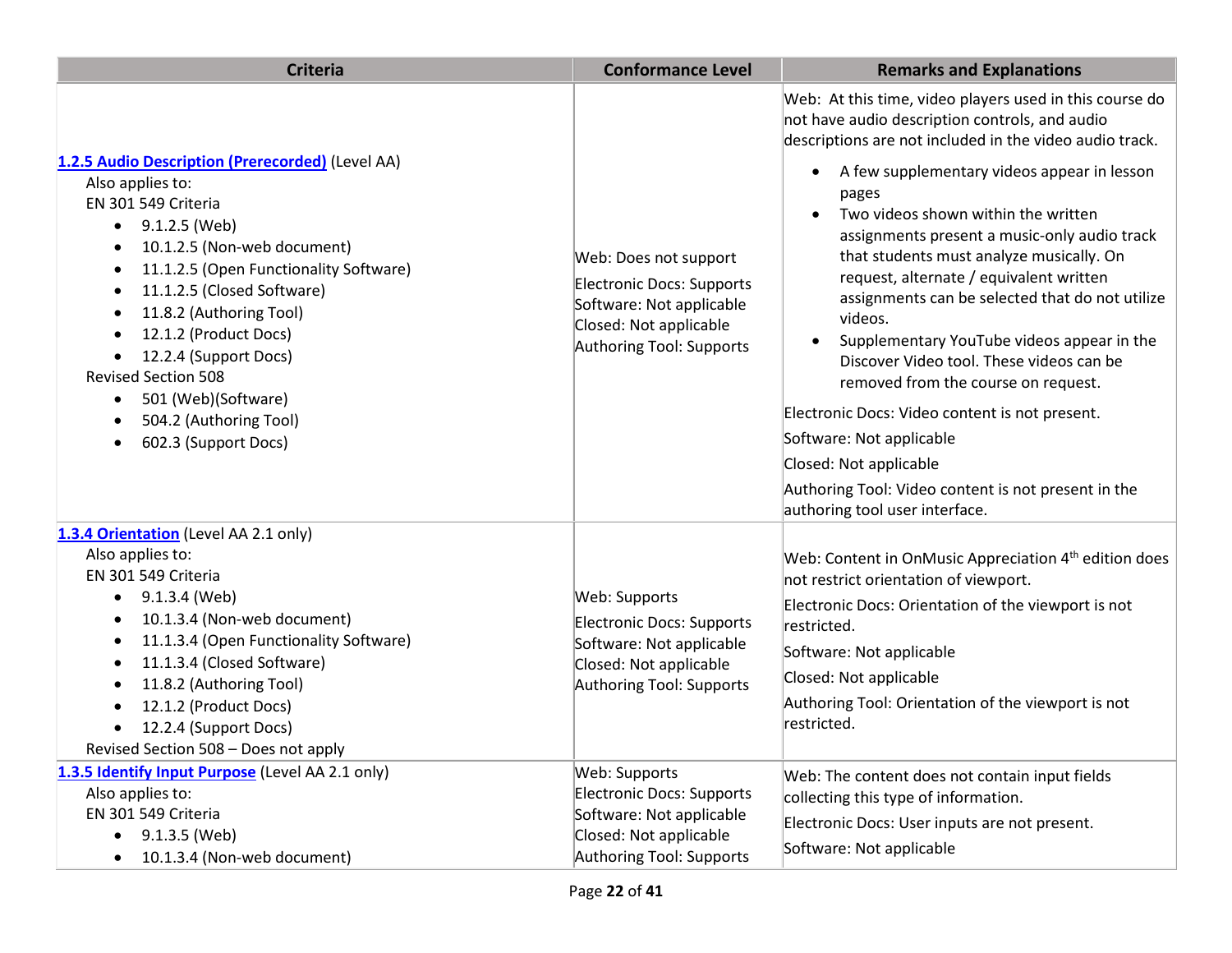| <b>Criteria</b>                                                                                                                                                                                                                                                                                                                                                                                                                                                                                                      | <b>Conformance Level</b>                                                                                                               | <b>Remarks and Explanations</b>                                                                                                                                                                                                                                                                                                                                                                                                                                                                                                                                                                                                                                                                                                                                                                                                                                                                                                                                                                                                                                     |
|----------------------------------------------------------------------------------------------------------------------------------------------------------------------------------------------------------------------------------------------------------------------------------------------------------------------------------------------------------------------------------------------------------------------------------------------------------------------------------------------------------------------|----------------------------------------------------------------------------------------------------------------------------------------|---------------------------------------------------------------------------------------------------------------------------------------------------------------------------------------------------------------------------------------------------------------------------------------------------------------------------------------------------------------------------------------------------------------------------------------------------------------------------------------------------------------------------------------------------------------------------------------------------------------------------------------------------------------------------------------------------------------------------------------------------------------------------------------------------------------------------------------------------------------------------------------------------------------------------------------------------------------------------------------------------------------------------------------------------------------------|
| 11.1.3.5 (Open Functionality Software)<br>$\bullet$<br>11.1.3.5 (Closed Software)<br>$\bullet$<br>11.8.2 (Authoring Tool)<br>$\bullet$<br>12.1.2 (Product Docs)<br>12.2.4 (Support Docs)<br>$\bullet$<br>Revised Section 508 - Does not apply                                                                                                                                                                                                                                                                        |                                                                                                                                        | Closed: Not applicable<br>Authoring Tool: The Atto editor does not contain input<br>fields collecting this type of information.                                                                                                                                                                                                                                                                                                                                                                                                                                                                                                                                                                                                                                                                                                                                                                                                                                                                                                                                     |
| 1.4.3 Contrast (Minimum) (Level AA)<br>Also applies to:<br>EN 301 549 Criteria<br>9.1.4.3 (Web)<br>$\bullet$<br>10.1.4.3 (Non-web document)<br>$\bullet$<br>11.1.4.3 (Open Functionality Software)<br>$\bullet$<br>11.1.4.3 (Closed Software)<br>$\bullet$<br>11.8.2 (Authoring Tool)<br>$\bullet$<br>12.1.2 (Product Docs)<br>$\bullet$<br>12.2.4 (Support Docs)<br>$\bullet$<br><b>Revised Section 508</b><br>501 (Web)(Software)<br>$\bullet$<br>504.2 (Authoring Tool)<br>٠<br>602.3 (Support Docs)<br>$\bullet$ | Web: Partially supports<br>Electronic Docs: Supports<br>Software: Not applicable<br>Closed: Not applicable<br>Authoring Tool: Supports | Web: All lesson content pages support contrast<br>minimum standards. However, the following issues<br>were detected during the audit:<br>Supplemental toolbar elements that did not meet the<br>contrast minimum:<br>The listen to lecture duration and played values<br>$\bullet$<br>The modal dialog popup window headings<br>The Discover Music Player interface<br>The period map pop-pup: composer profile<br>panel (select<br>elements)<br>These Written assignments elements did not meet the<br>contrast minimum:<br>Music links in the writing prompt.<br>The 'Please Note:' warning.<br>The submit button.<br>The Discover Music Player title and composer<br>name.<br>The eClipz comment form.<br>These Assessment elements did not meet the contrast<br>minimum:<br>Feedback 'incorrect' warning<br>$\bullet$<br>"Next" button<br>"Finish attempt" link<br>Play audio link "Play"<br>Support Documentation elements that did not meet<br>color contrast threshold:<br>Link text in the "Minimum Software<br>Requirements" tables fails contrast checks. |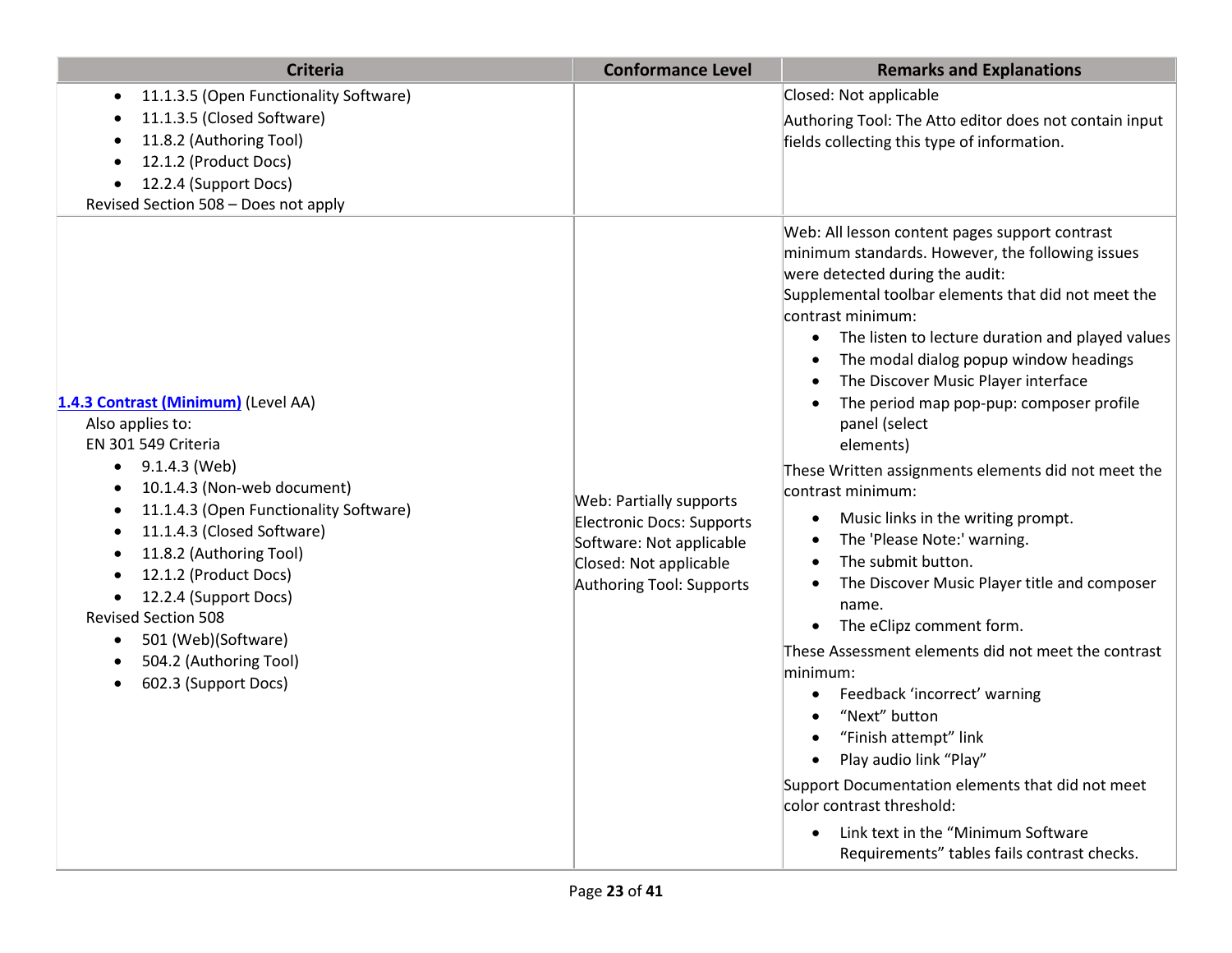| <b>Criteria</b>                                                                                                                                                                                                                                                                                                                                                                                          | <b>Conformance Level</b>                                                                                                               | <b>Remarks and Explanations</b>                                                                                                                                                                                                                                                                                                                                                                                                                                                                                    |
|----------------------------------------------------------------------------------------------------------------------------------------------------------------------------------------------------------------------------------------------------------------------------------------------------------------------------------------------------------------------------------------------------------|----------------------------------------------------------------------------------------------------------------------------------------|--------------------------------------------------------------------------------------------------------------------------------------------------------------------------------------------------------------------------------------------------------------------------------------------------------------------------------------------------------------------------------------------------------------------------------------------------------------------------------------------------------------------|
|                                                                                                                                                                                                                                                                                                                                                                                                          |                                                                                                                                        | One course management page did meet contrast<br>minimum:                                                                                                                                                                                                                                                                                                                                                                                                                                                           |
|                                                                                                                                                                                                                                                                                                                                                                                                          |                                                                                                                                        | The activity /page links on this page fail color<br>$\bullet$<br>contrast check.                                                                                                                                                                                                                                                                                                                                                                                                                                   |
|                                                                                                                                                                                                                                                                                                                                                                                                          |                                                                                                                                        | Electronic Docs: No contrast errors were found.                                                                                                                                                                                                                                                                                                                                                                                                                                                                    |
|                                                                                                                                                                                                                                                                                                                                                                                                          |                                                                                                                                        | Software: Not applicable                                                                                                                                                                                                                                                                                                                                                                                                                                                                                           |
|                                                                                                                                                                                                                                                                                                                                                                                                          |                                                                                                                                        | Closed: Not applicable                                                                                                                                                                                                                                                                                                                                                                                                                                                                                             |
|                                                                                                                                                                                                                                                                                                                                                                                                          |                                                                                                                                        | Authoring Tool: No contrast errors were found.                                                                                                                                                                                                                                                                                                                                                                                                                                                                     |
| 1.4.4 Resize text (Level AA)                                                                                                                                                                                                                                                                                                                                                                             |                                                                                                                                        |                                                                                                                                                                                                                                                                                                                                                                                                                                                                                                                    |
| Also applies to:<br>EN 301 549 Criteria<br>$\bullet$ 9.1.4.4 (Web)<br>10.1.4.4 (Non-web document)<br>$\bullet$<br>11.1.4.4.1 (Open Functionality Software)<br>11.1.4.4.2 (Closed Software)<br>11.8.2 (Authoring Tool)<br>12.1.2 (Product Docs)<br>12.2.4 (Support Docs)<br><b>Revised Section 508</b><br>501 (Web)(Software)<br>$\bullet$<br>504.2 (Authoring Tool)<br>602.3 (Support Docs)<br>$\bullet$ | Web: Partially supports<br>Electronic Docs: Supports<br>Software: Not applicable<br>Closed: Not applicable<br>Authoring Tool: Supports | Web: When the Chrome or Firefox browser is zoomed<br>to 200%, the 'previous page' and 'next page'<br>navigational links are cut off. Please note that other<br>navigational methods are still available such as the<br>drop-down list box page select, and the breadcrumbs.<br>The supplemental Discover Video tool pop up window<br>does not display correctly.<br>Electronic Docs: Supports<br>Software: Not applicable<br>Closed: Not applicable<br>Authoring Tool: Supports                                    |
| 1.4.5 Images of Text (Level AA)<br>Also applies to:<br>EN 301 549 Criteria<br>$\bullet$ 9.1.4.5 (Web)<br>10.1.4.5 (Non-web document)<br>11.1.4.5.1 (Open Functionality Software)<br>11.1.4.5.2 (Closed Software)<br>11.8.2 (Authoring Tool)<br>12.1.2 (Product Docs)<br>12.2.4 (Support Docs)<br><b>Revised Section 508</b><br>501 (Web)(Software)<br>504.2 (Authoring Tool)<br>$\bullet$                | Web: Partially supports<br>Electronic Docs: Supports<br>Software: Not applicable<br>Closed: Not applicable<br>Authoring Tool: Supports | Web: The main banner image on the course home page,<br>which bears the course title is an image of text. Lesson<br>pages have an image of text in the header, but this text<br>is repeated in plain HTML in the heading beneath the<br>banner. Other pages such as system pages,<br>assessments, and written assignments do not contain<br>images of text.<br>Electronic Docs: No images of text were found.<br>Software: Not applicable<br>Closed: Not applicable<br>Authoring Tool: The tool meets the criteria. |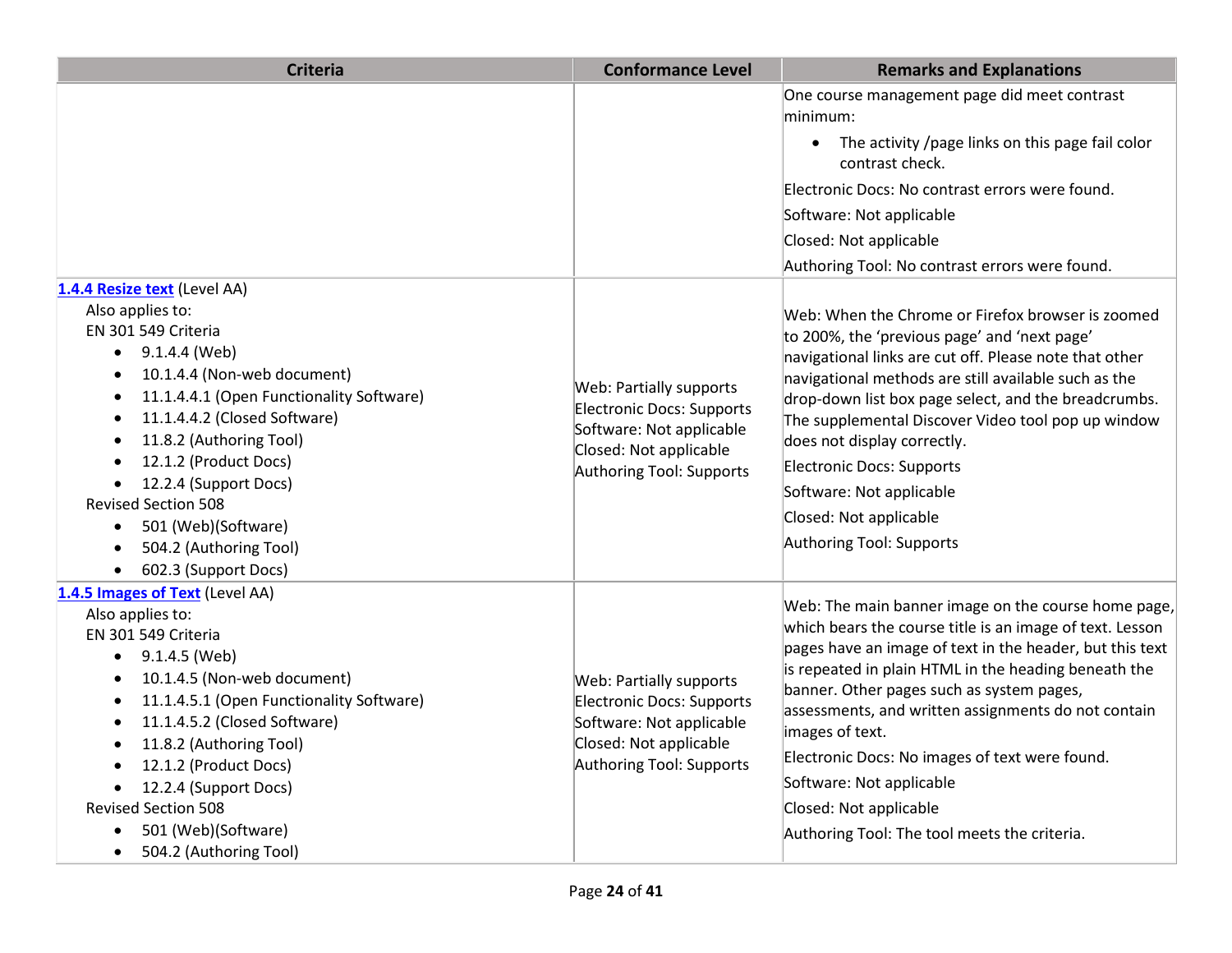| <b>Criteria</b>                                                                                                                                                                                                                                                                                                                                                                    | <b>Conformance Level</b>                                                                                                             | <b>Remarks and Explanations</b>                                                                                                                                                                                                                                                                                                                                                                                                                                                                                                                                                                                                                                                                                                                                                                                                                                                                                                                                                                                                                                                                                                                                                                                                             |
|------------------------------------------------------------------------------------------------------------------------------------------------------------------------------------------------------------------------------------------------------------------------------------------------------------------------------------------------------------------------------------|--------------------------------------------------------------------------------------------------------------------------------------|---------------------------------------------------------------------------------------------------------------------------------------------------------------------------------------------------------------------------------------------------------------------------------------------------------------------------------------------------------------------------------------------------------------------------------------------------------------------------------------------------------------------------------------------------------------------------------------------------------------------------------------------------------------------------------------------------------------------------------------------------------------------------------------------------------------------------------------------------------------------------------------------------------------------------------------------------------------------------------------------------------------------------------------------------------------------------------------------------------------------------------------------------------------------------------------------------------------------------------------------|
| 602.3 (Support Docs)                                                                                                                                                                                                                                                                                                                                                               |                                                                                                                                      |                                                                                                                                                                                                                                                                                                                                                                                                                                                                                                                                                                                                                                                                                                                                                                                                                                                                                                                                                                                                                                                                                                                                                                                                                                             |
| 1.4.10 Reflow (Level AA 2.1 only)<br>Also applies to:<br>EN 301 549 Criteria<br>$\bullet$ 9.1.4.10 (Web)<br>10.1.4.10 (Non-web document)<br>11.1.4.10.1 (Open Functionality Software)<br>$\bullet$<br>11.1.4.10.2 (Closed Software)<br>$\bullet$<br>11.8.2 (Authoring Tool)<br>12.1.2 (Product Docs)<br>12.2.4 (Support Docs)<br>$\bullet$<br>Revised Section 508 - Does not apply | Web: Does not support<br>Electronic Docs: Supports<br>Software: Not applicable<br>Closed: Not applicable<br>Authoring Tool: Supports | Web: When zooming to 400% with the Google Chrome<br>browser and using a mouse with a scroll wheel, a touch<br>pad, or touch screen:<br>The following 'floating' objects may obscure the<br>$\bullet$<br>view screen for some users, which is<br>inconvenient:<br>$\circ$ Top of page arrow<br>Help widget button<br>$\circ$<br>The Discover Music player open and<br>close widget is overly large<br>On some lesson pages, gaps between words<br>$\bullet$<br>were found as the content justifies.<br>The page navigation list box widget is not<br>$\bullet$<br>responsive and requires scrolling in two<br>dimensions<br>The Discover Music Player is not responsive<br>when open and cannot be used at 400% zoom.<br>The Discover Video supplementary tool is<br>truncated.<br>Electronic Docs: The embedded PDF "Course<br>Description" document found in this course does not<br>meet this criterion as horizontal scrolling is required.<br>However, if a user will download the PDF and open it in<br>a PDF viewer such as Adobe, this document can reflow<br>and be compliant with this criterion.<br>Software: Not applicable<br>Closed: Not applicable<br>Authoring Tool: The tool interface reflows and behaves<br>responsively. |
| 1.4.11 Non-text Contrast (Level AA 2.1 only)<br>Also applies to:<br>EN 301 549 Criteria<br>$\bullet$ 9.1.4.11 (Web)                                                                                                                                                                                                                                                                | Web: Partially supports<br>Electronic Docs: Supports<br>Software: Not applicable<br>Closed: Not applicable                           | Web: The following issues were found that did not meet<br>minimum contrast:<br>The Listen to lecture interface element<br>mute/unmute button                                                                                                                                                                                                                                                                                                                                                                                                                                                                                                                                                                                                                                                                                                                                                                                                                                                                                                                                                                                                                                                                                                |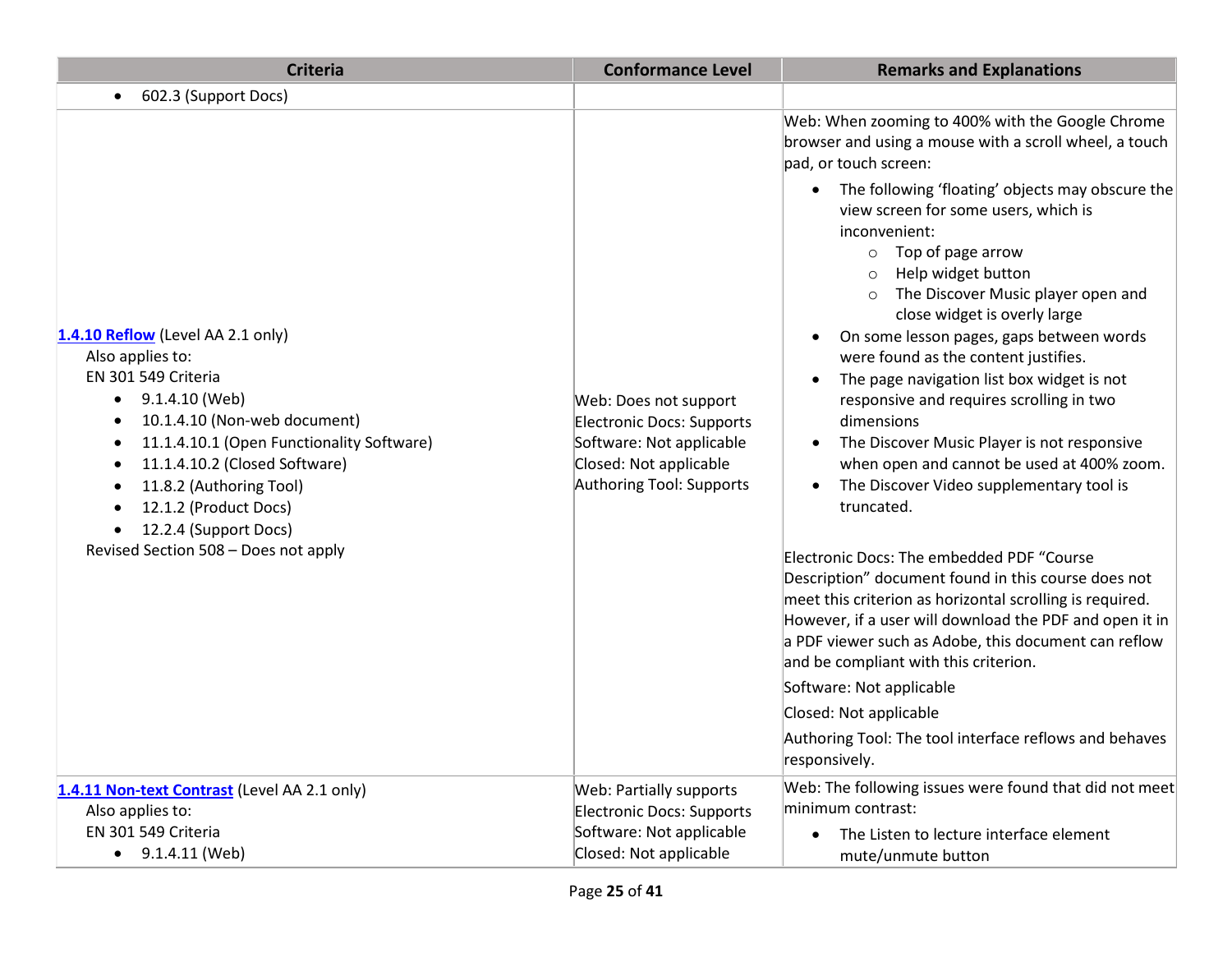| <b>Criteria</b>                                                                                                                                                                                                                                                                                                                          | <b>Conformance Level</b>                                                                                                                  | <b>Remarks and Explanations</b>                                                                                                                                                                                                                                                                                                                                                                                                                                                                                                                                                                                                                                                                                                                                                                                                                                                                     |
|------------------------------------------------------------------------------------------------------------------------------------------------------------------------------------------------------------------------------------------------------------------------------------------------------------------------------------------|-------------------------------------------------------------------------------------------------------------------------------------------|-----------------------------------------------------------------------------------------------------------------------------------------------------------------------------------------------------------------------------------------------------------------------------------------------------------------------------------------------------------------------------------------------------------------------------------------------------------------------------------------------------------------------------------------------------------------------------------------------------------------------------------------------------------------------------------------------------------------------------------------------------------------------------------------------------------------------------------------------------------------------------------------------------|
| 10.1.4.11 (Non-web document)<br>$\bullet$<br>11.1.4.11 (Open Functionality Software)<br>11.1.4.11 (Closed Software)<br>11.8.2 (Authoring Tool)<br>$\bullet$<br>12.1.2 (Product Docs)<br>12.2.4 (Support Docs)<br>٠<br>Revised Section 508 - Does not apply                                                                               | Authoring Tool: Partially<br>supports                                                                                                     | The Discover Music Player interface play and<br>pause buttons<br>The Discover Music Player mute and unmute<br>$\bullet$<br>buttons<br>Some eClipz video player controls<br>$\bullet$<br>Electronic Docs: Supports<br>Software: Not applicable<br>Closed: Not applicable<br>Authoring Tool: A few of the buttons on this tool<br>interface have a low contrast threshold that does not<br>meet this specification. Please note: this tool can be<br>zoomed to a larger size to aid in visibility and seems<br>fully responsive. Also, students can use the word<br>processor of their choice and upload a file for written<br>assignment submissions, if needed.                                                                                                                                                                                                                                     |
| 1.4.12 Text Spacing (Level AA 2.1 only)<br>Also applies to:<br>EN 301 549 Criteria<br>9.1.4.12 (Web)<br>٠<br>10.1.4.12 (Non-web document)<br>11.1.4.12 (Open Functionality Software)<br>11.1.4.12 (Closed Software)<br>11.8.2 (Authoring Tool)<br>12.1.2 (Product Docs)<br>12.2.4 (Support Docs)<br>Revised Section 508 - Does not apply | Web: Supports<br>Electronic Docs: Supports<br>Software: Not applicable<br>Closed: Not applicable<br>Authoring Tool: Partially<br>supports | Web: No loss of content or functionality occurred in the<br>audit sample by setting all of the following and by<br>changing no other style property:<br>• Line height (line spacing) to at least 1.5 times<br>the font size;<br>Spacing following paragraphs to at least 2 times<br>the font size;<br>Letter spacing (tracking) to at least 0.12 times<br>the font size;<br>Word spacing to at least 0.16 times the font size<br>Electronic Docs: The attached document in this course<br>is a PDF, and not a markup language document.<br>Therefore, this criterion does not apply.<br>Software: Not applicable<br>Closed: Not applicable<br>Authoring Tool: The toolbar user interface on the Atto<br>editor does not expand or respond to tools that re-<br>space text. However, the content that a user enters in<br>the text editor field does respond correctly to text re-<br>spacing tools. |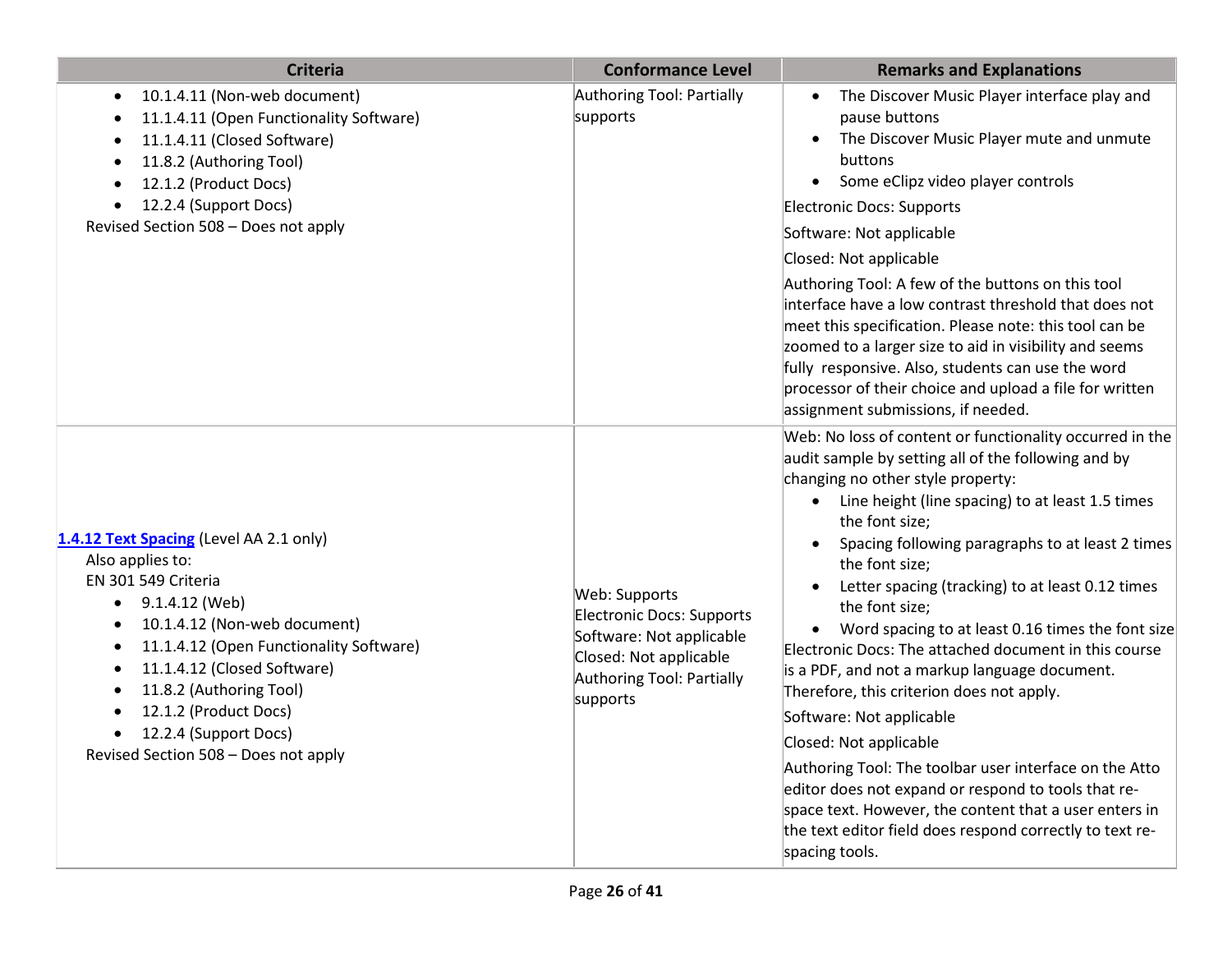| <b>Criteria</b>                                                                                                                                                                                                                                                                                                                                                                                                                                                                                                                                                                                             | <b>Conformance Level</b>                                                                                                               | <b>Remarks and Explanations</b>                                                                                                                                                                                                                                                                                                                                                                                                                                                                                                                                                                                                                                                                               |
|-------------------------------------------------------------------------------------------------------------------------------------------------------------------------------------------------------------------------------------------------------------------------------------------------------------------------------------------------------------------------------------------------------------------------------------------------------------------------------------------------------------------------------------------------------------------------------------------------------------|----------------------------------------------------------------------------------------------------------------------------------------|---------------------------------------------------------------------------------------------------------------------------------------------------------------------------------------------------------------------------------------------------------------------------------------------------------------------------------------------------------------------------------------------------------------------------------------------------------------------------------------------------------------------------------------------------------------------------------------------------------------------------------------------------------------------------------------------------------------|
| 1.4.13 Content on Hover or Focus (Level AA 2.1 only)<br>Also applies to:<br>EN 301 549 Criteria                                                                                                                                                                                                                                                                                                                                                                                                                                                                                                             |                                                                                                                                        | Web: No applicable additional content was found to be<br>triggered when receiving and then removing pointer<br>hover or keyboard focus.                                                                                                                                                                                                                                                                                                                                                                                                                                                                                                                                                                       |
| 9.1.4.13 (Web)<br>$\bullet$<br>10.1.4.13 (Non-web document)<br>11.1.4.13 (Open Functionality Software)<br>$\bullet$<br>11.1.4.13 (Closed Software)<br>$\bullet$<br>11.8.2 (Authoring Tool)<br>$\bullet$<br>12.1.2 (Product Docs)<br>$\bullet$<br>12.2.4 (Support Docs)<br>$\bullet$<br>Revised Section 508 - Does not apply                                                                                                                                                                                                                                                                                 | Web: Supports<br><b>Electronic Docs: Supports</b><br>Software: Not applicable<br>Closed: Not applicable<br>Authoring Tool: Supports    | Electronic Docs: No applicable additional content was<br>found to be triggered when receiving and then<br>removing pointer hover or keyboard focus.<br>Software: Not applicable<br>Closed: Not applicable<br>Authoring Tool: No applicable additional content was<br>found to be triggered when receiving and then<br>removing pointer hover or keyboard focus.                                                                                                                                                                                                                                                                                                                                               |
| 2.4.5 Multiple Ways (Level AA)<br>Also applies to:<br>EN 301 549 Criteria<br>9.2.4.5 (Web)<br>$\bullet$<br>10.2.4.5 (Non-web document) - Does not apply<br>٠<br>11.2.4.5 (Open Functionality Software) - Does not apply<br>$\bullet$<br>11.2.4.5 (Closed Software) - Does not apply<br>٠<br>11.8.2 (Authoring Tool)<br>٠<br>12.1.2 (Product Docs)<br>$\bullet$<br>12.2.4 (Support Docs)<br>$\bullet$<br><b>Revised Section 508</b><br>501 (Web)(Software) - Does not apply to non-web software<br>$\bullet$<br>504.2 (Authoring Tool)<br>$\bullet$<br>602.3 (Support Docs) – Does not apply to non-web docs | Web: Supports<br><b>Electronic Docs: Supports</b><br>Authoring Tool: Supports                                                          | Web: Users can navigate this web-based digital<br>textbook by next or previous page buttons, the drop-<br>down page list box, breadcrumbs, and the course<br>homepage list of page links.<br>Electronic Docs: When viewing the embedded PFD in<br>the text, a toolbar is provided with bookmarks to help<br>navigate the PDF. These bookmarks are also present in<br>the downloaded document.<br>Authoring Tool: This tool is embedded in the written<br>assignment pages and occupies only a portion of one<br>page. It is not a web page within a set of web pages<br>except where the Web Page is the result of, or a step in,<br>a process. The Atto editor therefore is not judged by<br>this criterion. |
| 2.4.6 Headings and Labels (Level AA)<br>Also applies to:<br>EN 301 549 Criteria<br>9.2.4.6 (Web)<br>$\bullet$<br>10.2.4.6 (Non-web document)<br>$\bullet$<br>11.2.4.6 (Open Functionality Software)<br>٠<br>11.2.4.6 (Closed Software)<br>$\bullet$<br>11.8.2 (Authoring Tool)<br>$\bullet$<br>12.1.2 (Product Docs)<br>$\bullet$                                                                                                                                                                                                                                                                           | Web: Partially supports<br>Electronic Docs: Supports<br>Software: Not applicable<br>Closed: Not applicable<br>Authoring Tool: Supports | Web: When headings and labels are provided, they are<br>descriptive except for the 'drop-down page select list<br>box'. This is mislabeled 'drop down course select."<br>Electronic Docs: When headings and labels are<br>provided, they are descriptive.<br>Software: Not applicable<br>Closed: Not applicable<br>Authoring Tool: Headings are not provided. When labels<br>are provided, they are descriptive                                                                                                                                                                                                                                                                                               |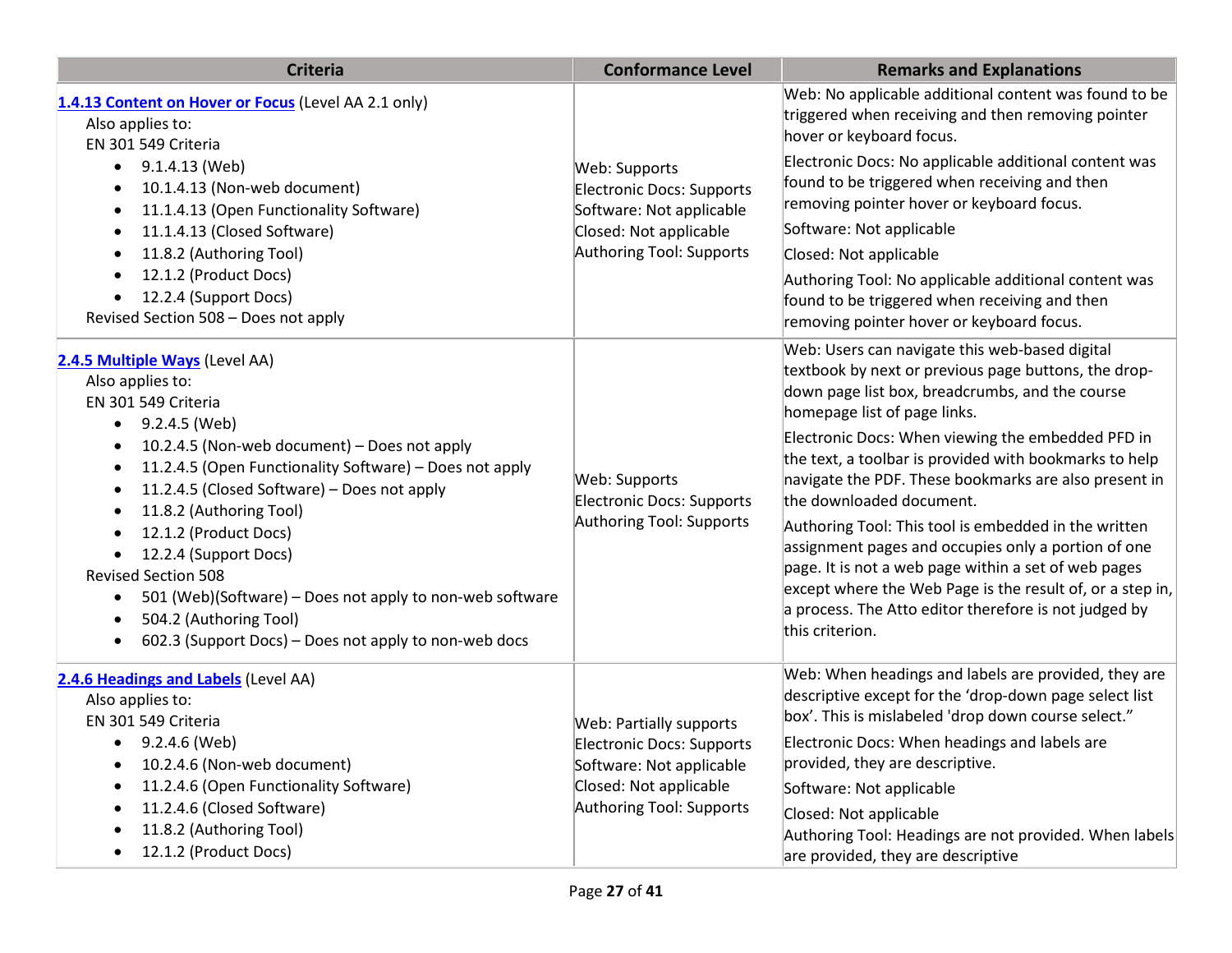| <b>Criteria</b>                                                                                                                                                                                                                                                                                                                                                                                    | <b>Conformance Level</b>                                                                                                                             | <b>Remarks and Explanations</b>                                                                                                                                                                                                                                                                                                                                                                                                                                                                                                                                                                                                                                                                                                                                                                                                                                 |
|----------------------------------------------------------------------------------------------------------------------------------------------------------------------------------------------------------------------------------------------------------------------------------------------------------------------------------------------------------------------------------------------------|------------------------------------------------------------------------------------------------------------------------------------------------------|-----------------------------------------------------------------------------------------------------------------------------------------------------------------------------------------------------------------------------------------------------------------------------------------------------------------------------------------------------------------------------------------------------------------------------------------------------------------------------------------------------------------------------------------------------------------------------------------------------------------------------------------------------------------------------------------------------------------------------------------------------------------------------------------------------------------------------------------------------------------|
| 12.2.4 (Support Docs)<br>$\bullet$<br><b>Revised Section 508</b><br>501 (Web)(Software)<br>$\bullet$<br>504.2 (Authoring Tool)<br>602.3 (Support Docs)                                                                                                                                                                                                                                             |                                                                                                                                                      | Web: While the bulk of content had clearly visible focus,                                                                                                                                                                                                                                                                                                                                                                                                                                                                                                                                                                                                                                                                                                                                                                                                       |
| 2.4.7 Focus Visible (Level AA)<br>Also applies to:<br>EN 301 549 Criteria<br>9.2.4.7 (Web)<br>10.2.4.7 (Non-web document)<br>11.2.4.7 (Open Functionality Software)<br>11.2.4.7 (Closed Software)<br>11.8.2 (Authoring Tool)<br>12.1.2 (Product Docs)<br>12.2.4 (Support Docs)<br><b>Revised Section 508</b><br>501 (Web)(Software)<br>$\bullet$<br>504.2 (Authoring Tool)<br>602.3 (Support Docs) | <b>Web: Partially Supports</b><br><b>Electronic Docs: Supports</b><br>Software: Not applicable<br>Closed: Not applicable<br>Authoring Tool: Supports | the following was found to have insufficient focus:<br>Focus is not visible on the Message Center or<br>$\bullet$<br>Notification Center in the main menu bar.<br>Focus is not visible on the Discover Music Player<br>progress bars<br>The eClipz video player controls have poor<br>$\bullet$<br>focus states.<br>Links on the course index home page did not<br>$\bullet$<br>have focus styles.<br>Focus visibility in assessments and written<br>$\bullet$<br>assignments was inconsistent.<br>Electronic Docs: The embedded PDF in this course does<br>not have keyboard focus. However, It can be focused<br>and shows a visible focus when downloaded and<br>opened in a PDF viewer such as Adobe.<br>Software: Not applicable<br>Closed: Not applicable<br>Authoring Tool: Default browser focus is not disabled<br>for the Atto editor user interface. |
| 3.1.2 Language of Parts (Level AA)<br>Also applies to:<br>EN 301 549 Criteria<br>9.3.1.2 (Web)<br>10.3.1.2 (Non-web document)<br>11.3.1.2 (Open Functionality Software) - Does not apply<br>11.3.1.2 (Closed Software) - Does not apply<br>11.8.2 (Authoring Tool)<br>12.1.2 (Product Docs)<br>12.2.4 (Support Docs)                                                                               | Web: Does not support<br>Electronic Docs: Supports<br>Software: Not applicable<br>Authoring Tool: Supports                                           | Web: A few pages contain passages of song lyrics in<br>languages other than English. These passages do not<br>have language attributes, however, the English<br>translation is present in the page for these passages.<br>Electronic Docs: No language other than the main<br>language listed in the document properties is present.<br>Software: Not applicable<br>Authoring Tool: No language other than the main<br>language listed in the language attribute of the parent<br>page is present.                                                                                                                                                                                                                                                                                                                                                              |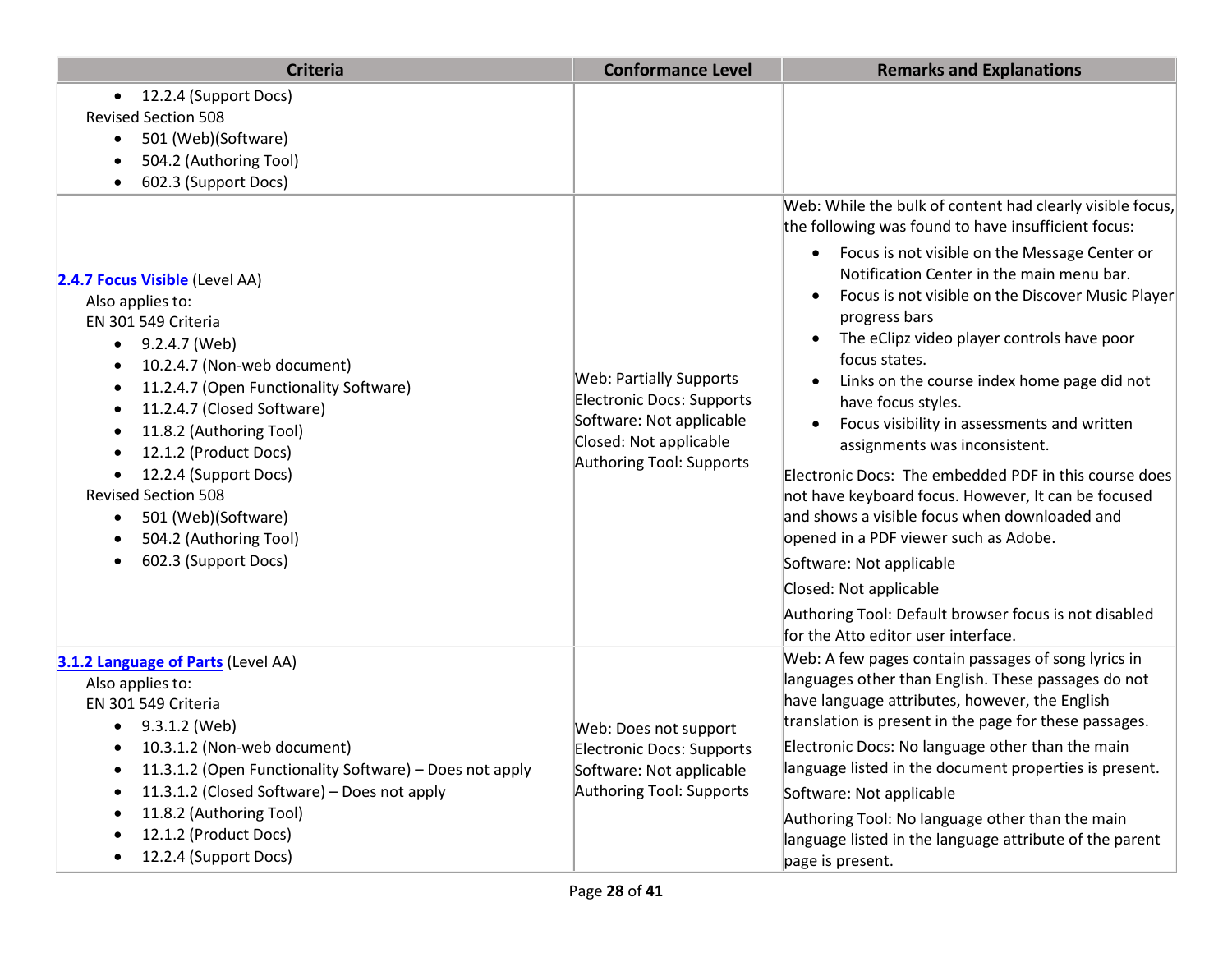| <b>Criteria</b>                                                                                                                                                                                                                                                                                                                                                                                                                                                                                                                                                                             | <b>Conformance Level</b>                                                                         | <b>Remarks and Explanations</b>                                                                                                                                                                                                                               |
|---------------------------------------------------------------------------------------------------------------------------------------------------------------------------------------------------------------------------------------------------------------------------------------------------------------------------------------------------------------------------------------------------------------------------------------------------------------------------------------------------------------------------------------------------------------------------------------------|--------------------------------------------------------------------------------------------------|---------------------------------------------------------------------------------------------------------------------------------------------------------------------------------------------------------------------------------------------------------------|
| <b>Revised Section 508</b><br>501 (Web)(Software)<br>$\bullet$<br>504.2 (Authoring Tool)<br>602.3 (Support Docs)                                                                                                                                                                                                                                                                                                                                                                                                                                                                            |                                                                                                  |                                                                                                                                                                                                                                                               |
| 3.2.3 Consistent Navigation (Level AA)<br>Also applies to:<br>EN 301 549 Criteria<br>$\bullet$ 9.3.2.3 (Web)<br>10.3.2.3 (Non-web document) - Does not apply<br>11.3.2.3 (Open Functionality Software) - Does not apply<br>11.3.2.3 (Closed Software) - Does not apply<br>$\bullet$<br>11.8.2 (Authoring Tool)<br>12.1.2 (Product Docs)<br>12.2.4 (Support Docs)<br><b>Revised Section 508</b><br>501 (Web)(Software) – Does not apply to non-web software<br>$\bullet$<br>504.2 (Authoring Tool)<br>$\bullet$<br>602.3 (Support Docs) – Does not apply to non-web docs                     | Web: Supports<br>Electronic Docs: Supports<br>Authoring Tool: Supports                           | Web: Navigation links that are repeated on web pages<br>do not change order when navigating through the site.<br>Electronic Docs: Navigation is consistent.<br>Authoring Tool: Navigation is consistent.                                                      |
| 3.2.4 Consistent Identification (Level AA)<br>Also applies to:<br>EN 301 549 Criteria<br>9.3.2.4 (Web)<br>$\bullet$<br>10.3.2.4 (Non-web document) - Does not apply<br>$\bullet$<br>11.3.2.4 (Open Functionality Software) - Does not apply<br>$\bullet$<br>11.3.2.4 (Closed Software) - Does not apply<br>11.8.2 (Authoring Tool)<br>12.1.2 (Product Docs)<br>12.2.4 (Support Docs)<br><b>Revised Section 508</b><br>501 (Web)(Software) - Does not apply to non-web software<br>504.2 (Authoring Tool)<br>$\bullet$<br>602.3 (Support Docs) - Does not apply to non-web docs<br>$\bullet$ | Web: Supports<br>Electronic Docs: Supports<br>Authoring Tool: Supports                           | Web: Navigational mechanisms that are repeated on<br>multiple web pages within a set of web pages occur in<br>the same relative order each time they are repeated.<br>Electronic Docs: Navigation is consistent.<br>Authoring Tool: Navigation is consistent. |
| <b>3.3.3 Error Suggestion (Level AA)</b><br>Also applies to:<br>EN 301 549 Criteria<br>9.3.3.3 (Web)                                                                                                                                                                                                                                                                                                                                                                                                                                                                                        | Web: Supports<br>Electronic Docs: Supports<br>Software: Not applicable<br>Closed: Not applicable | Web: If an input error is automatically detected and<br>suggestions for correction are known, then the<br>suggestions are provided to the user, unless it would<br>jeopardize the security or purpose of an assessment.                                       |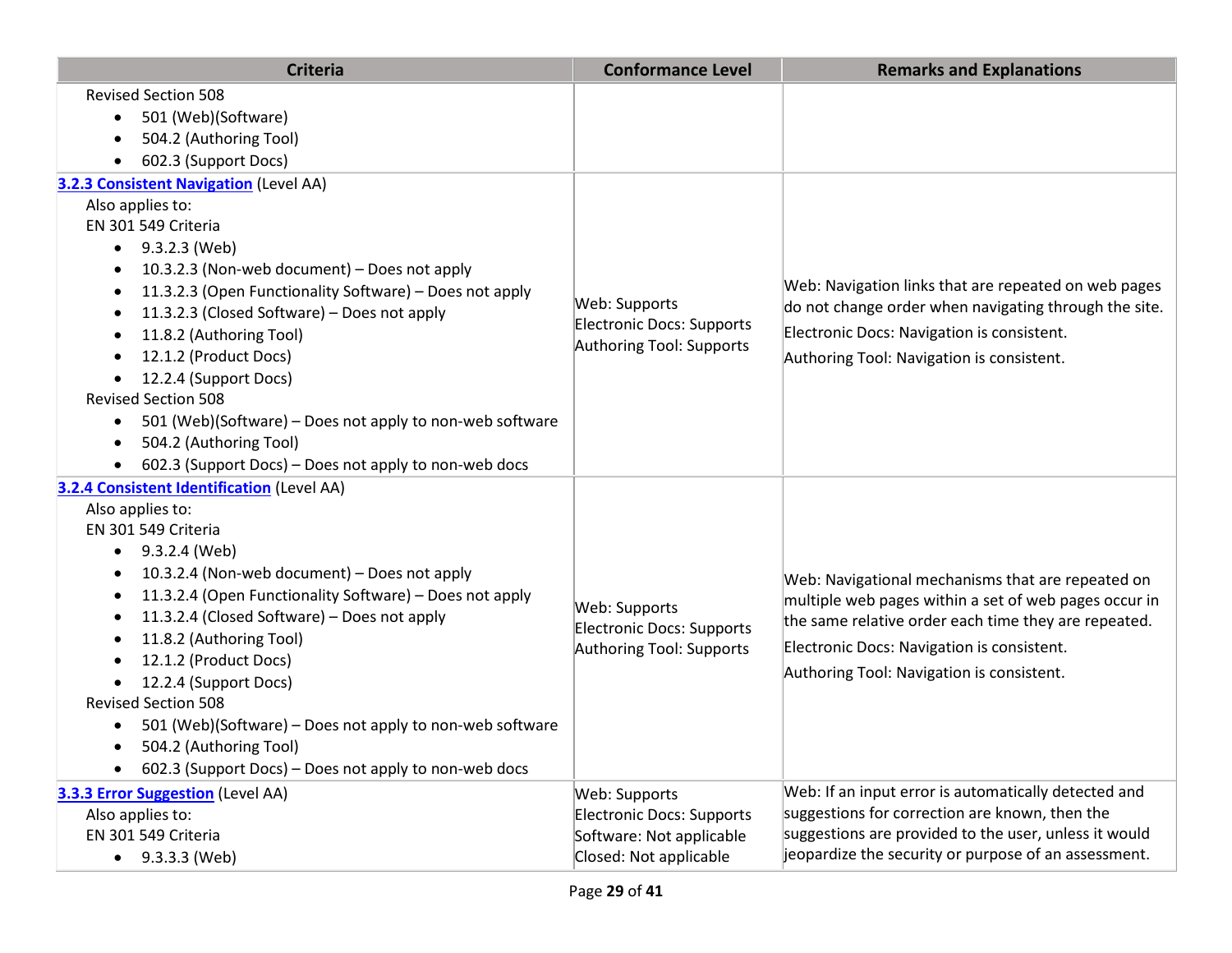| <b>Criteria</b>                                                                                                                                                                                                                                                                                                                                                                                                                                          | <b>Conformance Level</b>                                                                                                     | <b>Remarks and Explanations</b>                                                                                                                                                                                                                                                                                                                                                                                                                                                                                                                                                                                                                           |
|----------------------------------------------------------------------------------------------------------------------------------------------------------------------------------------------------------------------------------------------------------------------------------------------------------------------------------------------------------------------------------------------------------------------------------------------------------|------------------------------------------------------------------------------------------------------------------------------|-----------------------------------------------------------------------------------------------------------------------------------------------------------------------------------------------------------------------------------------------------------------------------------------------------------------------------------------------------------------------------------------------------------------------------------------------------------------------------------------------------------------------------------------------------------------------------------------------------------------------------------------------------------|
| 10.3.3.3 (Non-web document)<br>$\bullet$                                                                                                                                                                                                                                                                                                                                                                                                                 | Authoring Tool: Supports                                                                                                     | Electronic Docs: Automatic errors are not given.                                                                                                                                                                                                                                                                                                                                                                                                                                                                                                                                                                                                          |
| 11.3.3.3 (Open Functionality Software)                                                                                                                                                                                                                                                                                                                                                                                                                   |                                                                                                                              | Software: Not applicable                                                                                                                                                                                                                                                                                                                                                                                                                                                                                                                                                                                                                                  |
| 11.3.3.3 (Closed Software)                                                                                                                                                                                                                                                                                                                                                                                                                               |                                                                                                                              | Closed: Not applicable                                                                                                                                                                                                                                                                                                                                                                                                                                                                                                                                                                                                                                    |
| 11.8.2 (Authoring Tool)                                                                                                                                                                                                                                                                                                                                                                                                                                  |                                                                                                                              | Authoring Tool: Automatic errors are not given.                                                                                                                                                                                                                                                                                                                                                                                                                                                                                                                                                                                                           |
| 12.1.2 (Product Docs)                                                                                                                                                                                                                                                                                                                                                                                                                                    |                                                                                                                              |                                                                                                                                                                                                                                                                                                                                                                                                                                                                                                                                                                                                                                                           |
| 12.2.4 (Support Docs)                                                                                                                                                                                                                                                                                                                                                                                                                                    |                                                                                                                              |                                                                                                                                                                                                                                                                                                                                                                                                                                                                                                                                                                                                                                                           |
| <b>Revised Section 508</b>                                                                                                                                                                                                                                                                                                                                                                                                                               |                                                                                                                              |                                                                                                                                                                                                                                                                                                                                                                                                                                                                                                                                                                                                                                                           |
| 501 (Web)(Software)<br>$\bullet$                                                                                                                                                                                                                                                                                                                                                                                                                         |                                                                                                                              |                                                                                                                                                                                                                                                                                                                                                                                                                                                                                                                                                                                                                                                           |
| 504.2 (Authoring Tool)                                                                                                                                                                                                                                                                                                                                                                                                                                   |                                                                                                                              |                                                                                                                                                                                                                                                                                                                                                                                                                                                                                                                                                                                                                                                           |
| 602.3 (Support Docs)<br>$\bullet$                                                                                                                                                                                                                                                                                                                                                                                                                        |                                                                                                                              |                                                                                                                                                                                                                                                                                                                                                                                                                                                                                                                                                                                                                                                           |
| 3.3.4 Error Prevention (Legal, Financial, Data) (Level AA)<br>Also applies to:<br>EN 301 549 Criteria<br>9.3.3.4 (Web)<br>$\bullet$<br>10.3.3.4 (Non-web document)<br>11.3.3.4 (Open Functionality Software)<br>11.3.3.4 (Closed Software)<br>11.8.2 (Authoring Tool)<br>12.1.2 (Product Docs)<br>12.2.4 (Support Docs)<br><b>Revised Section 508</b><br>501 (Web)(Software)<br>$\bullet$<br>504.2 (Authoring Tool)<br>602.3 (Support Docs)<br>$\bullet$ | Web: Supports<br>Electronic Docs: Supports<br>Software: Not applicable<br>Closed: Not applicable<br>Authoring Tool: Supports | Web: A mechanism is available for reviewing,<br>confirming, and correcting assessments and<br>assignments before finalizing the submission. (For<br>assessments only: this is true if the professor chooses to<br>enable these settings)<br>Electronic Docs: Legal, financial, or data user input is<br>not present.<br>Software: Not applicable<br>Closed: Not applicable<br>Authoring Tool: An automatic saving feature helps to<br>save user data in case internet connection is disrupted,<br>or significant time elapses during entry. Saved data can<br>be edited. Submission of assignments is a process that<br>is separate from the Atto editor. |
| 4.1.3 Status Messages (Level AA 2.1 only)<br>Also applies to:<br>EN 301 549 Criteria<br>9.4.1.3 (Web)<br>$\bullet$<br>10.4.1.3 (Non-web document) - Does not apply<br>$\bullet$<br>11.4.1.3 (Open Functionality Software) - Does not apply<br>11.4.1.3 (Closed Software) - Does not apply<br>11.8.2 (Authoring Tool)<br>12.1.2 (Product Docs)<br>12.2.4 (Support Docs)<br>Revised Section 508 - Does not apply                                           | <b>Web: Partially supports</b><br><b>Electronic Docs: Supports</b><br>Authoring Tool: Supports                               | Web: Some status text messages delivered in<br>assessments, written assignments, and the 'Test<br>Yourself' tool are not in aria-live regions.<br>Electronic Docs: No status changes are present.<br>Authoring Tool: No status changes are present.                                                                                                                                                                                                                                                                                                                                                                                                       |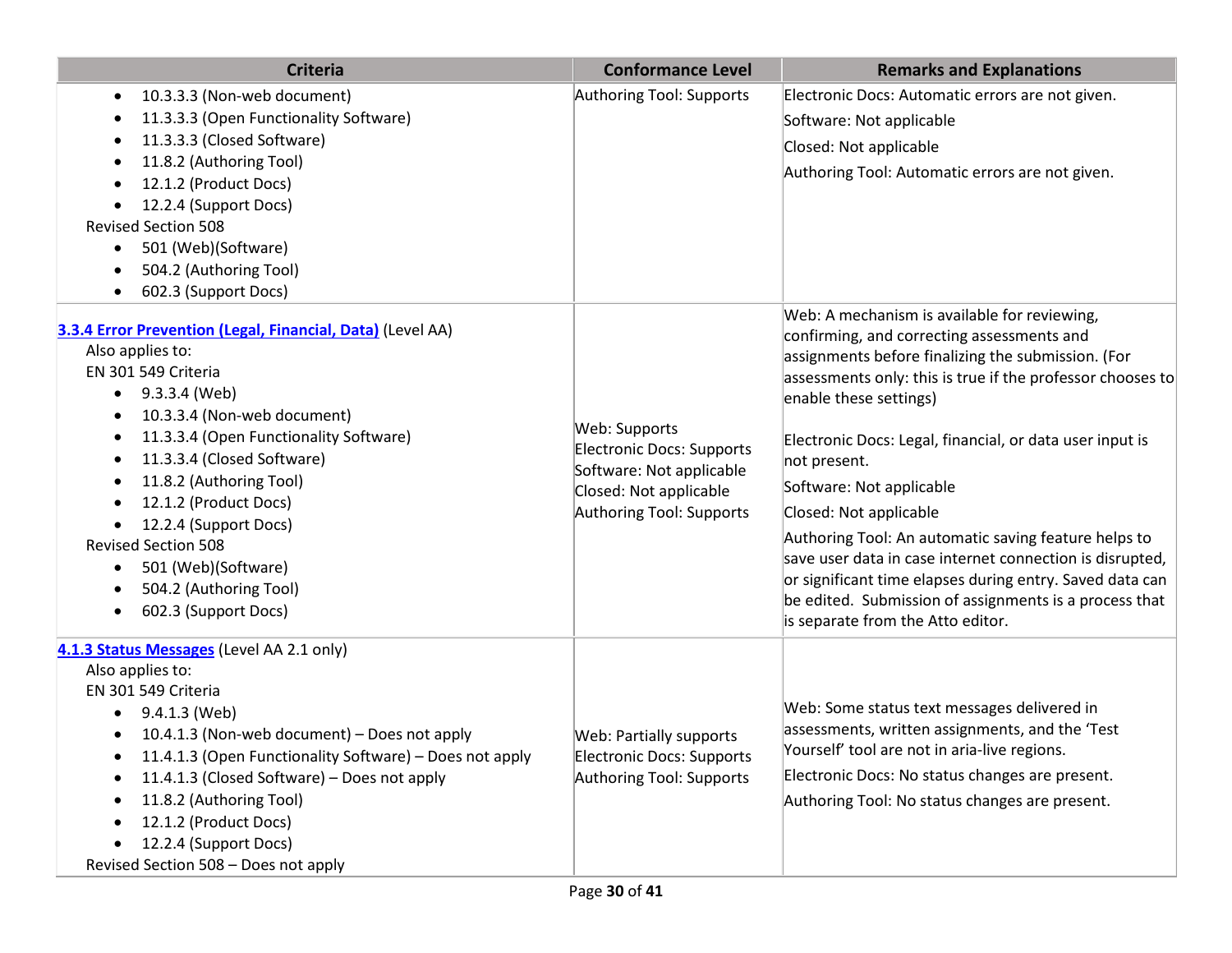#### **Table 3: Success Criteria, Level AAA – Not evaluated**

Notes: This table has been removed. Level AAA of the WCAG 2.X standards was not evaluated.

## **Revised Section 508 Report**

Notes: This section refers to support for WCAG 2.0 Level A and AA standards, as per Section 508 specifications.

#### **Chapter 3: Functional Performance Criteria (FPC)**

Notes: Functional Performance Criteria only apply in situations where a technology standard/guideline does not exist to address the situation, when a technical standard is not met, or when equivalent facilitation is claimed. All parts of OnMusic Appreciation 4<sup>th</sup> edition are addressed by the Web Content Accessibility Guidelines 2.0 and equivalent facilitation is not claimed. However, OnMusic Appreciation 4<sup>th</sup> edition does not fully support all WCAG 2.0 criteria. Therefore, WCAG 2.0 criteria are mapped to the Functional Performance Criteria table with conformance levels when the conformance level is less than 'Supports'.

| <b>Criteria</b>      | <b>Conformance Level</b> | <b>Remarks and Explanations</b>                                                                                                                                                                                                                                                                                                                                                                                                                                                                                                                             |
|----------------------|--------------------------|-------------------------------------------------------------------------------------------------------------------------------------------------------------------------------------------------------------------------------------------------------------------------------------------------------------------------------------------------------------------------------------------------------------------------------------------------------------------------------------------------------------------------------------------------------------|
| 302.1 Without Vision | Partially supports       | As described in 1.1.1 Non-text<br>Content<br>As described in 1.2.1 Audio-only<br>and Video-only (Prerecorded) (Level<br>A)<br>described in 1.2.3 Audio<br>As<br>Description or Media Alternative<br>(Prerecorded)<br>As described in 1.2.5<br>Audio<br>Description (Prerecorded)<br>(Level<br>AA)<br>As described in 1.3.1 Info and<br>Relationships<br>As described in 2.1.1 Keyboard<br>As described in 2.1.2 No Keyboard<br>Trap<br>As described in 2.4.3 Focus Order<br>As described in 2.4.4 Link Purpose<br>As described in 3.1.1 Language of<br>Page |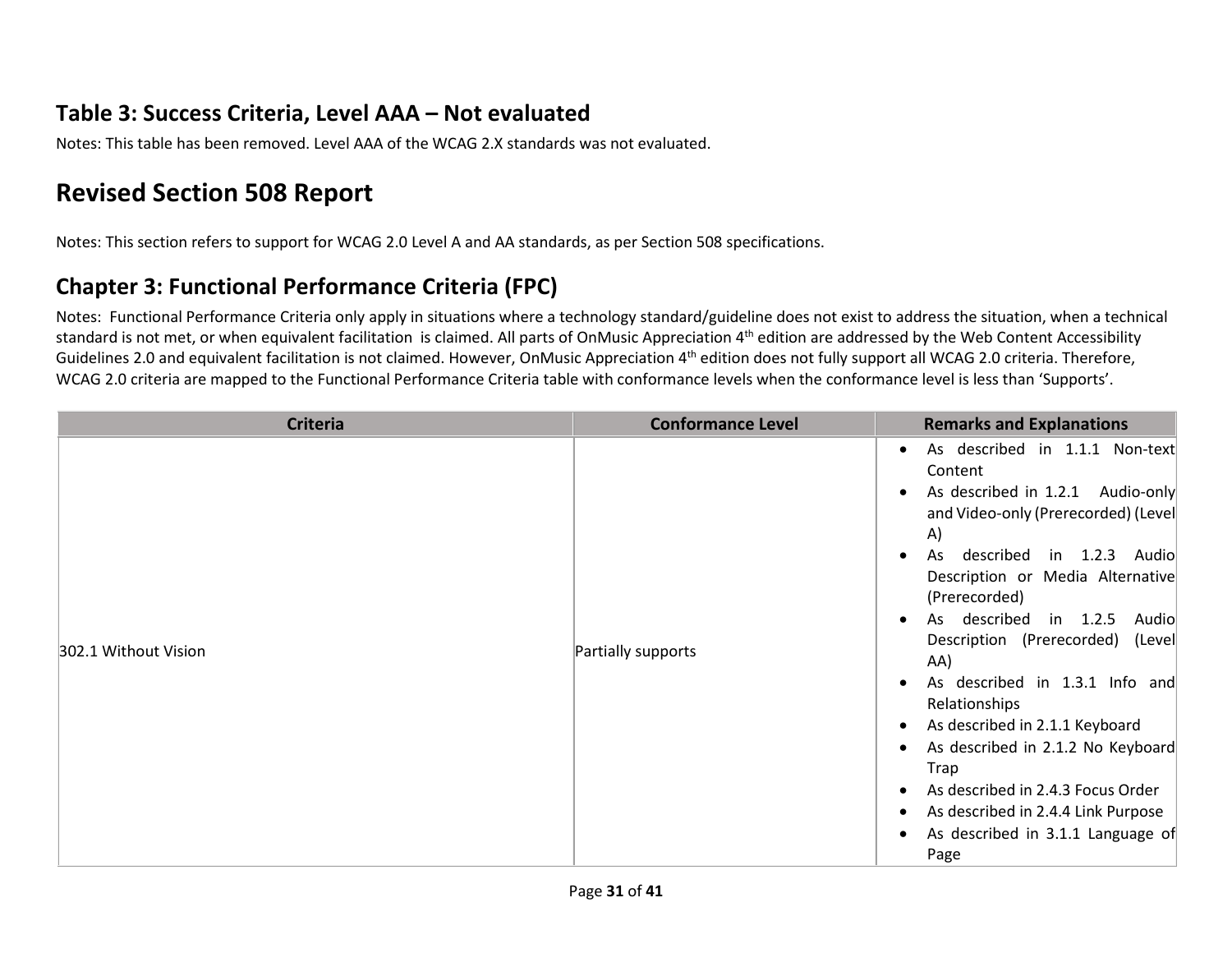| <b>Criteria</b>           | <b>Conformance Level</b> | <b>Remarks and Explanations</b>                                                                                                                                                                                                                                                                                                                                                                                                                                                                                                                                                                                                                                                                                                                                                                                                                                                                                                            |
|---------------------------|--------------------------|--------------------------------------------------------------------------------------------------------------------------------------------------------------------------------------------------------------------------------------------------------------------------------------------------------------------------------------------------------------------------------------------------------------------------------------------------------------------------------------------------------------------------------------------------------------------------------------------------------------------------------------------------------------------------------------------------------------------------------------------------------------------------------------------------------------------------------------------------------------------------------------------------------------------------------------------|
|                           |                          | As described in 3.1.2 Language of<br>$\bullet$<br>Parts<br>As described in 3.2.1 On Focus<br>$\bullet$<br>As described in 3.3.2 Labels or<br>Instructions<br>As described in 4.1.2 Name, Role,<br>$\bullet$<br>Value                                                                                                                                                                                                                                                                                                                                                                                                                                                                                                                                                                                                                                                                                                                       |
| 302.2 With Limited Vision | Partially supports       | As described in 1.1.1 Non-text<br>$\bullet$<br>Content<br>As described in 1.2.1 Audio-only<br>$\bullet$<br>and Video-only (Prerecorded)<br>(Level A)<br>As described in 1.2.3 Audio<br>$\bullet$<br>Description or Media Alternative<br>(Prerecorded)<br>As described in 1.2.5 Audio<br>$\bullet$<br>Description (Prerecorded) (Level<br>AA)<br>As described in 1.3.1 Info and<br>$\bullet$<br>Relationships<br>As described in 1.4.3 Contrast<br>$\bullet$<br>(Minimum)<br>As described in 1.4.4 Resize Text<br>$\bullet$<br>As described in 1.4.5 Images of<br>$\bullet$<br>Text<br>As described in 2.1.1 Keyboard<br>$\bullet$<br>As described in 2.1.2 No Keyboard<br>$\bullet$<br>Trap<br>As described in 2.4.3 Focus Order<br>As described in 2.4.4 Link Purpose<br>As described in 3.1.1 Language of<br>$\bullet$<br>Page<br>As described in 3.1.2 Language of<br>$\bullet$<br>Parts<br>As described in 3.2.1 On Focus<br>$\bullet$ |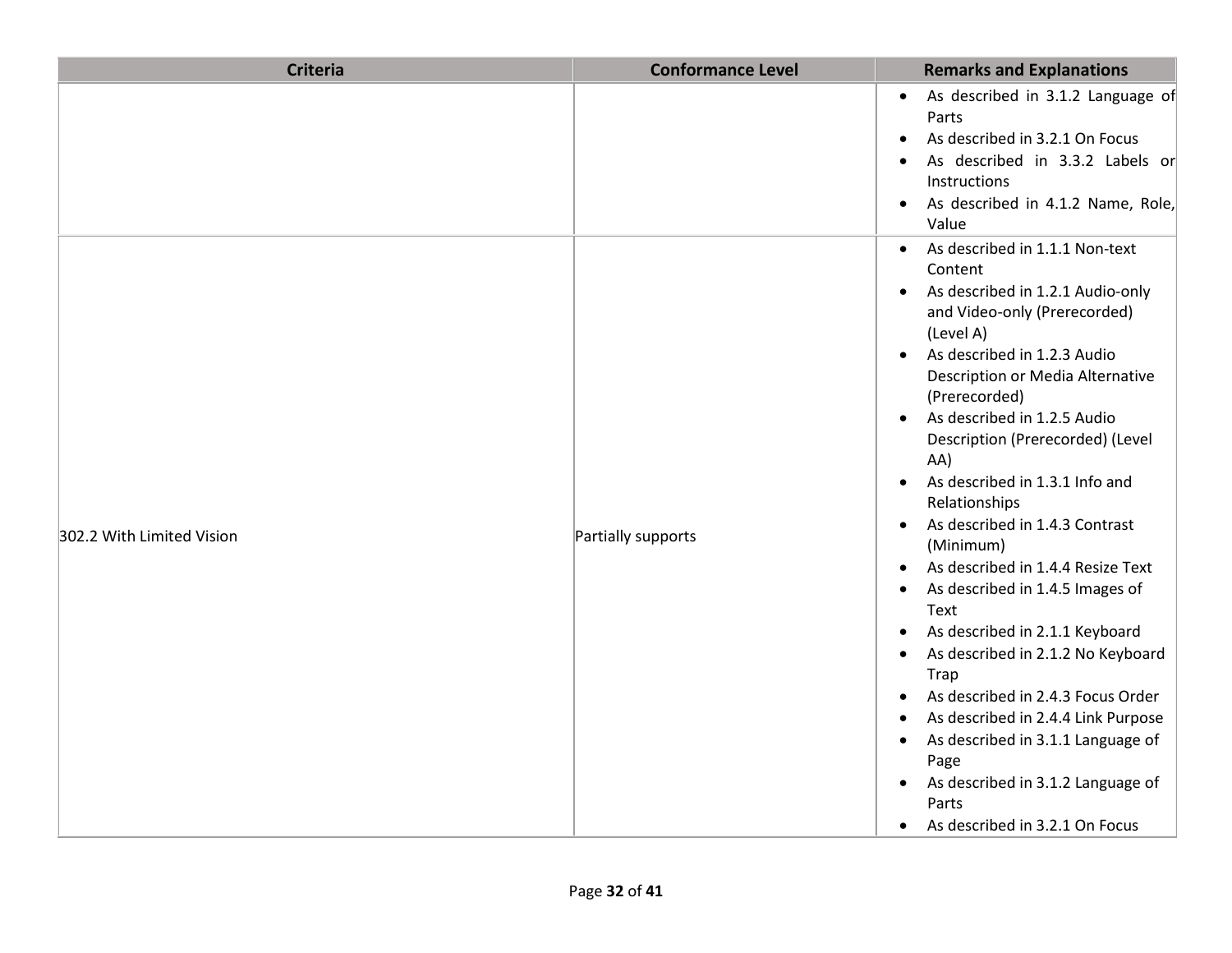| <b>Criteria</b>                                                | <b>Conformance Level</b> | <b>Remarks and Explanations</b>                                                                                                                                                                                                                                                                                                                       |
|----------------------------------------------------------------|--------------------------|-------------------------------------------------------------------------------------------------------------------------------------------------------------------------------------------------------------------------------------------------------------------------------------------------------------------------------------------------------|
|                                                                |                          | As described in 3.3.2 Labels or<br>$\bullet$<br>Instructions<br>As described in 4.1.2 Name, Role,<br>$\bullet$<br>Value                                                                                                                                                                                                                               |
| 302.3 Without Perception of Color                              | Partially supports       | As described in 1.4.1 Use of Color                                                                                                                                                                                                                                                                                                                    |
| 302.4 Without Hearing                                          | Partially supports       | As described in 1.2.1 Audio-only<br>$\bullet$<br>and Video-only (Prerecorded)<br>As described in 1.2.2 Captions<br>$\bullet$<br>(Prerecorded)                                                                                                                                                                                                         |
| 302.5 With Limited Hearing                                     | Partially supports       | As described in 1.2.1 Audio-only<br>$\bullet$<br>and Video-only (Prerecorded)<br>As described in 1.2.2 Captions<br>$\bullet$<br>(Prerecorded)                                                                                                                                                                                                         |
| 302.6 Without Speech                                           | Supports                 | Supports                                                                                                                                                                                                                                                                                                                                              |
| 302.7 With Limited Manipulation                                | Partially supports       | As described in 2.1.1 Keyboard<br>As described in 2.1.2 No Keyboard<br>Trap<br>As described in 2.4.7 Focus Visible                                                                                                                                                                                                                                    |
| 302.8 With Limited Reach and Strength                          | Partially supports       | As described in 2.1.1 Keyboard<br>As described in 2.1.2 No Keyboard<br><b>Trap</b><br>As described in 2.4.7 Focus Visible                                                                                                                                                                                                                             |
| 302.9 With Limited Language, Cognitive, and Learning Abilities | Partially supports       | As described in 1.2.1 Audio-only<br>and Video-only (Prerecorded)<br>As described in 1.2.2 Captions<br>(Prerecorded)<br>As described in 1.2.3 Audio<br>Description or Media Alternative<br>(Prerecorded)<br>As described in 3.1.1 Language of<br>Page<br>As described in 3.1.2 Language of<br>Parts<br>As described in 3.3.2 Labels or<br>Instructions |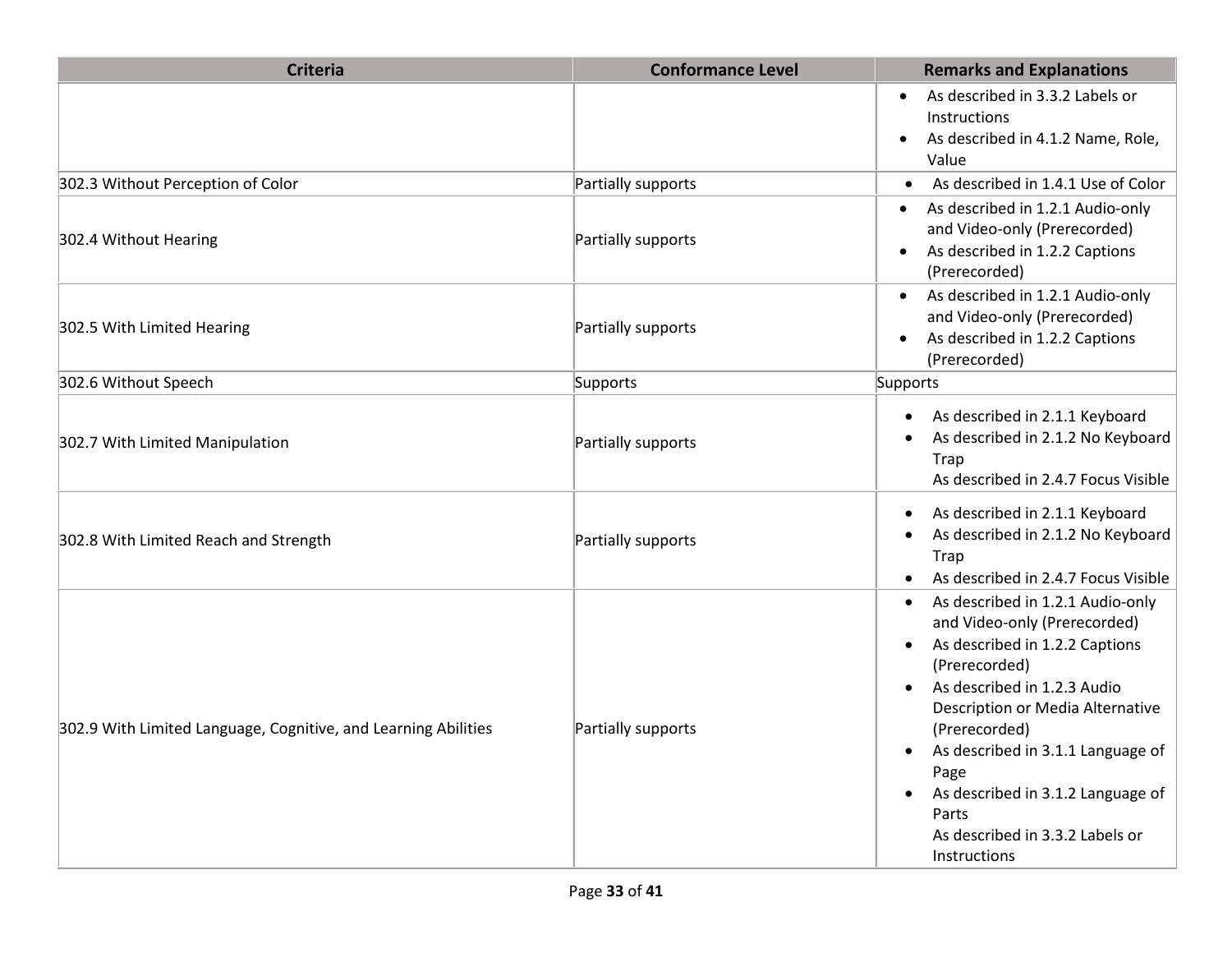#### **Chapter 4: Hardware – Not evaluated**

Notes: This chapter has been removed. Specific hardware is not required to use Connect For Education*®* digital texts.

#### **Chapter 5: Software**

Notes: This chapter has been removed. No software other than a web browser is required to use OnMusic Appreciation 4<sup>th</sup> edition.

#### **Chapter 6: Support Documentation and Services**

| <b>Criteria</b>                                                  | <b>Conformance Level</b>            | <b>Remarks and Explanations</b>                                                                                                                                                                                                                                                                                                                                                                                                                                                                                                                                            |
|------------------------------------------------------------------|-------------------------------------|----------------------------------------------------------------------------------------------------------------------------------------------------------------------------------------------------------------------------------------------------------------------------------------------------------------------------------------------------------------------------------------------------------------------------------------------------------------------------------------------------------------------------------------------------------------------------|
| <b>601.1 Scope</b>                                               | Heading cell - no response required | Heading cell - no response required                                                                                                                                                                                                                                                                                                                                                                                                                                                                                                                                        |
| <b>602 Support Documentation</b>                                 | Heading cell - no response required | Heading cell - no response required                                                                                                                                                                                                                                                                                                                                                                                                                                                                                                                                        |
| 602.2 Accessibility and Compatibility Features                   | Supports                            | Accessibility features are not required by Chapters<br>4 and 5. Built-in accessibility features are not<br>provided, and therefore not documented.                                                                                                                                                                                                                                                                                                                                                                                                                         |
| 602.3 Electronic Support Documentation                           | See WCAG 2.x section                | See information in WCAG section                                                                                                                                                                                                                                                                                                                                                                                                                                                                                                                                            |
| 602.4 Alternate Formats for Non-Electronic Support Documentation | Supports                            | Support documentation is completely electronic,<br>and all aspects are addressed by the WCAG 2.0<br>technical guidelines. However, an accessible PDF<br>of the support documentation is available upon<br>request.                                                                                                                                                                                                                                                                                                                                                         |
| <b>603 Support Services</b>                                      | Heading cell - no response required | Heading cell - no response required                                                                                                                                                                                                                                                                                                                                                                                                                                                                                                                                        |
| 603.2 Information on Accessibility and Compatibility Features    | Supports                            | Connect For Education <sup>®</sup> Technical Support can<br>provide information about accessibility features of<br>our products.                                                                                                                                                                                                                                                                                                                                                                                                                                           |
| 603.3 Accommodation of Communication Needs                       | Supports                            | Connect For Education <sup>®</sup> customers have access to<br>electronic support through<br>support@connect4education.com or by calling<br>Technical Support at (703)880-1180 ext. 200. Our<br>staff will adapt communication to the needs of<br>lour users.<br>Hearing-impaired customers in the U.S. who wish<br>to speak to a Technical Support specialist may also<br>use a telecommunications relay service (TRS).<br>Information about the TRS is available at<br>http://www.fcc.gov/cgb/consumerfacts/trs.html,<br>and a list of telephone numbers is available at |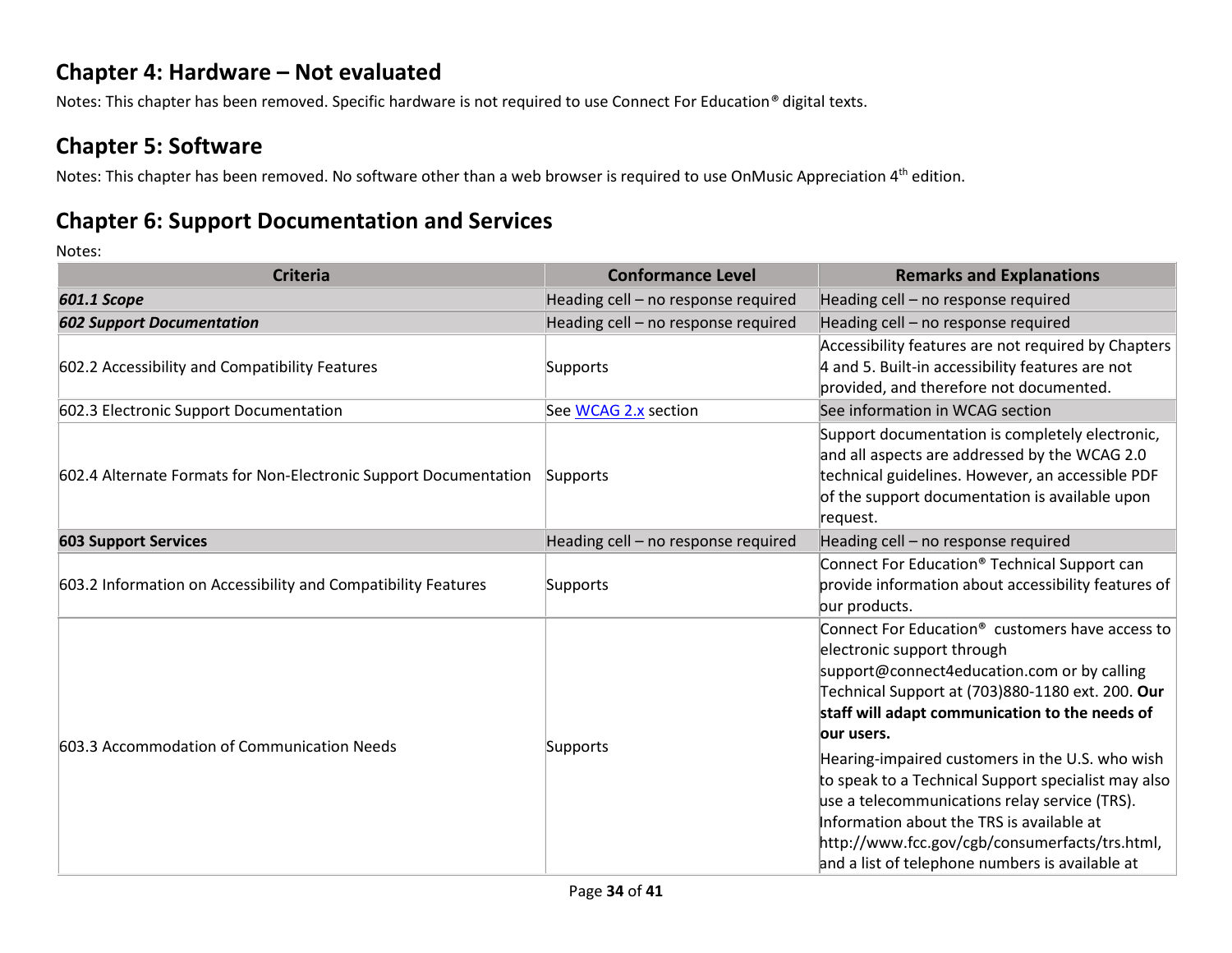| <b>Criteria</b> | <b>Conformance Level</b> | <b>Remarks and Explanations</b>                   |
|-----------------|--------------------------|---------------------------------------------------|
|                 |                          | https://www.fcc.gov/general/telecommunications-   |
|                 |                          | relay-services-directory. International hearing-  |
|                 |                          | impaired customers should use the TRS at          |
|                 |                          | $+1.605.224.1837.$ A Technical Support technician |
|                 |                          | will respond to technical issues according to the |
|                 |                          | standard service request process.                 |

## **EN 301 549 Report**

Notes:

### **Chapter 4: [4.2 Functional Performance Statements](http://www.etsi.org/deliver/etsi_en/301500_301599/301549/01.01.02_60/en_301549v010102p.pdf#page=22) (FPS)**

Notes: All parts of OnMusic Appreciation 4<sup>th</sup> edition are addressed by the Web Content Accessibility Guidelines 2.1. However, OnMusic Appreciation 4<sup>th</sup> edition does not fully support all WCAG 2.1 criteria. Therefore, WCAG 2.1 criteria are mapped to the Functional Performance Criteria table with conformance levels and remarks when the conformance level is less than 'Supports'.

| <b>Criteria</b>            | <b>Conformance Level</b> | <b>Remarks and Explanations</b>                                                                                                                                                                                                                                                                                                                                                                                                                                                                          |
|----------------------------|--------------------------|----------------------------------------------------------------------------------------------------------------------------------------------------------------------------------------------------------------------------------------------------------------------------------------------------------------------------------------------------------------------------------------------------------------------------------------------------------------------------------------------------------|
| 4.2.1 Usage without vision | Partially supports       | As described in 1.1.1 Non-text<br>Content<br>As described in 1.2.1 Audio-only<br>and Video-only (Prerecorded) (Level<br>A)<br>described in 1.2.3 Audio<br>As<br>Description or Media Alternative<br>(Prerecorded)<br>As described in 1.2.5 Audio<br>Description (Prerecorded) (Level<br>AA)<br>As described in 1.3.1 Info and<br>Relationships<br>As described in 2.1.1 Keyboard<br>As described in 2.1.2 No Keyboard<br>Trap<br>As described in 2.4.3 Focus Order<br>As described in 2.4.4 Link Purpose |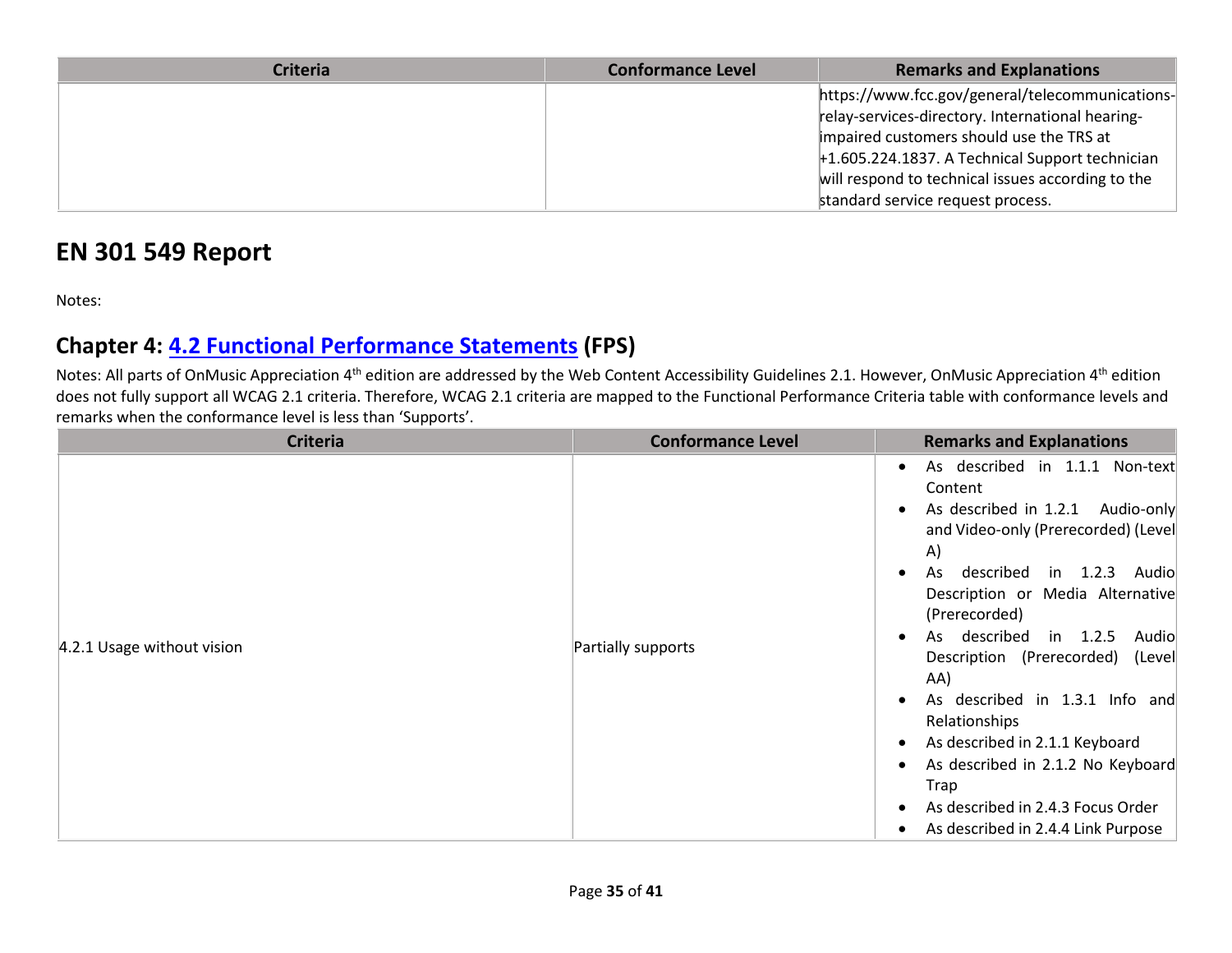| <b>Criteria</b>                 | <b>Conformance Level</b> | <b>Remarks and Explanations</b>                                                                                                                                                                                                                                                                                                                                                                                                                                                                                                                                                                                                                                                                                                                                                                                                                                                                      |
|---------------------------------|--------------------------|------------------------------------------------------------------------------------------------------------------------------------------------------------------------------------------------------------------------------------------------------------------------------------------------------------------------------------------------------------------------------------------------------------------------------------------------------------------------------------------------------------------------------------------------------------------------------------------------------------------------------------------------------------------------------------------------------------------------------------------------------------------------------------------------------------------------------------------------------------------------------------------------------|
|                                 |                          | As described in 3.1.1 Language of<br>$\bullet$<br>Page<br>As described in 3.1.2 Language of<br>$\bullet$<br>Parts<br>As described in 3.2.1 On Focus<br>$\bullet$<br>As described in 3.3.2 Labels or<br>Instructions<br>As described in 4.1.2 Name, Role,<br>$\bullet$<br>Value                                                                                                                                                                                                                                                                                                                                                                                                                                                                                                                                                                                                                       |
| 4.2.2 Usage with limited vision | Partially supports       | As described in 1.1.1 Non-text<br>$\bullet$<br>Content<br>As described in 1.2.1 Audio-only<br>$\bullet$<br>and Video-only (Prerecorded)<br>(Level A)<br>As described in 1.2.3 Audio<br>$\bullet$<br>Description or Media Alternative<br>(Prerecorded)<br>As described in 1.2.5 Audio<br>$\bullet$<br>Description (Prerecorded) (Level<br>AA)<br>As described in 1.3.1 Info and<br>$\bullet$<br>Relationships<br>As described in 1.4.10 Reflow<br>$\bullet$<br>As described in 1.4.3 Contrast<br>$\bullet$<br>(Minimum)<br>As described in 1.4.4 Resize Text<br>$\bullet$<br>As described in 1.4.5 Images of Text<br>٠<br>As described in 2.1.1 Keyboard<br>$\bullet$<br>As described in 2.1.2 No Keyboard<br>$\bullet$<br><b>Trap</b><br>As described in 2.4.3 Focus Order<br>$\bullet$<br>As described in 2.4.4 Link Purpose<br>$\bullet$<br>As described in 3.1.1 Language of<br>$\bullet$<br>Page |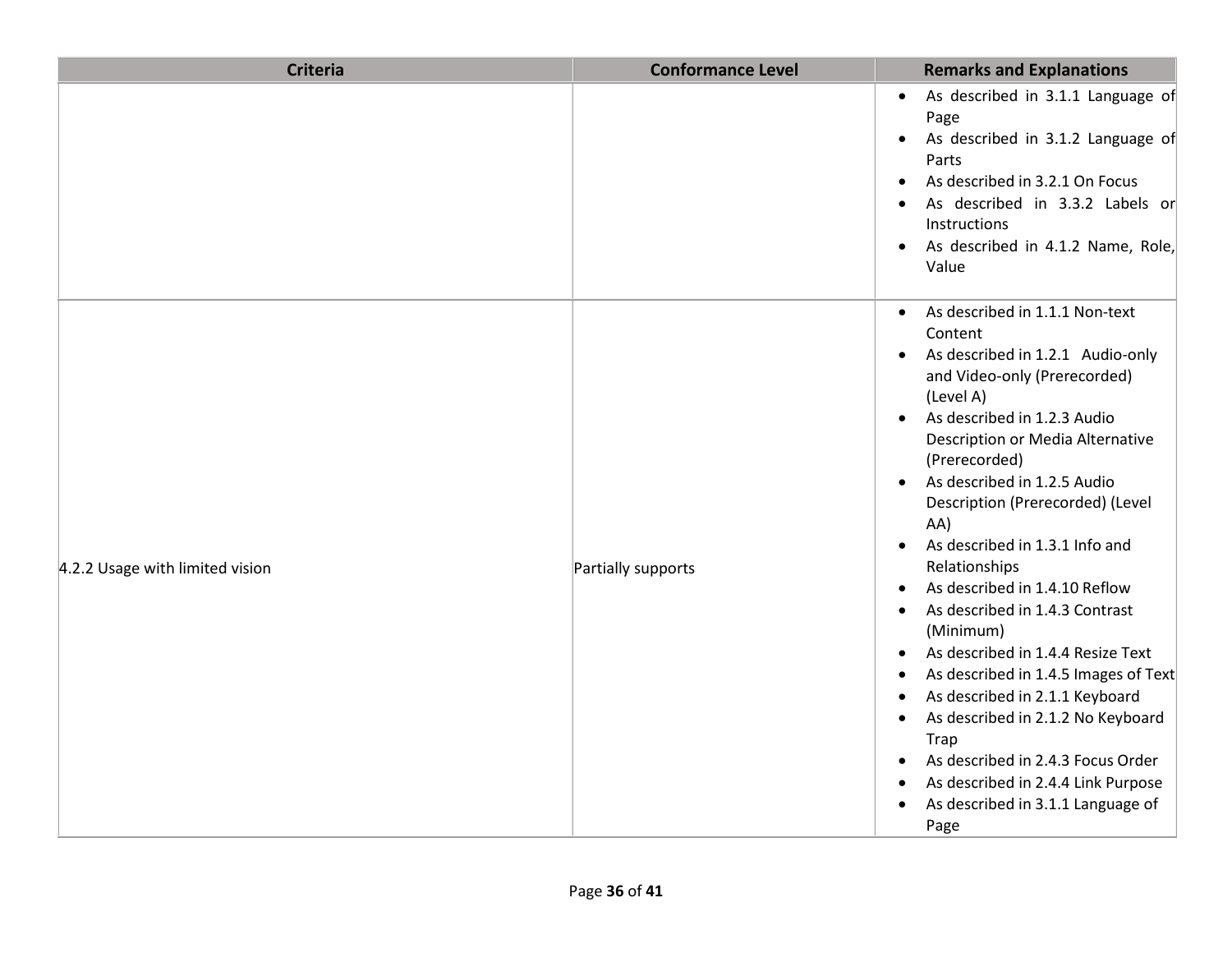| <b>Criteria</b>                                   | <b>Conformance Level</b> | <b>Remarks and Explanations</b>                                                                                                                                                                                                                                                |
|---------------------------------------------------|--------------------------|--------------------------------------------------------------------------------------------------------------------------------------------------------------------------------------------------------------------------------------------------------------------------------|
|                                                   |                          | As described in 3.1.2 Language of<br>Parts<br>As described in 3.2.1 On Focus<br>As described in 3.3.2 Labels or<br>Instructions<br>As described in 4.1.2 Name, Role,<br>$\bullet$<br>Value                                                                                     |
| 4.2.3 Usage without perception of colour          | Partially supports       | As described in 1.4.1 Use of Color                                                                                                                                                                                                                                             |
| 4.2.4 Usage without hearing                       | Partially supports       | As described in 1.2.1 Audio-only<br>and Video-only (Prerecorded)<br>As described in 1.2.2 Captions<br>$\bullet$<br>(Prerecorded)                                                                                                                                               |
| 4.2.5 Usage with limited hearing                  | Partially supports       | As described in 1.2.1 Audio-only<br>and Video-only (Prerecorded)<br>As described in 1.2.2 Captions<br>(Prerecorded)                                                                                                                                                            |
| 4.2.6 Usage without vocal capability              | Supports                 | Supports                                                                                                                                                                                                                                                                       |
| 4.2.7 Usage with limited manipulation or strength | Partially supports       | As described in 2.1.1 Keyboard<br>$\bullet$<br>As described in 2.1.2 No Keyboard<br>Trap<br>As described in 2.4.7 Focus Visible                                                                                                                                                |
| 4.2.8 Usage with limited reach                    | Partially supports       | As described in 2.1.1 Keyboard<br>$\bullet$<br>As described in 2.1.2 No Keyboard<br>Trap<br>As described in 2.4.7 Focus Visible                                                                                                                                                |
| 4.2.9 Minimize photosensitive seizure triggers    | Supports                 | Supports                                                                                                                                                                                                                                                                       |
| 4.2.10 Usage with limited cognition               | Partially supports       | As described in 1.2.1 Audio-only<br>$\bullet$<br>and Video-only (Prerecorded)<br>As described in 1.2.2 Captions<br>(Prerecorded)<br>As described in 1.2.3 Audio<br>Description or Media Alternative<br>(Prerecorded)<br>As described in 3.1.1 Language of<br>$\bullet$<br>Page |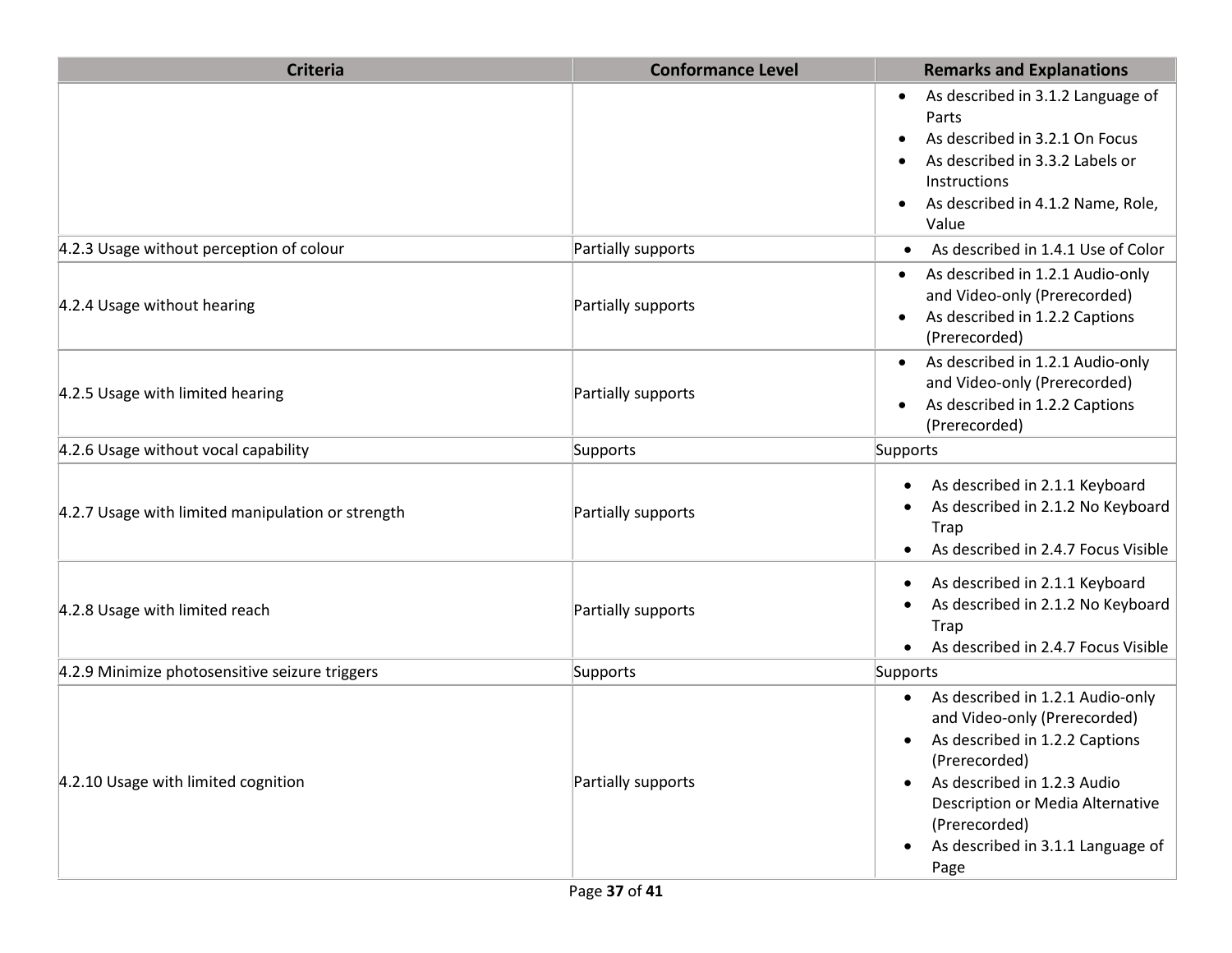| <b>Criteria</b>   | <b>Conformance Level</b> | <b>Remarks and Explanations</b>                                                                       |
|-------------------|--------------------------|-------------------------------------------------------------------------------------------------------|
|                   |                          | As described in 3.1.2 Language of $\vert$<br>Parts<br>As described in 3.3.2 Labels or<br>Instructions |
| $ 4.2.11$ Privacy | Supports                 | Supports                                                                                              |

#### **Chapter [5: Generic Requirements](http://www.etsi.org/deliver/etsi_en/301500_301599/301549/01.01.02_60/en_301549v010102p.pdf#page=23) – Not evaluated**

Notes: Not applicable to Connect For Education® products. Their products are web content and are not closed systems.

#### **Chapter [6: ICT with Two-Way Voice Communication](http://www.etsi.org/deliver/etsi_en/301500_301599/301549/01.01.02_60/en_301549v010102p.pdf#page=28) – Not evaluated**

Notes: Connect For Education® does not offer two-way voice communication. This table has been removed.

#### **Chapter [7: ICT with Video Capabilities](http://www.etsi.org/deliver/etsi_en/301500_301599/301549/01.01.02_60/en_301549v010102p.pdf#page=31)**

| <b>Criteria</b>                         | <b>Conformance Level</b>            | <b>Remarks and Explanations</b>                                                                                                                       |
|-----------------------------------------|-------------------------------------|-------------------------------------------------------------------------------------------------------------------------------------------------------|
| 7.1 Caption processing technology       | Heading cell - no response required | Heading cell - no response required                                                                                                                   |
| 7.1.1 Captioning playback               | Supports                            | When captions are available, there is a<br>mechanism available to display the                                                                         |
|                                         |                                     | captions.                                                                                                                                             |
| 7.1.2 Captioning synchronization        | Supports                            | When captions are present, the<br>mechanism to display the captions<br>preserves the synchronization between<br>the audio and corresponding captions. |
| 7.1.3 Preservation of captioning        | Supports                            | All caption data, when present, is<br>preserved and not removed.                                                                                      |
| 7.2.1 Audio description playback        | Does not support                    | OnMusic Appreciation 4 <sup>th</sup> edition uses<br>video players which have no mechanism<br>to play separate audio described media.                 |
| 7.2.2 Audio description synchronization | Does not support                    | OnMusic Appreciation 4 <sup>th</sup> edition uses<br>video players which have no mechanism<br>to play separate audio described media.                 |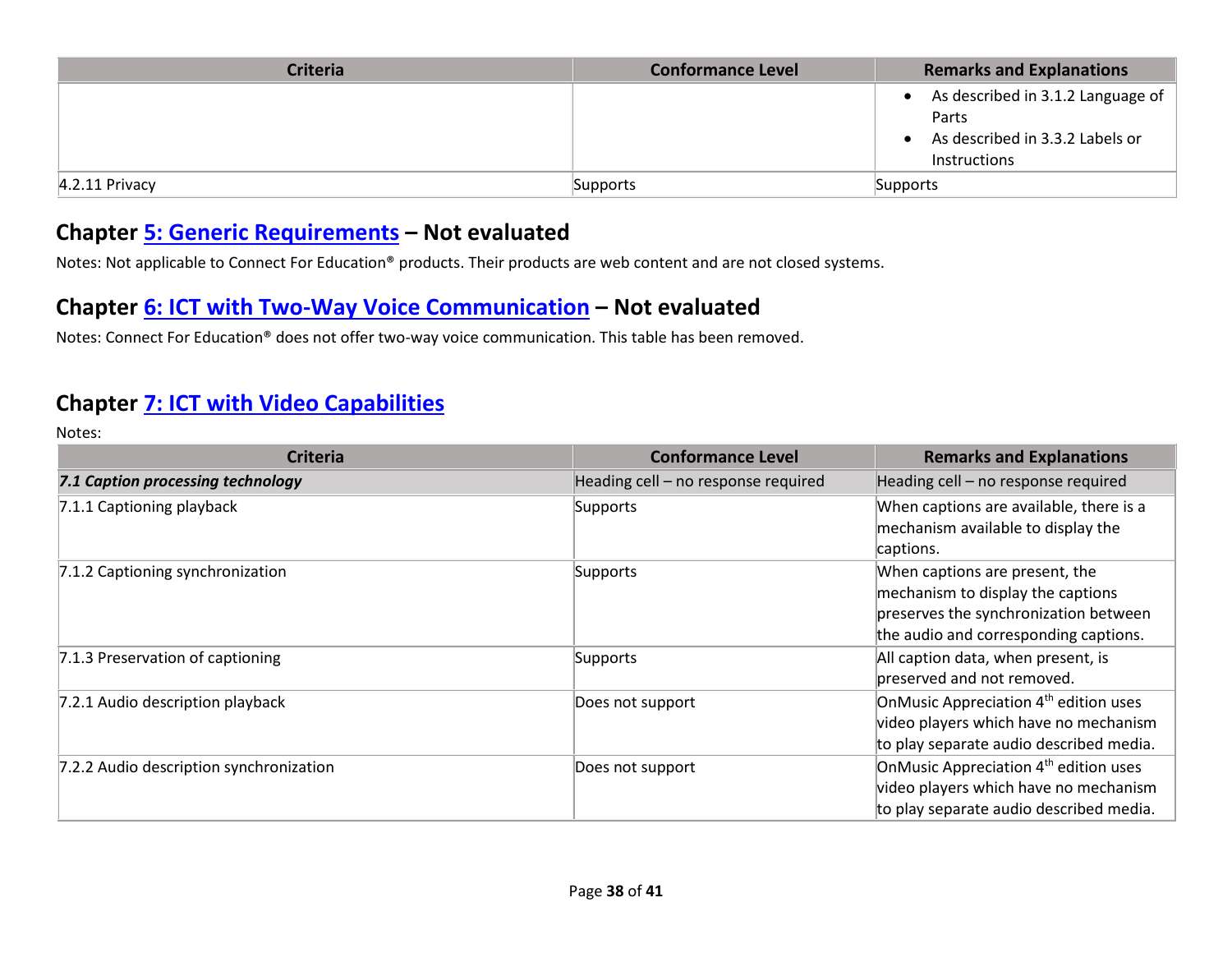| <b>Criteria</b>                                      | <b>Conformance Level</b> | <b>Remarks and Explanations</b>                   |
|------------------------------------------------------|--------------------------|---------------------------------------------------|
| 7.2.3 Preservation of audio description              | Does not support         | OnMusic Appreciation 4 <sup>th</sup> edition uses |
|                                                      |                          | video players which have no mechanism             |
|                                                      |                          | to play separate audio described media.           |
| 7.3 User controls for captions and audio description | Partially supports       | In OnMusic Appreciation $4th$ edition course      |
|                                                      |                          | videos, closed captions control is provided       |
|                                                      |                          | the same level of interaction as the              |
|                                                      |                          | primary media controls when captions are          |
|                                                      |                          | available. There is no control for audio          |
|                                                      |                          | descriptions.                                     |

#### **Chapter [8: Hardware](http://www.etsi.org/deliver/etsi_en/301500_301599/301549/01.01.02_60/en_301549v010102p.pdf#page=32) – Not evaluated**

Notes: The OnMusic Appreciation 4<sup>th</sup> edition digital textbook does not require specific hardware. Table is removed. EN 301 549 Chapter 8: Hardware specifications are not applicable.

#### **Chapter [9: Web](http://www.etsi.org/deliver/etsi_en/301500_301599/301549/01.01.02_60/en_301549v010102p.pdf#page=39)** *(see WCAG 2.1 section)*

Notes:

#### **Chapter [10: Non-web Documents](http://www.etsi.org/deliver/etsi_en/301500_301599/301549/01.01.02_60/en_301549v010102p.pdf#page=43)**

Notes: OnMusic Appreciation 4<sup>th</sup> edition is displayed exclusively over the web. If a user is not able to use web pages due to differing abilities or challenges, we will provide them with an accessible PDF document of the lesson lecture content. The following section refers to the accessible PDF of lecture content under those circumstances only.

| <b>Criteria</b>               | <b>Conformance Level</b>            | <b>Remarks and Explanations</b>                                                                                |
|-------------------------------|-------------------------------------|----------------------------------------------------------------------------------------------------------------|
| 10.0 General                  | Heading cell - no response required | Heading cell - no response required                                                                            |
| 10.1.1.1 through 10.4.1.3     | See WCAG 2.x section                | See information in WCAG section                                                                                |
| 10.5 Caption positioning      | Supports                            | Accessible PDF copies of the text lecture<br>content are 'text only' and do not contain<br>synchronized media. |
| 10.6 Audio description timing | Supports                            | Accessible PDF copies of the text lecture<br>content are 'text only' and do not contain<br>synchronized media. |

#### **Chapter [11: Software](http://www.etsi.org/deliver/etsi_en/301500_301599/301549/01.01.02_60/en_301549v010102p.pdf#page=53)**

Notes: This chapter has been removed. No software other than a web browser is required to use OnMusic Appreciation 4<sup>th</sup> edition.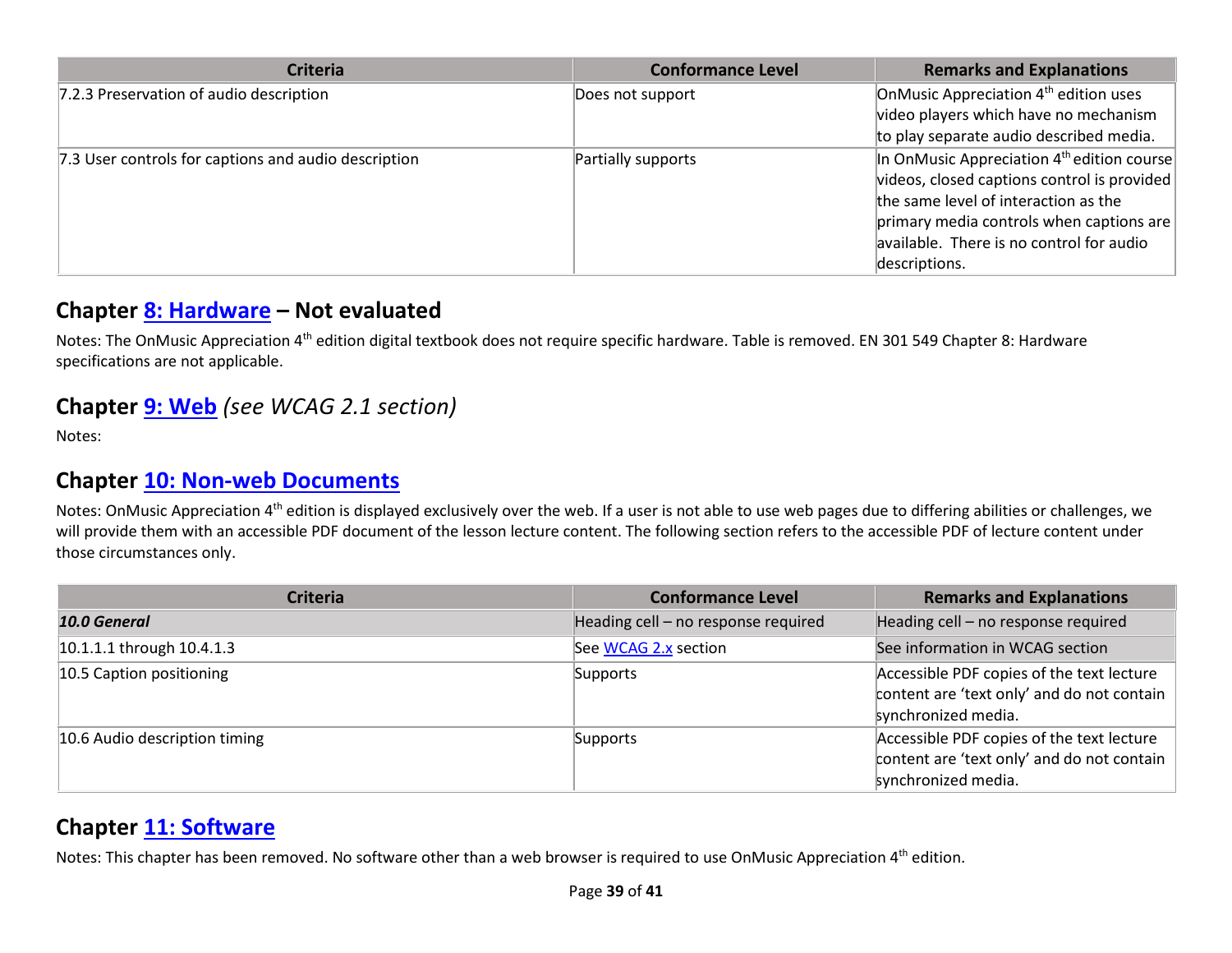## **Chapter [12: Documentation and Support Services](http://www.etsi.org/deliver/etsi_en/301500_301599/301549/01.01.02_60/en_301549v010102p.pdf#page=73)**

| <b>Criteria</b>                                                | <b>Conformance Level</b>            | <b>Remarks and Explanations</b>                                                                                                                                                                                                                                                                                                                                                                                                                                                                                                                                                                                                                                                                                                                                                                      |
|----------------------------------------------------------------|-------------------------------------|------------------------------------------------------------------------------------------------------------------------------------------------------------------------------------------------------------------------------------------------------------------------------------------------------------------------------------------------------------------------------------------------------------------------------------------------------------------------------------------------------------------------------------------------------------------------------------------------------------------------------------------------------------------------------------------------------------------------------------------------------------------------------------------------------|
| <b>12.1 Product documentation</b>                              | Heading cell - no response required | Heading cell - no response required                                                                                                                                                                                                                                                                                                                                                                                                                                                                                                                                                                                                                                                                                                                                                                  |
| 12.1.1 Accessibility and compatibility features                | Partially supports.                 | OnMusic Appreciation 4 <sup>th</sup> edition does not have<br>built in accessibility features or compatibility<br>features. We have not published accessibility and<br>compatibility information regarding our texts.<br>However, we can provide, upon request,<br>recommendations for using assistive technology<br>with our texts. In most cases, we can also provide<br>customized accessibility assistance and<br>accommodations.                                                                                                                                                                                                                                                                                                                                                                |
| 12.1.2 Accessible documentation                                | See WCAG 2.x section                | See information in WCAG section                                                                                                                                                                                                                                                                                                                                                                                                                                                                                                                                                                                                                                                                                                                                                                      |
| <b>12.2 Support Services</b>                                   | Heading cell - no response required | Heading cell - no response required                                                                                                                                                                                                                                                                                                                                                                                                                                                                                                                                                                                                                                                                                                                                                                  |
| 12.2.2 Information on accessibility and compatibility features | Supports                            | Accessibility information is provided by contacting<br>the Connect For Education® Support Team via<br>phone or email.                                                                                                                                                                                                                                                                                                                                                                                                                                                                                                                                                                                                                                                                                |
| 12.2.3 Effective communication                                 | Supports                            | Connect For Education <sup>®</sup> customers have access to<br>electronic support through<br>support@connect4education.com Customers may<br>also call Technical Support at (703)880-1180 ext.<br>200.<br>**Our staff will adapt communication to the<br>needs of our users. **<br>Hearing-impaired customers in the U.S. who wish<br>to speak to a Technical Support specialist may also<br>use a telecommunications relay service (TRS).<br>Information about the TRS is available at<br>http://www.fcc.gov/cgb/consumerfacts/trs.html,<br>and a list of telephone numbers is available at<br>https://www.fcc.gov/general/telecommunications-<br>relay-services-directory. International hearing-<br>impaired customers should use the TRS at<br>$+1.605.224.1837$ . A technical support technician |